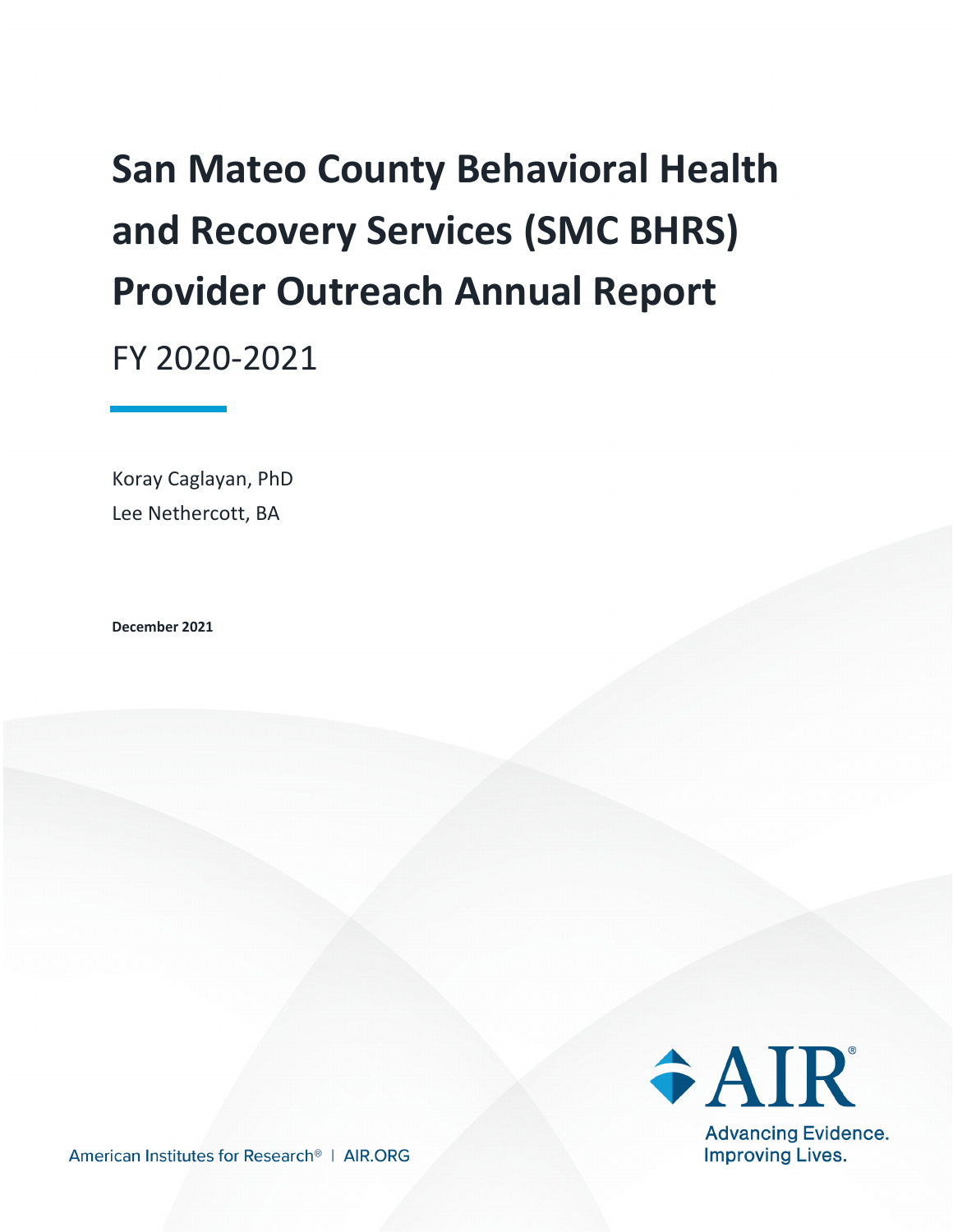# **San Mateo County Behavioral Health and Recovery Services (SMC BHRS) Provider Outreach Annual Report** FY 2020-2021

Koray Caglayan, PhD Lee Nethercott, BA

**DECEMBER 2021**



**AIR® Headquarters** 1400 Crystal Drive, 10th Floor Arlington, VA 22202-3289 +1.202.403.5000 | **AIR.ORG**

Notice of Trademark: "American Institutes for Research" and "AIR" are registered trademarks. All other brand, product, or company names are trademarks or registered trademarks of their respective owners.

Copyright © 2021 American Institutes for Research®. All rights reserved. No part of this publication may be reproduced, distributed, or transmitted in any form or by any means, including photocopying, recording, website display, or other electronic or mechanical methods, without the prior written permission of the American Institutes for Research. For permission requests, please use the Contact Us form o[n AIR.ORG.](http://www.air.org/)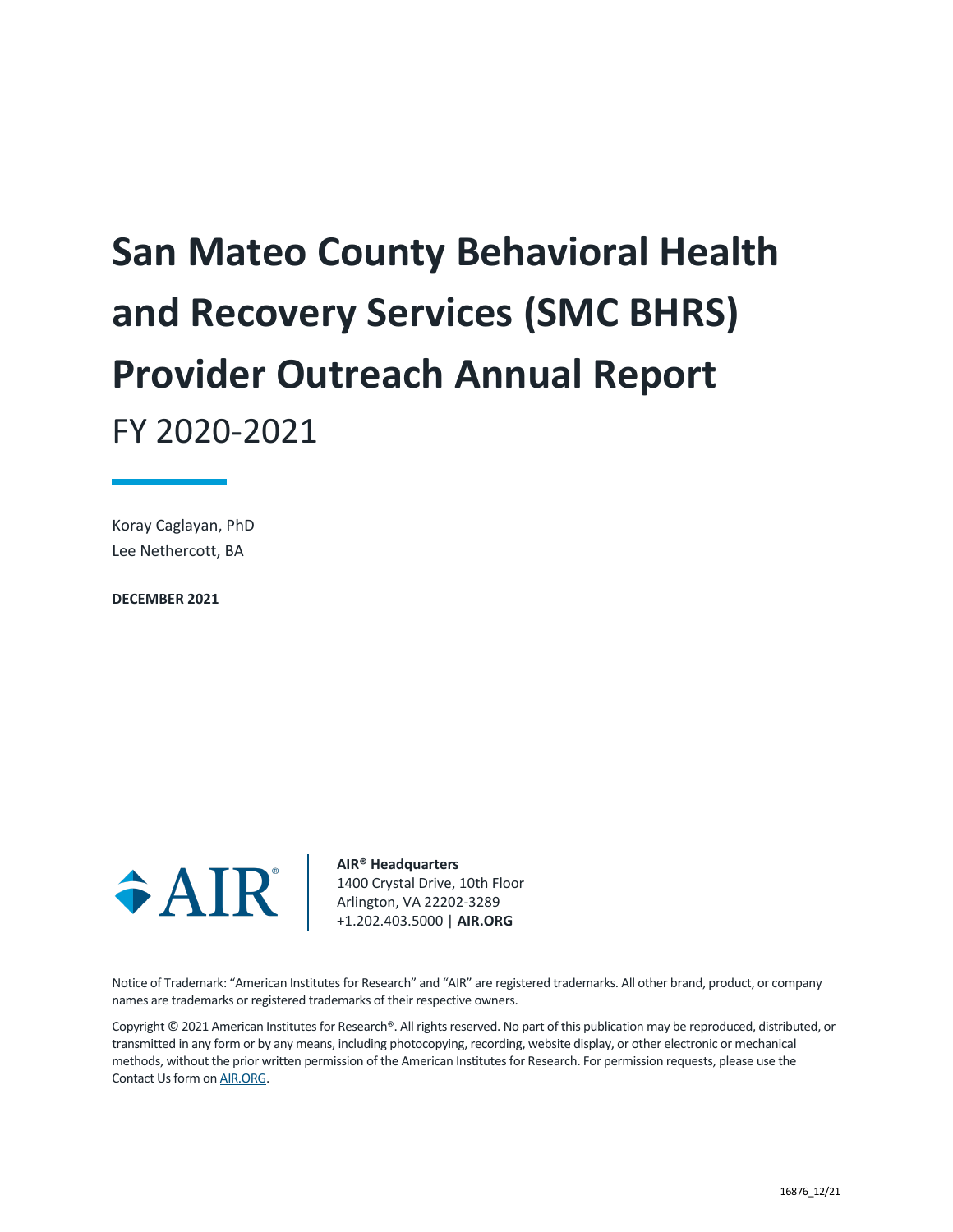### **Contents**

| Additional Outreach Characteristics (Individual Outreach Events Only)  16            |  |
|--------------------------------------------------------------------------------------|--|
|                                                                                      |  |
|                                                                                      |  |
|                                                                                      |  |
| Additional Outreach Characteristics (Individual Outreach Events Only)  23            |  |
|                                                                                      |  |
|                                                                                      |  |
|                                                                                      |  |
| Appendix B. FY 2020-2021 Outreach, Asian American Recovery Services (AARS)B-1        |  |
| Appendix C. FY 2020-2021 Outreach, Daly City Peninsula Partnership Collaborative C-1 |  |
|                                                                                      |  |
|                                                                                      |  |
|                                                                                      |  |
|                                                                                      |  |
|                                                                                      |  |
|                                                                                      |  |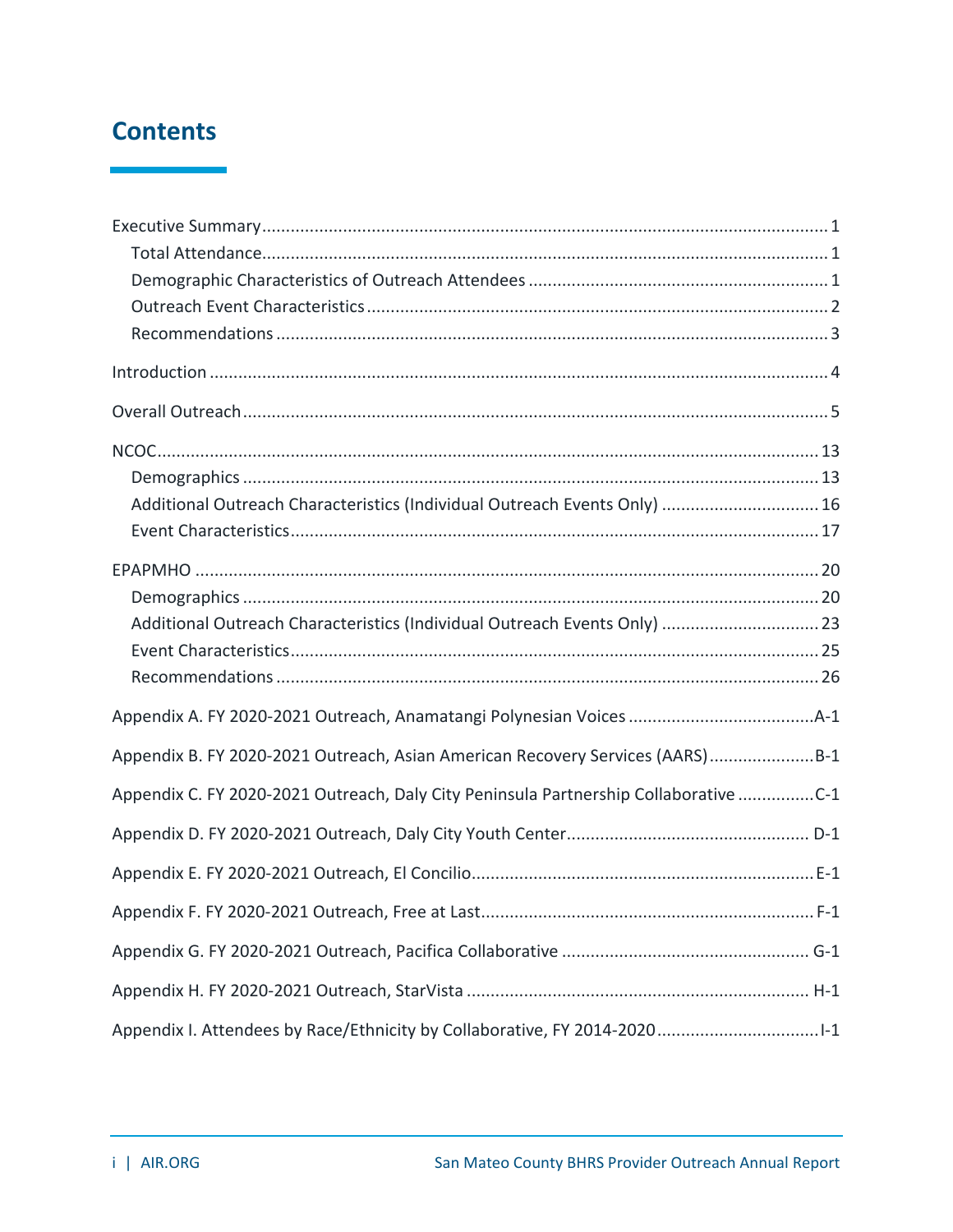### **Exhibits**

| Exhibit 1. Outreach Attendees, by Collaborative, Provider, and Event Type, FY 2020-2021  5 |
|--------------------------------------------------------------------------------------------|
|                                                                                            |
| Exhibit 3a. Percentage of Race/Ethnicity Groups Served by NCOC, FY 2014-2015 to            |
| Exhibit 3b. Percentage of Race/Ethnicity Groups Served by EPAPMHO, FY 2014-2015 to         |
| Exhibit 4a. Percentage of Mental Health/Substance Use Referrals by NCOC,                   |
| Exhibit 4b. Percentage of Mental Health/Substance Use Referrals by EPAPMHO,                |
| Exhibit 5a. Referrals to Social Services Made by NCOC, FY 2014-2015 to FY 2020-2021 11     |
| Exhibit 5b. Referrals to Social Services Made by EPAPMHO, FY 2014-2015 to                  |
| Exhibit 6. Age of Total Outreach Attendees Served by NCOC, FY 2020-2021 13                 |
| Exhibit 7. Sex at Birth of Outreach Attendees Served By NCOC, FY 2020-2021 14              |
| Exhibit 8. Gender of Outreach Attendees Served By NCOC, FY 2020-2021 14                    |
| Exhibit 9. Race and Ethnicity of Outreach Attendees Served By NCOC, FY 2020-2021 15        |
|                                                                                            |
|                                                                                            |
| Exhibit 12. Locations of NCOC Individual Outreach Events, FY 2020-2021 18                  |
| Exhibit 13. Locations of NCOC Group Outreach Events, FY 2020-2021  18                      |
| Exhibit 14. Preferred Languages of NCOC Individual Outreach Attendees, FY 2020-2021  19    |
| Exhibit 15. Preferred Languages of NCOC Group Outreach Attendees, FY 2020-2021 19          |
| Exhibit 16. Age of Outreach Attendees Served By EPAPMHO, FY 2020-2021  20                  |
| Exhibit 17. Sex at Birth of Outreach Attendees Served By EPAPMHO, FY 2020-2021  21         |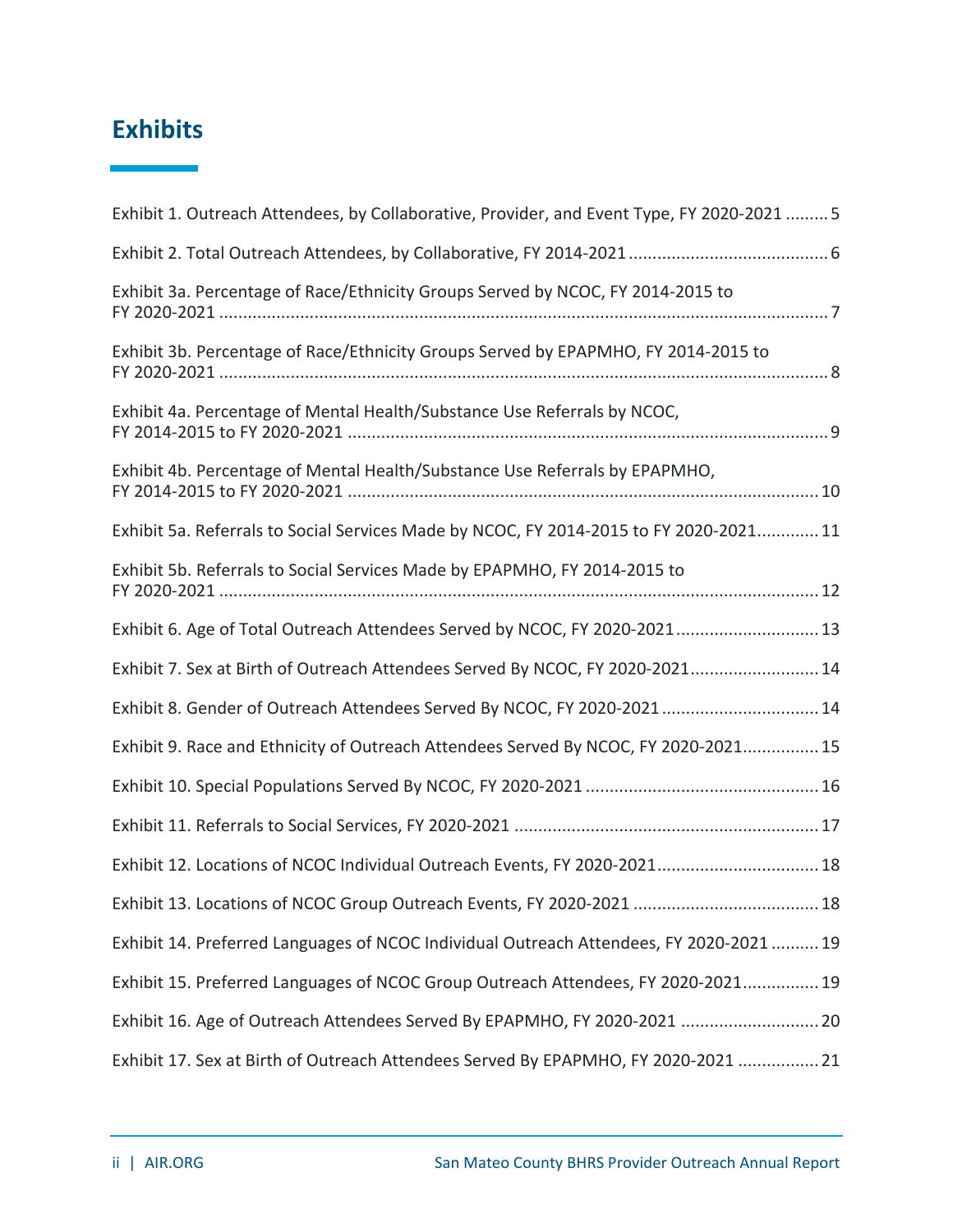| Exhibit 18. Gender of Outreach Attendees Served By EPAPMHO, FY 2020-2021 21           |
|---------------------------------------------------------------------------------------|
| Exhibit 19. Race and Ethnicity of Outreach Attendees Served By EPAPMHO,               |
|                                                                                       |
|                                                                                       |
| Exhibit 22. Location of EPAPMHO Individual Outreach Events, FY 2020-2021 25           |
| Exhibit 23. Preferred Languages of EPAPMHO Individual Outreach Attendees,             |
| Exhibit 24. Preferred Languages of EPAPMHO Group Outreach Attendees, FY 2020-2021  26 |
|                                                                                       |
|                                                                                       |
|                                                                                       |
|                                                                                       |
|                                                                                       |
|                                                                                       |
|                                                                                       |
|                                                                                       |
|                                                                                       |
|                                                                                       |
|                                                                                       |
|                                                                                       |
|                                                                                       |
|                                                                                       |
|                                                                                       |
|                                                                                       |
|                                                                                       |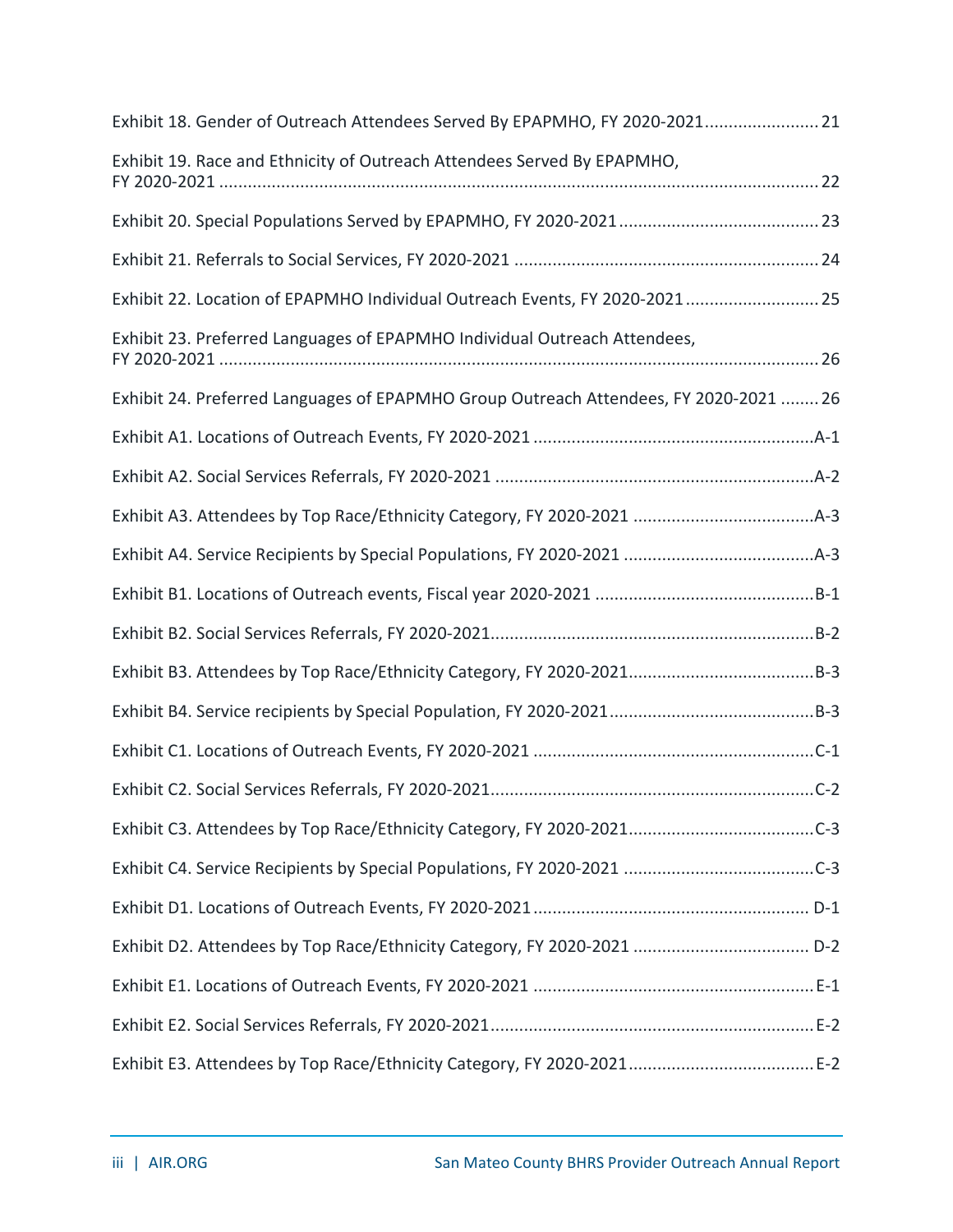| Exhibit H3. Attendees by Top Race/Ethnicity Category, FY 2020-2021  H-3 |
|-------------------------------------------------------------------------|
|                                                                         |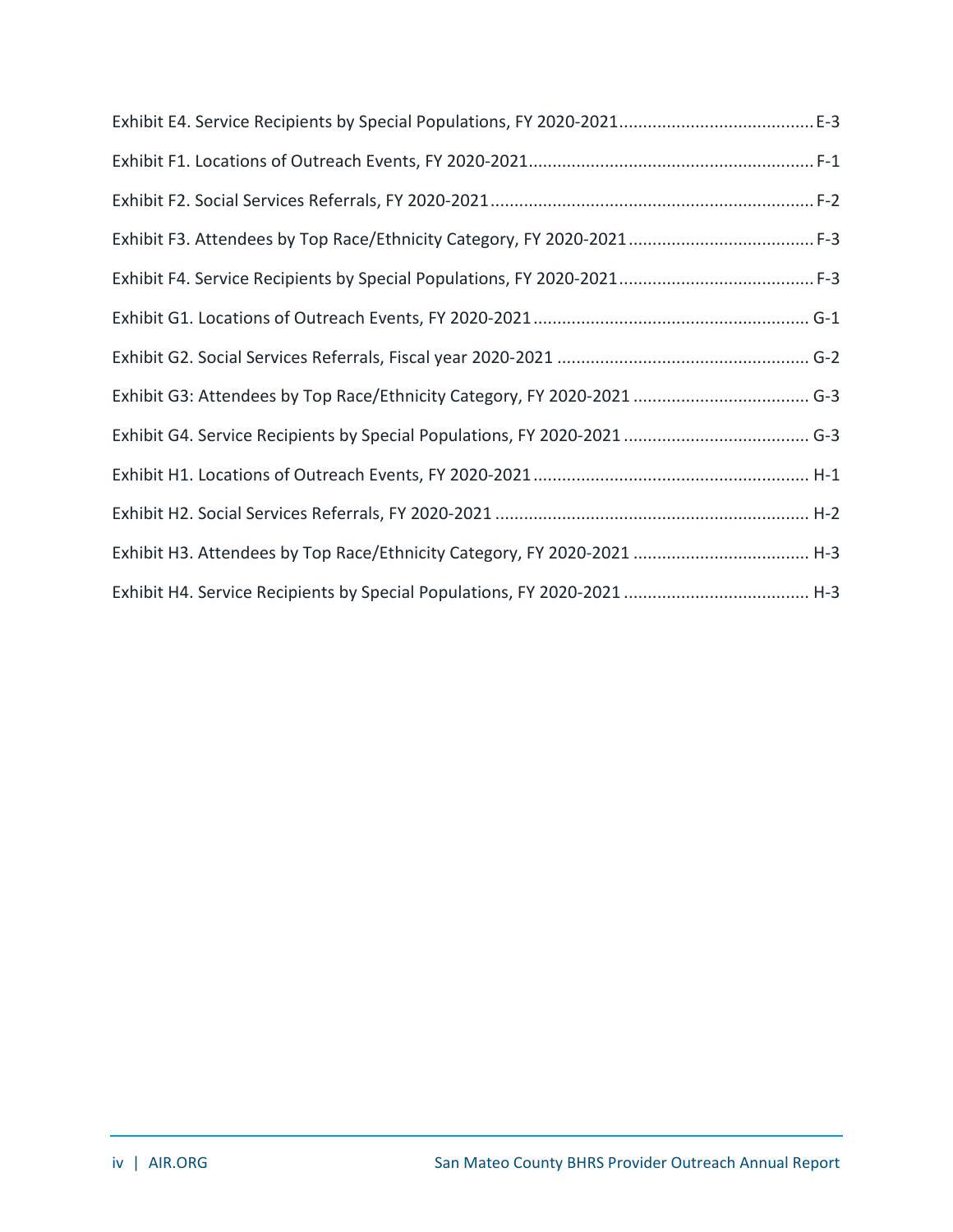### <span id="page-6-0"></span>**Executive Summary**

In 2004, California voters approved Proposition 63, the Mental Health Services Act (MHSA), to provide funding to Counties for mental health services by imposing a 1 percent tax on personal income in excess of \$1 million. The Community Services and Supports (CSS) component of MHSA was created to provide direct services to individuals with severe mental illness and included Outreach and Engagement activities.

San Mateo County Behavioral Health and Recovery Services (SMC BHRS) funds the North County Outreach Collaborative (NCOC) and the East Palo Alto Partnership for Mental Health Outreach (EPAPMHO) to provide outreach and engagement activities throughout San Mateo County. Each collaborative has providers who provide direct services to the populations they serve.

This report summarizes self-reported data from attendees across individual and group outreach events that occurred in fiscal year (FY) 2020-2021 (July 1, 2020, through June 30, 2021). We also present historical data since FY 2014-2015 to show how outreach has changed over time. The appendices provide information at the provider level.

### <span id="page-6-1"></span>**Total Attendance**

For FY 2020-2021, SMC BHRS providers reported a total of 7,499 attendees at all outreach events. This number was lower than for FY 2019-2020, when there were 13,023 attendees, but is comparable to the numbers observed in prior years. The decrease from the previous year is driven by a reduction in both the group and individual outreach events in FY 2020-2021. For example, in FY 2019-2020, SMC BHRS providers reached 12,210 attendees across 252 group outreach events, while in FY 2020-2021 providers reached 6,984 attendees across 115 group outreach events.

### <span id="page-6-2"></span>**Demographic Characteristics of Outreach Attendees**

### *NCOC*

There was a total of 7,254 attendees at NCOC's outreach events. NCOC's most common age group among outreach attendees was adults (33%). Almost half of the attendees were female (49%). The three largest racial/ethnic groups were White (27%), Mexican (14%), and Asian (7%). Twenty-four percent of attendees declined to state their race and ethnicity. Of those reporting special population status (i.e., homeless, at risk of homelessness, vision impaired, hearing impaired, veterans), 36 percent of attendees reported being at risk of homelessness, and 21 percent of attendees reported having a physical/mobility disability.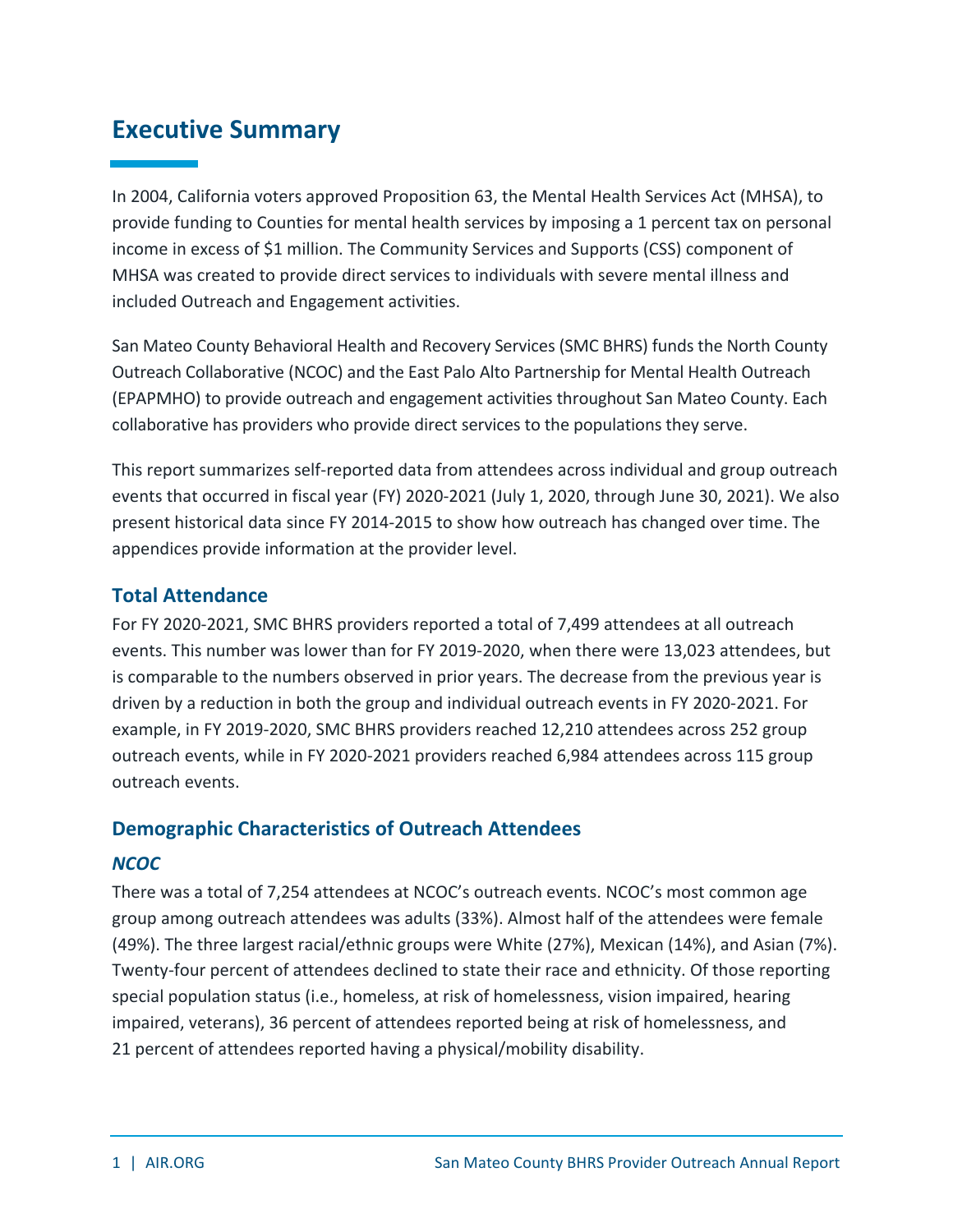### *EPAPMHO*

There was a total of 254 attendees at outreach events. EPAPMHO outreach attendees were largely adults (57%). Most attendees were female (67%). The greatest proportion of attendees by ethnicity were Mexican (41%), followed by Hawaiian (16%). The percentage of Mexican attendees almost doubled from 22.8 percent to 41.1 percent over the last two years. Of those reporting special population status, 28 percent were at risk of being homeless and 25 percent were homeless.

### <span id="page-7-0"></span>**Outreach Event Characteristics**

### *NCOC*

NCOC individual outreach events ranged from 15 minutes to 2 hours, averaging 40 minutes. Outreach events took place virtually and over the phone. Most individual outreach events were conducted in English (95%).

NCOC group outreach events ranged from 5 minutes to 8 hours, averaging 83 minutes. Of the 112 group outreach events, most were conducted in non-traditional locations and virtually. All outreach events were conducted in English.

NCOC individual outreach events resulted in mental health referrals (78%) and substance use referrals (9%). Providers made 866 referrals for 226 NCOC individual outreach attendees. Of the different referral types, the top four types of referrals made for attendees were in food (19%), medical care (19%), "other" category (17%), and financial services (14%). "Other" category referrals that were reported include obtaining referrals for communication, check-ins, and COVID testing.

### *EPAPMHO*

EPAPMHO individual outreach events lasted from 10 to 60 minutes and averaged 21 minutes. Outreach events took place mostly in offices and over the phone. Over half were held in Spanish (53%).

There were three EPAPMHO group outreach events that lasted 90 minutes. All three events occurred in offices. Two events were conducted in English while one event was conducted in Tongan.

EPAPMHO individual outreach events resulted in mental health referrals (37%) and substance use referrals (20%). Providers made 367 referrals for 194 attendees. Of the different referral types, the top three types of referrals were for housing (20%), food (17%), and "other" category (14%). "Other" referrals that were reported were mostly referrals for the Housing Energy Assistance Program (HEAP).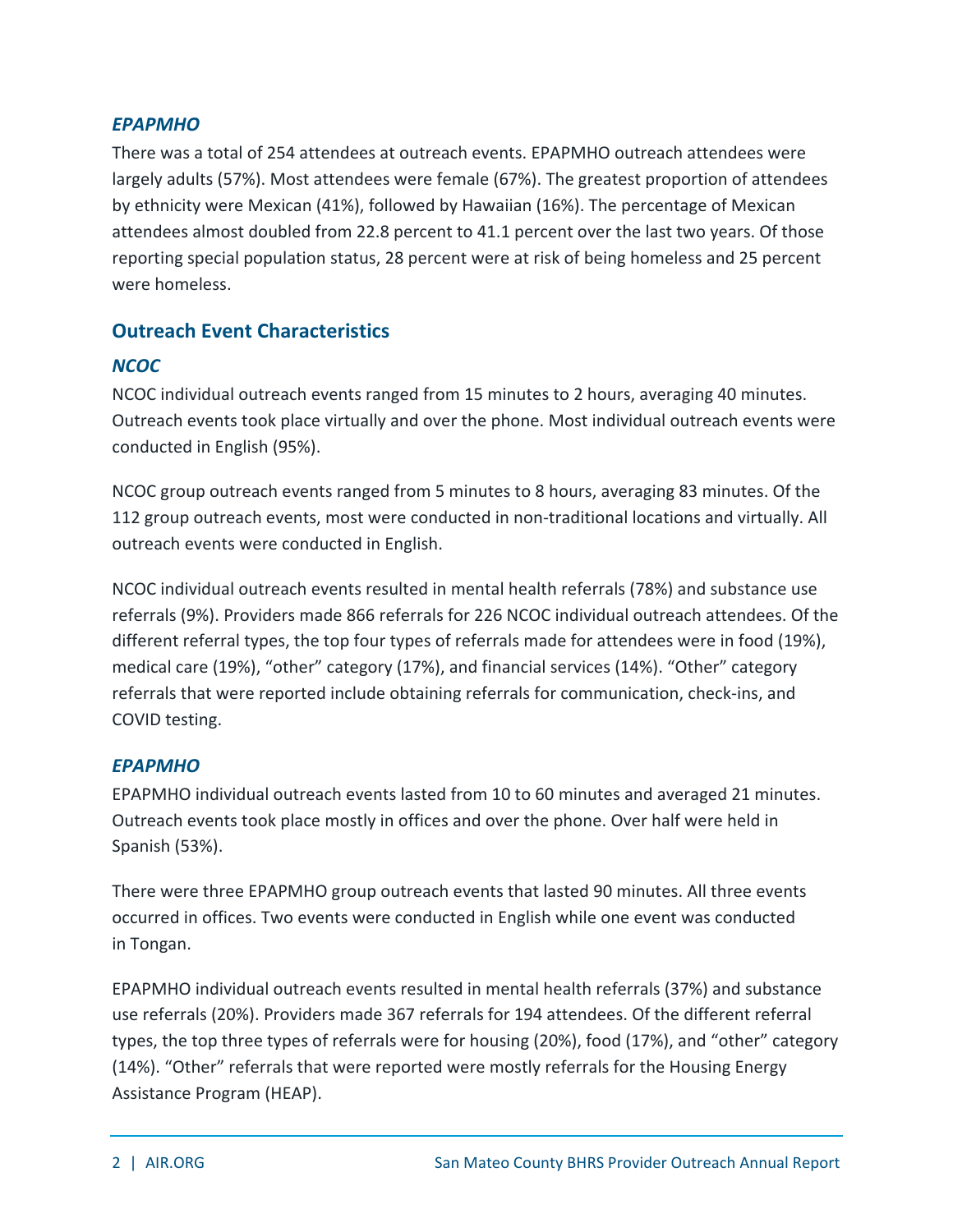### <span id="page-8-0"></span>**Recommendations**

We have the following recommendations based on FY 2020-2021 data. These recommendations fall under two umbrellas: those aimed at enhancing outreach and those to improve data collection.

### *Enhance Outreach*

**Continue to conduct outreach in languages other than English.** This past reporting year, outreach events were conducted in languages that represented the residents served by the participating providers. For example, the EPAPMHO collaborative conducted outreach in Spanish, as the Mexican population was the largest racial/ethnic population attending these events. Similarly, EPAPMHO group sessions were offered in Tongan, as participants indicated it as their preferred language. Conducting outreach in languages other than English can ensure that the SMC BHRS outreach program is serving the needs of the county's non-English speaking population.

**Continue to offer non-office locations for group and individual outreach events.** The data for this year show that many outreach events were conducted in communities, in non-traditional locations such as virtual meetings, and through telehealth services. Although this may have been in response to the pandemic, the county should consider continuing to provide alternative locations or venues, including a virtual option. This will help with the outreach efforts and also give county residents multiple options to avail themselves of the services offered through the program.

### *Improve Data Collection*

**Make "other"/unspecified categories clearer.** Outreach staff have made an effort to provide better data collection and minimize missing data. For example, participants who selected the "other community location" were able to indicate the other locations in an open text field provided by the survey. The data show that, in many cases, attendees reported Zoom calls or similar virtual platforms for other locations. However, in some cases, it is difficult to assess the nature of the responses that fall under the "other" category. For example, for referrals, the "other" category (17%) included common responses such as "communication" or "check-ins" without any further detail. A next step could be providing more information related to these responses to better understand the nature of the referral.

It will also be beneficial to offer more categories for respondents to use when describing the "location" of individual outreach events, as up to 13 percent of respondents served by the EPAPMHO collaborative selected "unspecified" field locations.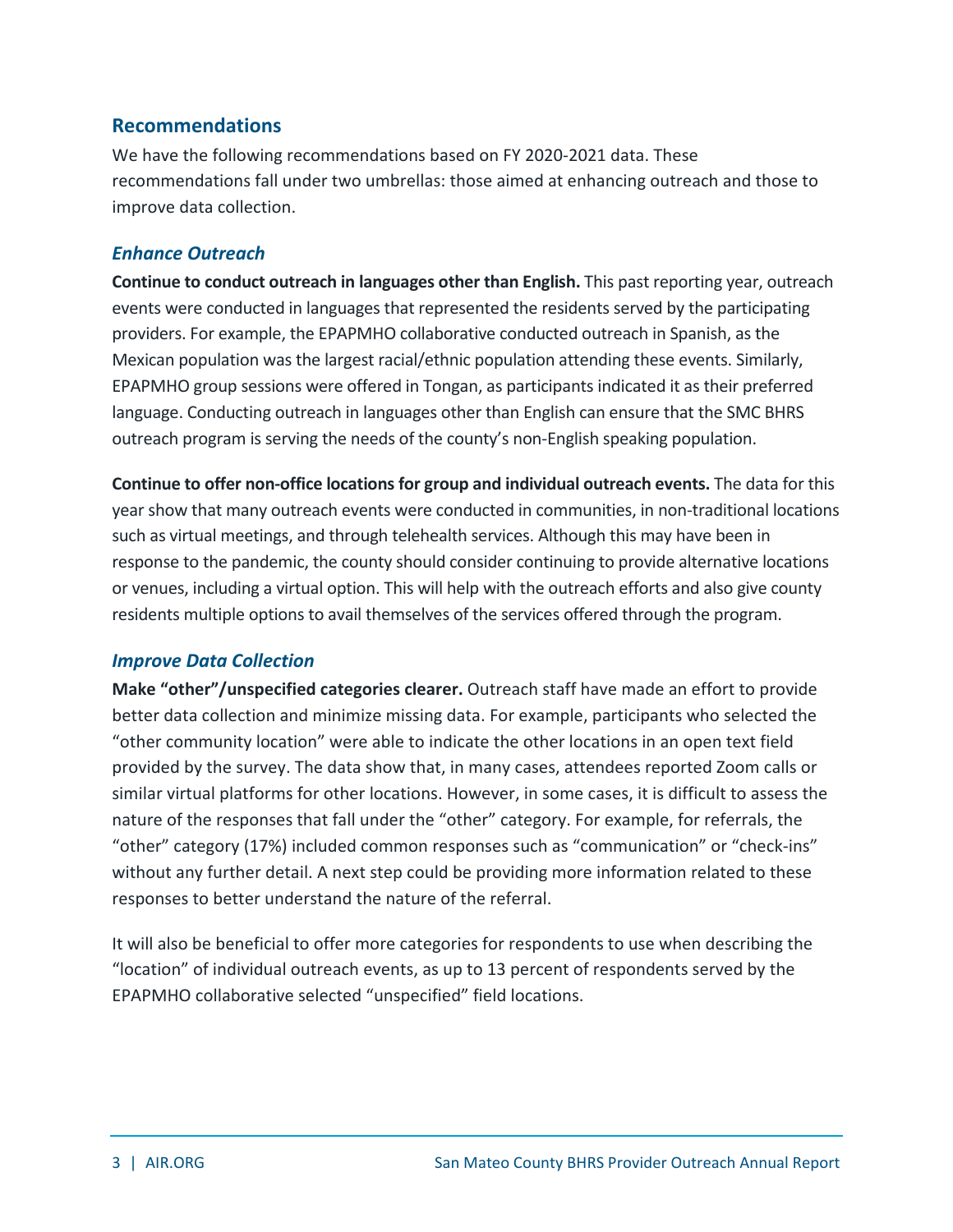### <span id="page-9-0"></span>**Introduction**

In 2004, California voters approved Proposition 63, the Mental Health Services Act (MHSA), to provide funding to Counties for mental health services by imposing a 1 percent tax on personal income in excess of \$1 million. Activities funded by MHSA are grouped into various components. The Community Services and Supports (CSS) component was created to provide direct services to individuals with severe mental illness. CSS is allotted 80 percent of MHSA funding for services focused on recovery and resilience while providing clients and families with an integrated service experience. CSS has three service categories: (1) Full-Service Partnerships, (2) General System Development Funds, and (3) Outreach and Engagement.

The San Mateo County Behavioral Health and Recovery Service (SMC BHRS) MHSA Outreach and Engagement strategy aims to increase access and improve linkages to behavioral health services for underserved communities. Strategies include community outreach collaboratives, pre-crisis response, and primary care-based efforts. SMC BHRS has seen a consistent increase in representation of underserved communities in its system since the strategies were deployed.

Community outreach collaboratives funded by MHSA include the East Palo Alto Partnership for Mental Health Outreach (EPAPMHO) and the North County Outreach Collaborative (NCOC). EPAPMHO caters to transition-age youth and underserved adults; Latino, African-American, and Pacific Islander communities; and people who are Lesbian, Gay, Bisexual, Transgender, and Questioning (LGBTQ) in East Palo Alto. NCOC caters to rural and/or ethnic communities (Chinese, Filipino, Latino, Pacific Islander) and LGBTQ communities in the North County region, including Pacifica. These collaboratives provide advocacy, systems change, resident engagement, expansion of local resources, and education and outreach to decrease stigma related to mental illness and substance use. They work to increase awareness of, and access and linkages to, culturally and linguistically competent services for behavioral health, Medi-Cal and other public health services, and social services. They participate in a referral process to ensure that those in need receive appropriate services such as food, housing, and medical care. Finally, they promote and facilitate resident input into the development of MHSA-funded services and other BHRS program initiatives.

The American Institutes for Research (AIR) has supported SMC BHRS in providing findings from the county's outreach activities since FY 2014-2015. This annual report reports on outreach activities conducted by providers in fiscal year (FY) 2020-2021 (July 1, 2020, through June 30, 2021). Providers collected outreach data using an electronic form (SurveyMonkey®) that gathers information self-reported by the attendees. AIR created this form based on interviews with San Mateo County staff and focus groups with providers. After data are entered, AIR cleans the data and calculates aggregated counts and percentages to describe outreach activities.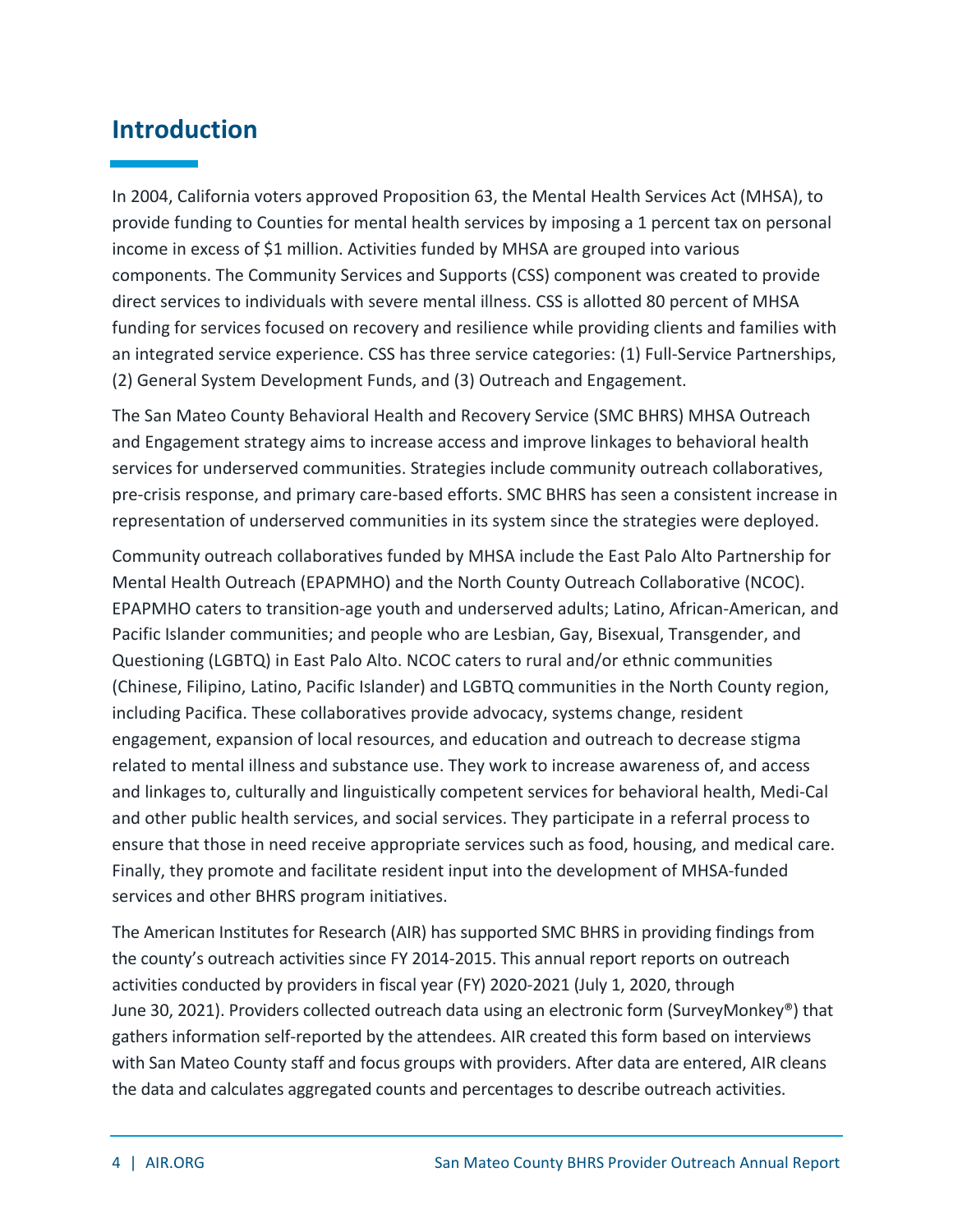This report focuses on EPAPMHO's and NCOC's outreach events that occurred during FY 2020-2021. We also present historical data from FY 2014-2015, FY 2015-2016, FY 2016-2017, FY 2017-2018, FY 2019-2020, and FY 2020-2021 to show how outreach has changed over time. Counts of attendees do not necessarily represent unique individuals because a person may have been part of more than one outreach event, taken part in both individual and group outreach events, and/or interacted with different providers. Summaries are also available to help SMC BHRS and its providers better understand each individual provider's outreach efforts. Please refer to Appendixes A through H.

### <span id="page-10-0"></span>**Overall Outreach**

During FY 2020-2021, SMC BHRS outreach providers reported a total of 7,499 attendees at outreach events—515 attendees reached through individual outreach events and 6,984 attendees reached across 115 group outreach events. An individual outreach event occurs with a single attendee. Group outreach events include multiple attendees. The count of attendees is not necessarily unique because a person may have been a part of multiple individual or group outreach events.

**Exhibit 1** shows outreach attendees, by collaborative, provider, and event type (i.e., individual or group), for FY 2020-2021.

| <b>Provider Organization</b>                                    | <b>Number of</b><br><b>Individual Outreach</b><br><b>Attendees</b> | <b>Number of</b><br><b>Attendees at Group</b><br><b>Outreach Events</b> | <b>Total Attendees</b><br><b>Reported Across</b><br><b>All Events</b> |  |  |  |  |  |  |  |
|-----------------------------------------------------------------|--------------------------------------------------------------------|-------------------------------------------------------------------------|-----------------------------------------------------------------------|--|--|--|--|--|--|--|
| <b>North County Outreach Collaborative (NCOC)</b>               |                                                                    |                                                                         |                                                                       |  |  |  |  |  |  |  |
| Asian-American Recovery Services                                | 95                                                                 | 148                                                                     | 243                                                                   |  |  |  |  |  |  |  |
| Daly City Peninsula Partnership Collaborative                   | 197                                                                | 976                                                                     | 1,173                                                                 |  |  |  |  |  |  |  |
| Daly City Youth Health Center                                   | 0                                                                  | 1,636                                                                   | 1,636                                                                 |  |  |  |  |  |  |  |
| Pacifica Collaborative                                          | 4                                                                  | 3,921                                                                   | 3,925                                                                 |  |  |  |  |  |  |  |
| Star Vista                                                      | 14                                                                 | 263                                                                     | 277                                                                   |  |  |  |  |  |  |  |
| <b>Total (NCOC)</b>                                             | 310                                                                | 6,944                                                                   | 7,254                                                                 |  |  |  |  |  |  |  |
| East Palo Alto Partnership for Mental Health Outreach (EPAPMHO) |                                                                    |                                                                         |                                                                       |  |  |  |  |  |  |  |
| Anamatangi Polynesian voices                                    | 35                                                                 | 40                                                                      | 75                                                                    |  |  |  |  |  |  |  |
| El Concilio                                                     | 101                                                                | 0                                                                       | 101                                                                   |  |  |  |  |  |  |  |
| Free at Last                                                    | 69                                                                 | 0                                                                       | 69                                                                    |  |  |  |  |  |  |  |
| <b>Total (EPAPMHO)</b>                                          | 205                                                                | 40                                                                      | 245                                                                   |  |  |  |  |  |  |  |
| <b>Total (NCOC and EPAPMHO)</b>                                 | 515                                                                | 6,984                                                                   | 7,499                                                                 |  |  |  |  |  |  |  |

<span id="page-10-1"></span>

|  | Exhibit 1. Outreach Attendees, by Collaborative, Provider, and Event Type, FY 2020-2021 |  |
|--|-----------------------------------------------------------------------------------------|--|
|  |                                                                                         |  |

Note: Multicultural Counseling and Education Services of the Bay Area (MCES) changed its name to Anamatangi Polynesian voices.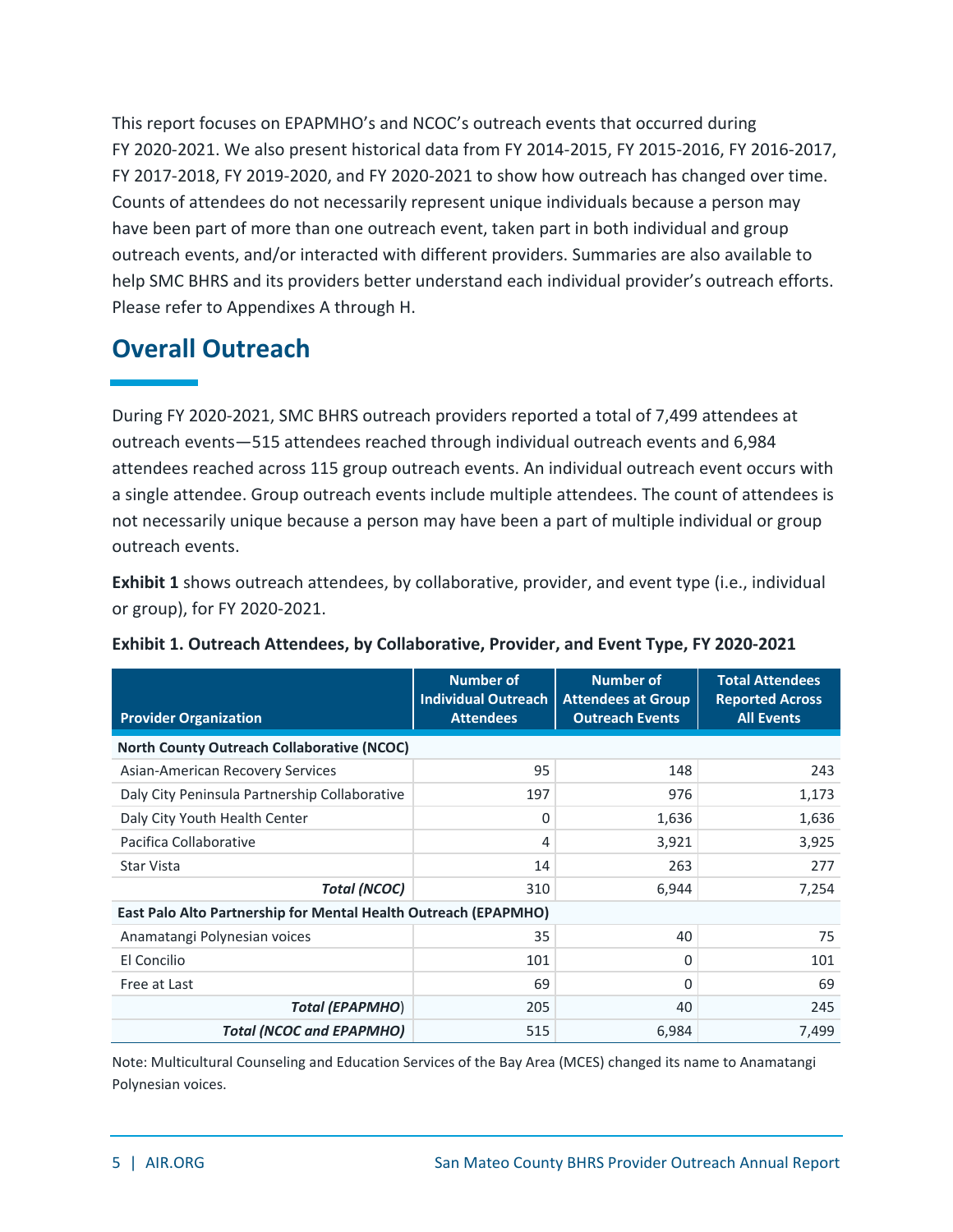It is expected that the NCOC would serve a much larger proportion of the outreach collaborative effort, as it serves the entire northern region of San Mateo County (estimated population 140,149), including the cities of Colma, Daly City, and Pacifica, which is five times the population of the city of East Palo Alto, served by EPAPMHO. The north region also spans a much wider geographical area, making group events (vs. individual outreach) such as community wide fairs more feasible. In contrast, East Palo Alto spans 2.5 square miles, making an individual approach to outreach more achievable.

The total number of NCOC outreach attendees showed an increase over time from 2014-2020, with FY 2018-2019 being the exception, then dropped a little in FY 2020-2021. In 2019-2020, the total number of NCOC attendees increased significantly due to the COVID-19 pandemic. The COVID-19 regional stay-at-home order was issued March 16, and services provided from March to June 2020 showed an increase in outreach, as many more residents were likely seeking mental health services in response to the pandemic. Events sponsored by the Daly City Peninsula Partnership Collaborative and the Daly City Youth Health Center also addressed food security during the pandemic (FY 2019-2020) by distributing food during the events. A higher attendance at these events may contribute towards an overall increase seen in FY 2019-2020. **Exhibit 2** shows the trends in the total outreach attendees over the years for both collaboratives.



<span id="page-11-0"></span>

Note: The attendee numbers from previous fiscal years are slightly higher than those reported in the previous reports because some outreach data were reported after that fiscal year.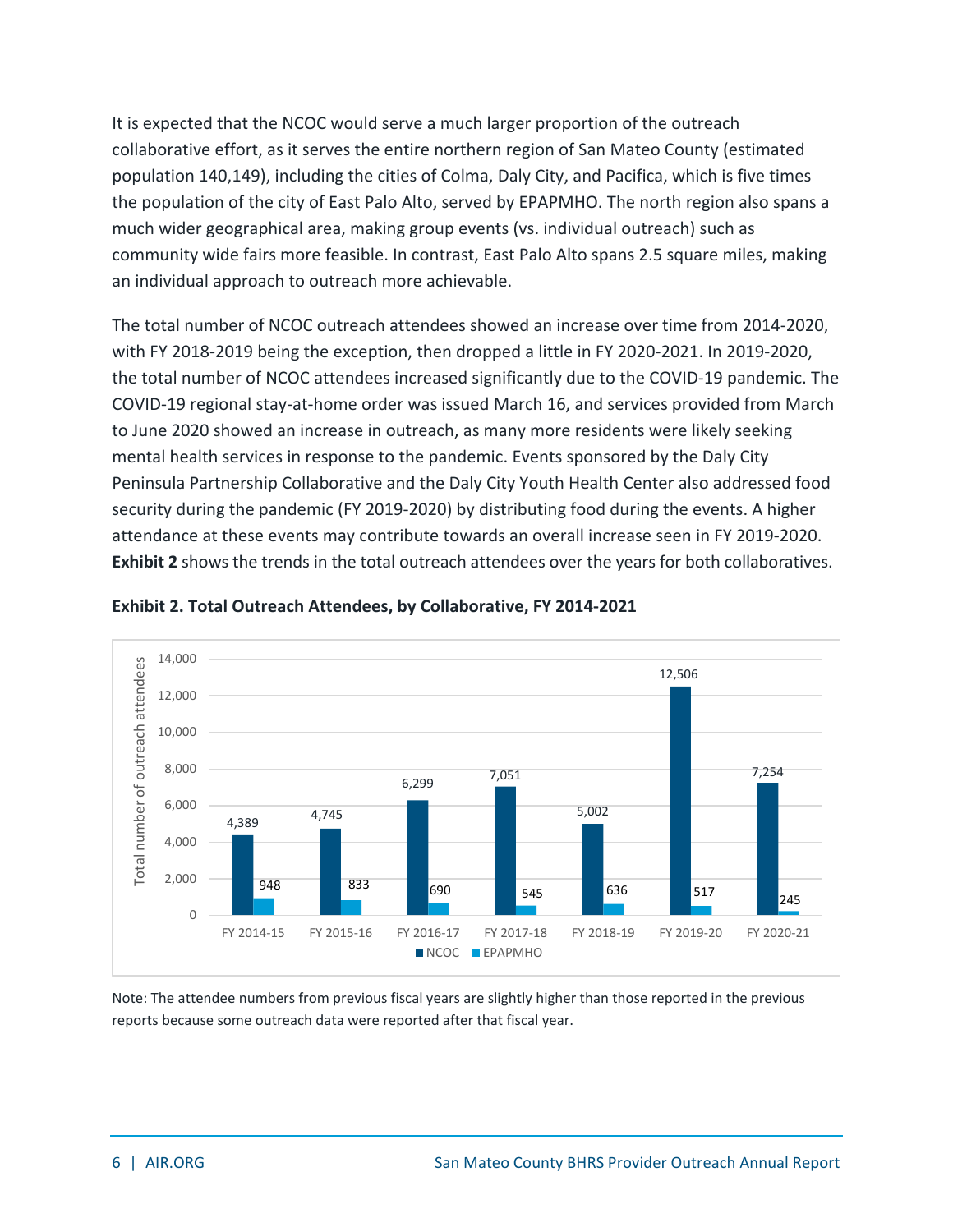**Exhibits 3a and 3b** present the top five race/ethnicity groups served by individual or group outreach in each year for FY 2014-2015, FY 2015-2016, FY 2016-2017, FY 2017-2018, FY 2018-2019, FY 2019-2020, and FY 2020-2021 within each collaborative. A table with the entire breakdown of race/ethnicity groups from FY 2014 to FY 2021 is presented in Appendix I.

<span id="page-12-0"></span>

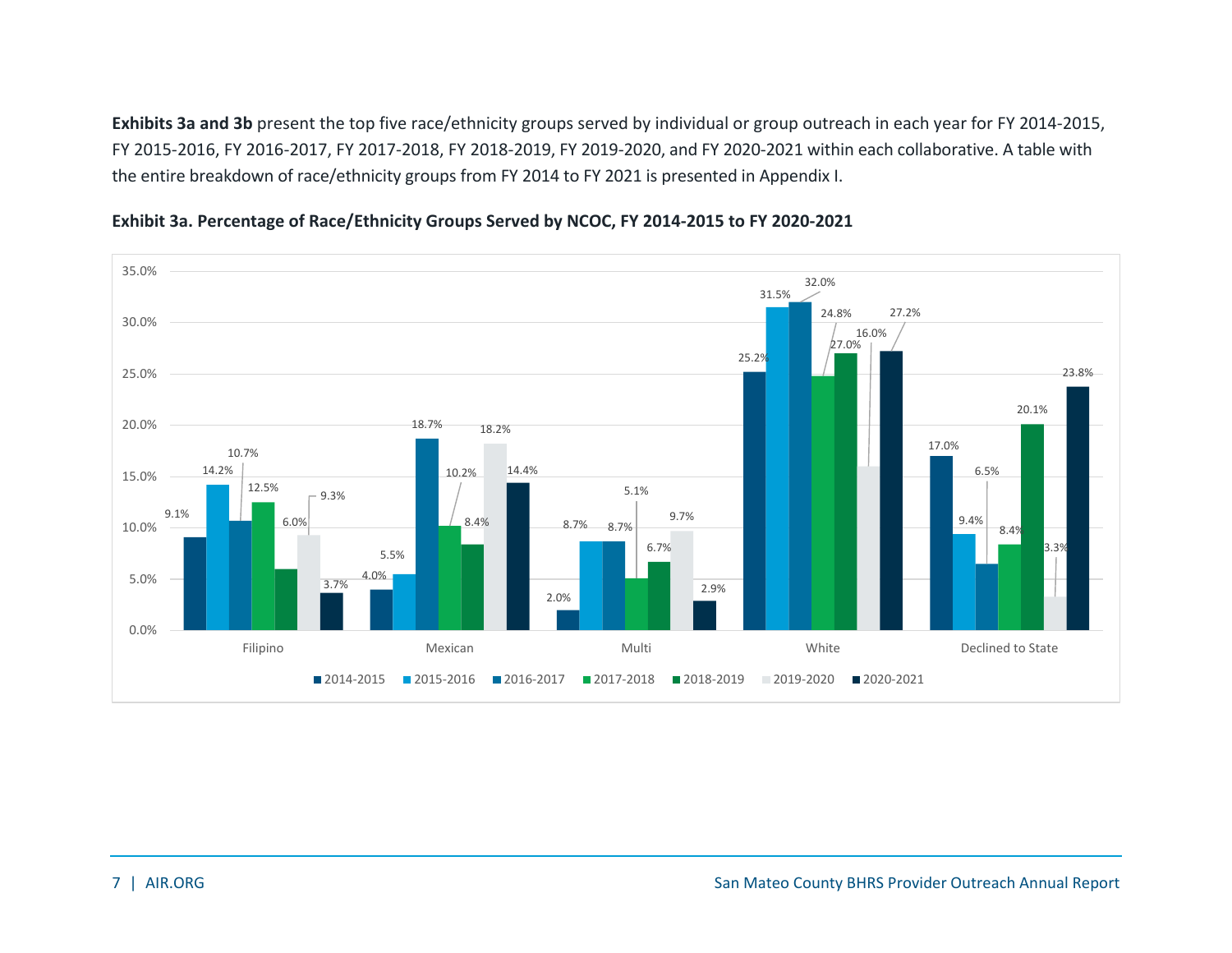<span id="page-13-0"></span>

### **Exhibit 3b. Percentage of Race/Ethnicity Groups Served by EPAPMHO, FY 2014-2015 to FY 2020-2021**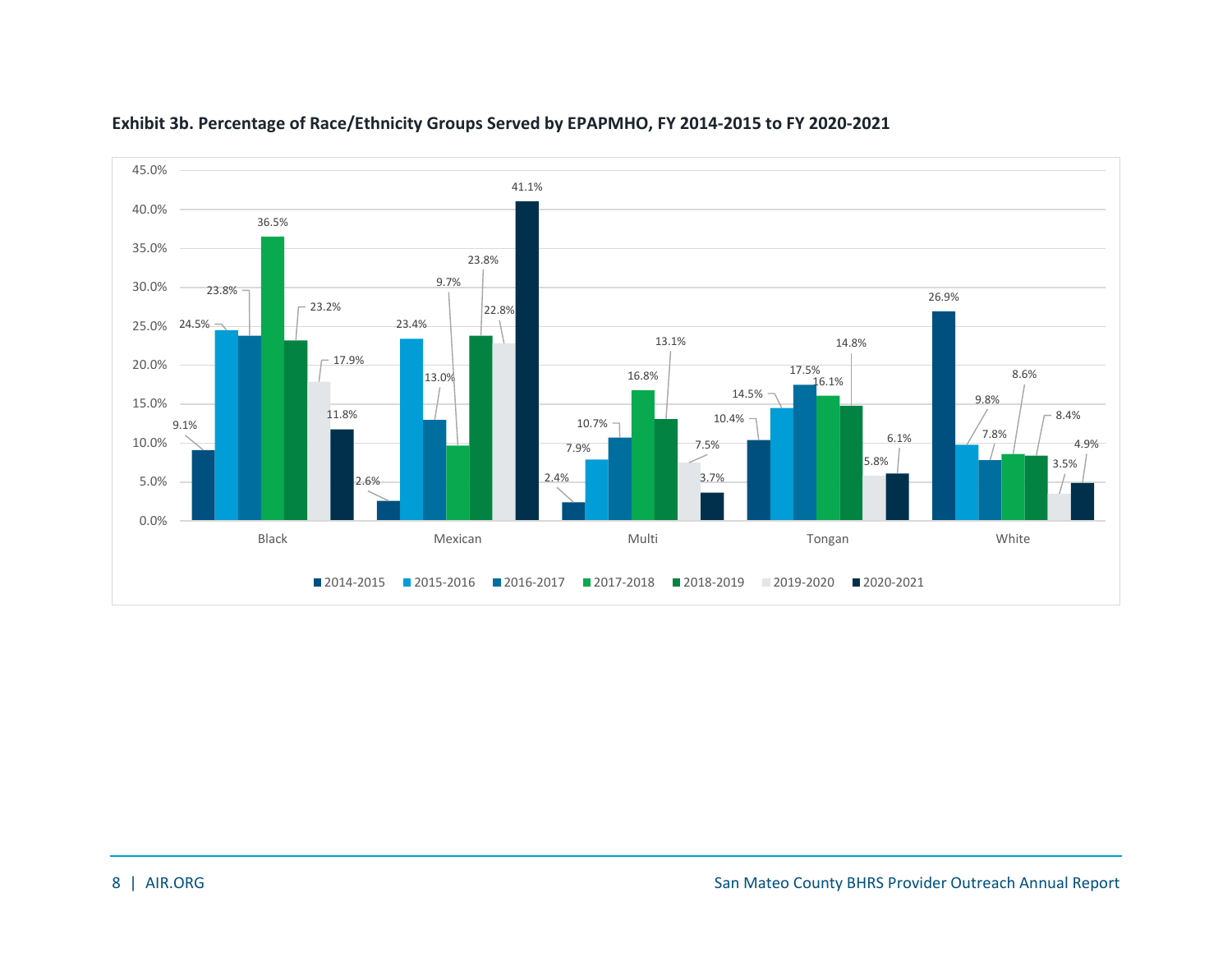The NCOC has seen a fluctuation in outreach numbers overall, and there are a few key differences in the racial/ethnic demographics of the outreach attendees. For example, Filipino, Mexican, and multi-racial attendees at these events decreased from FY 2019-2020 to FY 2020-2021, while White attendees and those who declined to state their race/ethnicity increased during this time period.

The EPAPMHO has also seen a decrease in outreach numbers overall, and there are a few key differences in the racial/ethnic demographics of the outreach attendees. From FY 2019-2020 to FY 2020-2021, there has been an observed decrease in attendance by Black and multi-racial attendees at these events. However, there is a significant increase in attendees who are Mexican, and slight increases in the percentages of attendees who are Tongan and White.

**Exhibits 4a and 4b** present the percentages of the mental health and substance use referrals made as a result of attending the outreach events, by collaborative, for FY 2014-2015 through FY 2020-2021.

Compared to FY 2019-2021, mental health referrals increased by 16 percent in FY 2020-2021. Substance use referrals decreased significantly—by 44 percent—during this time frame.



### <span id="page-14-0"></span>**Exhibit 4a. Percentage of Mental Health/Substance Use Referrals by NCOC, FY 2014-2015 to FY 2020-2021**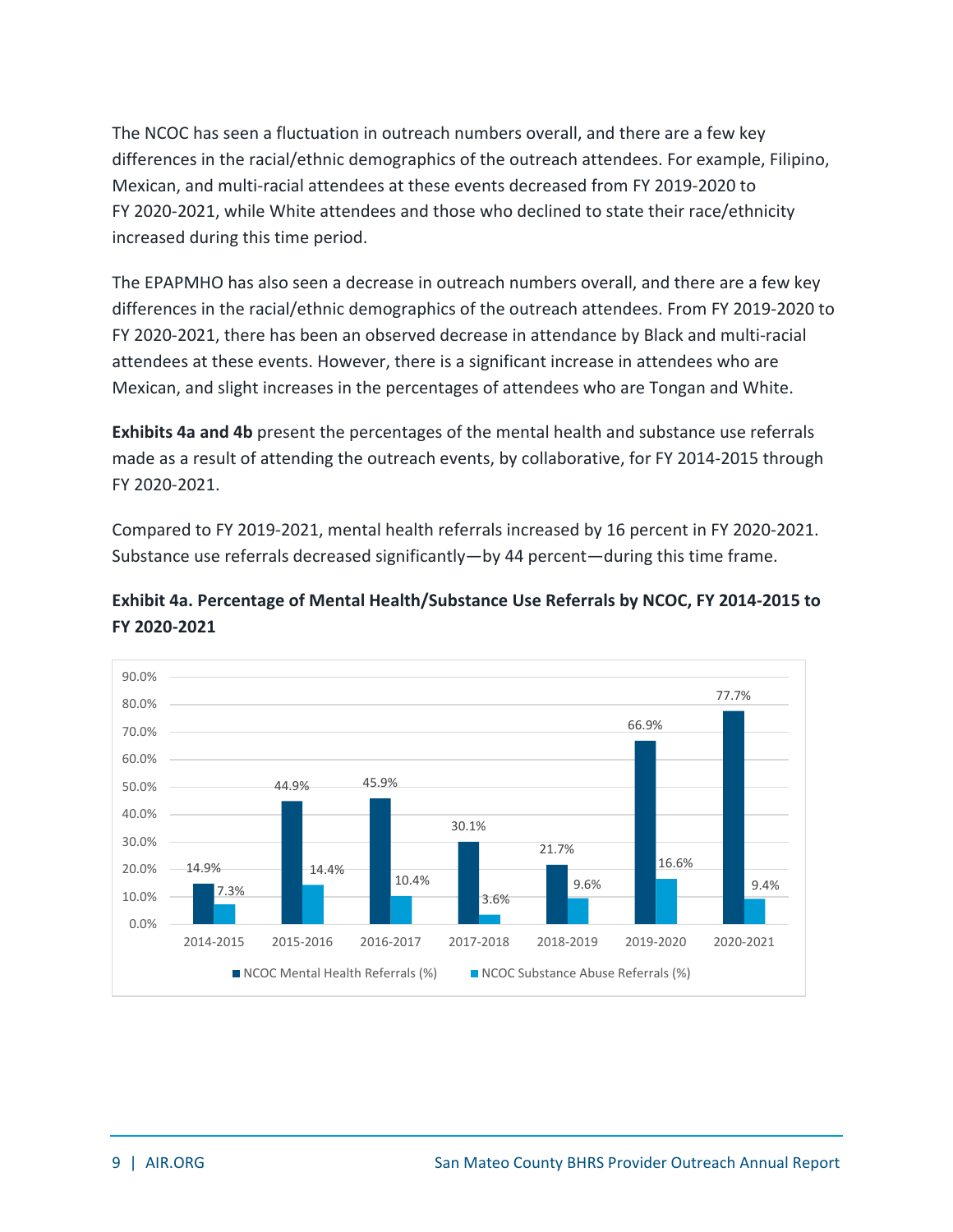

<span id="page-15-0"></span>**Exhibit 4b. Percentage of Mental Health/Substance Use Referrals by EPAPMHO, FY 2014-2015 to FY 2020-2021**

**Exhibits 5a and 5b** present referrals to social services, from FY 2014-2015 through FY 2020-2021, for each collaborative. The percentages represent percent of total attendee referrals to social services.

- NCOC had 866 referrals in FY 2020-2021 to social services, compared to 1,101 referrals in FY 2019-2020, 330 referrals in FY 2018-2019, 592 referrals in FY 2017-2018, 496 referrals in FY 2016-2017, 485 referrals in FY 2015-2016, and 379 referrals in FY 2014-2015. In FY 2020-2021, EPAPMHO had 367 referrals to social services, compared to 563 referrals in FY 2019-2020, 921 referrals in FY 2018-2019, 727 referrals in FY 2017-2018, 652 referrals in FY 2016-2017, 1,433 referrals in FY 2015-2016, and 438 referrals in FY 2014-2015.
- In FY 2020-2021, NCOC had decreases in housing, medical care, and transportation compared to the prior year. In particular, the referrals for housing were the lowest since FY 2014-2020. On the other hand, the percentage of referrals to financial, food, and form assistance increased in FY 2020-2021 compared to the previous year, indicating the residents continued to face challenges pertaining to food security, employment, and assistance to complete forms to avail themselves of benefits.
- In FY 2020-2021, EPAPMHO had decreases in the percentage of food referrals. The percentage of financial, form assistance, housing, medical care, and transportation referrals increased.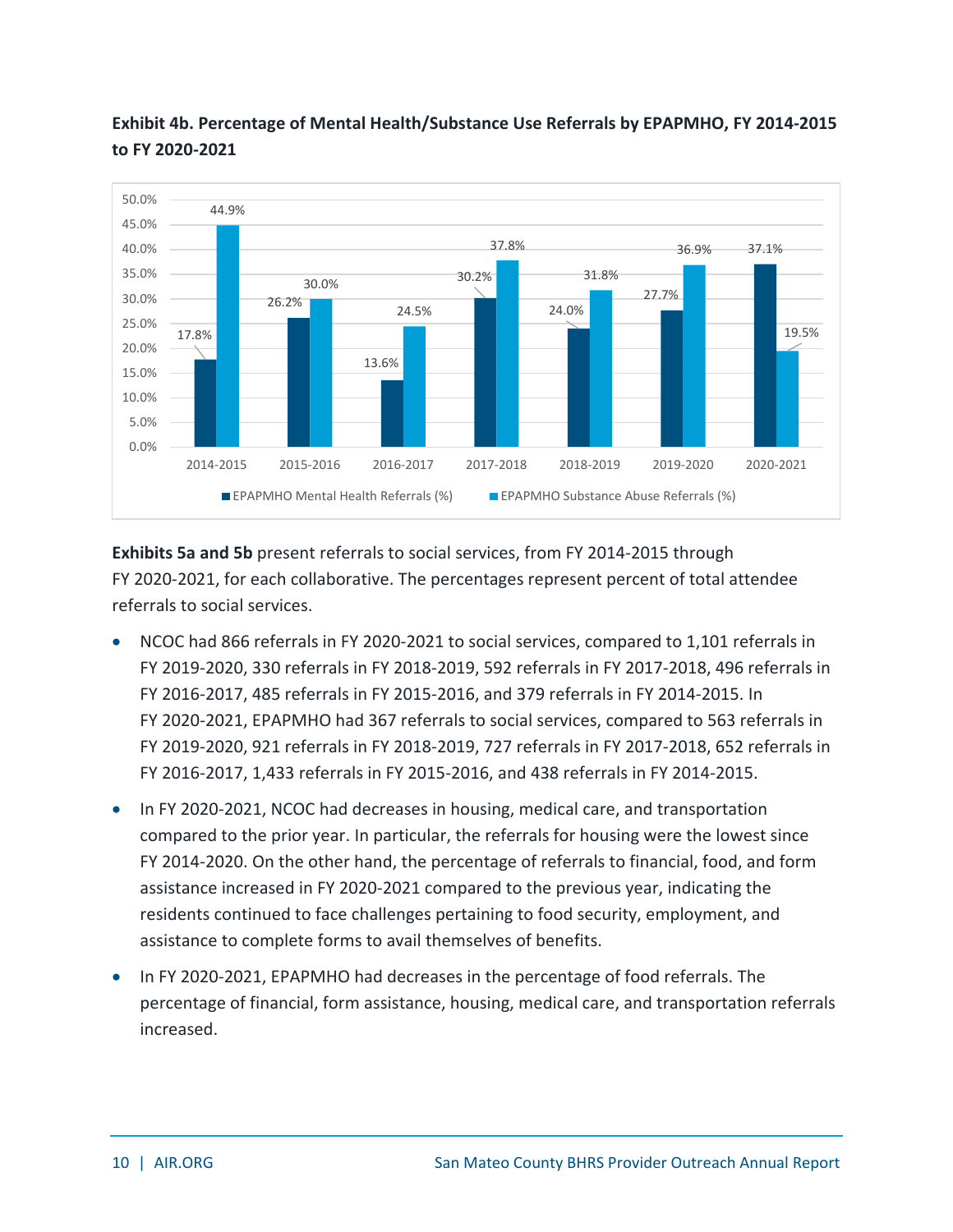<span id="page-16-0"></span>

#### **Exhibit 5a. Referrals to Social Services Made by NCOC, FY 2014-2015 to FY 2020-2021**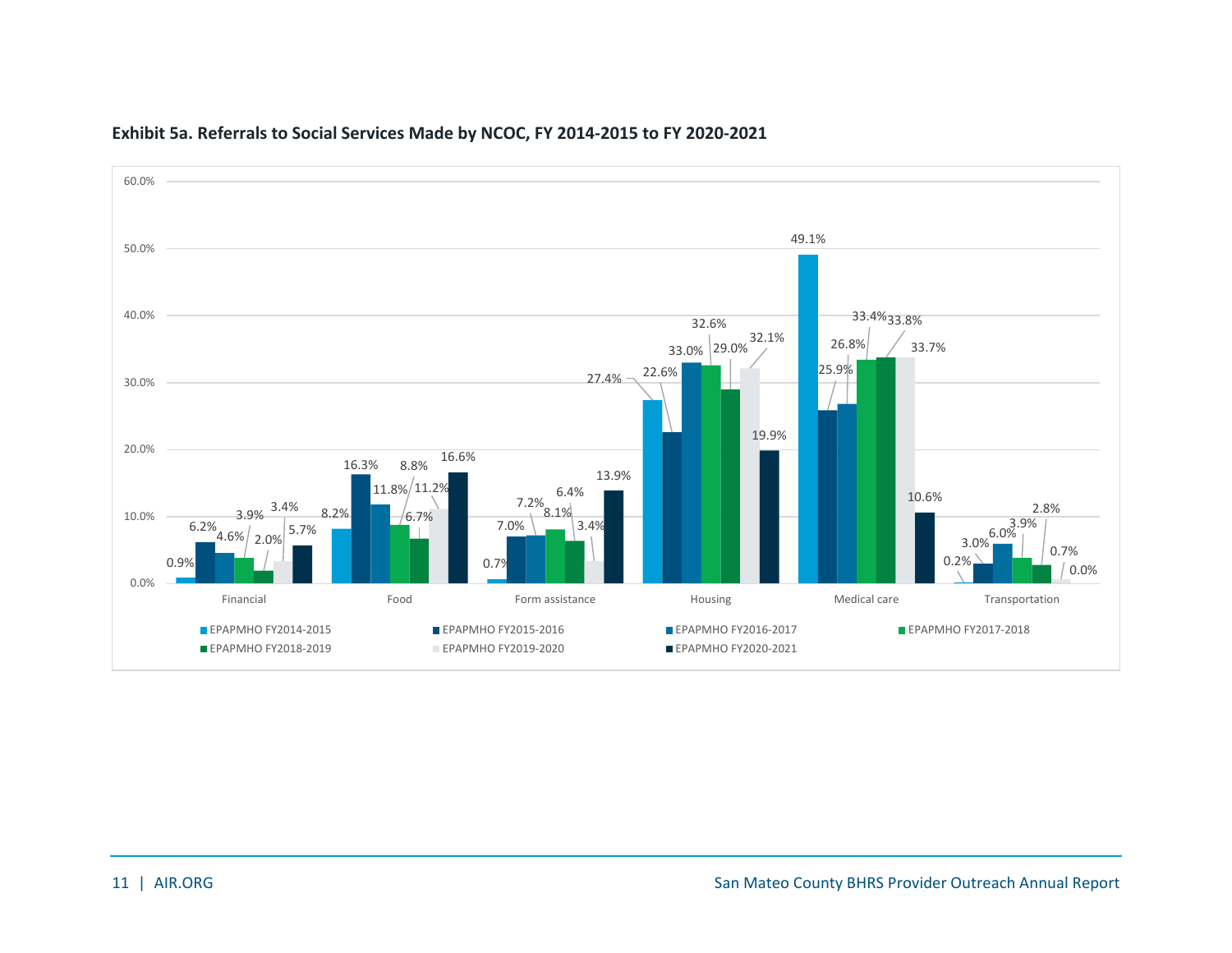<span id="page-17-0"></span>

### **Exhibit 5b. Referrals to Social Services Made by EPAPMHO, FY 2014-2015 to FY 2020-2021**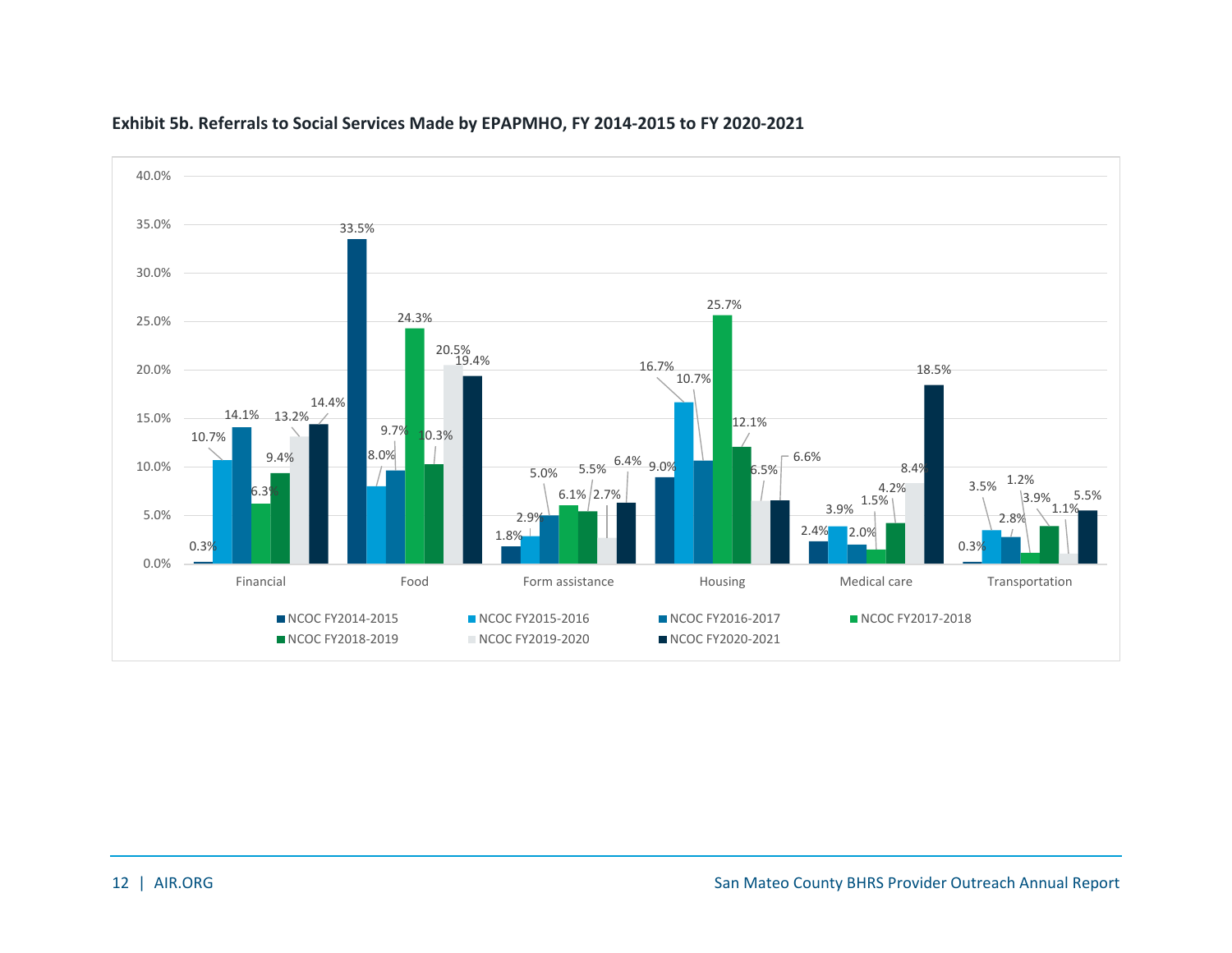### <span id="page-18-0"></span>**NCOC**

This section provides details about 7,254 attendees at NCOC group and individual outreach events across the five provider organizations in FY 2020-2021.

### <span id="page-18-1"></span>**Demographics**

**Age:** Attendees across NCOC outreach events were adults (26-59 years, 33%), children (0-15 years, 25%), transition-age youth (16-25 years, 19%), and older adults (60 years or older, 13%) in FY 2020-2021. Nine percent of attendees declined to state their age. See **Exhibit 6** for the number and percentage of total outreach attendees representing each reported age group.



<span id="page-18-2"></span>**Exhibit 6. Age of Total Outreach Attendees Served by NCOC, FY 2020-2021**

Note: Percentages may not sum to 100 percent because of rounding. The denominator for age percent is the sum of all age data reported. Total count for age reported may exceed the total number of attendees, because some providers may have reported individuals in two or more age groups, leading to extra counts in some cases for the group outreach attendees. The denominator for age percent is the sum of all age data reported.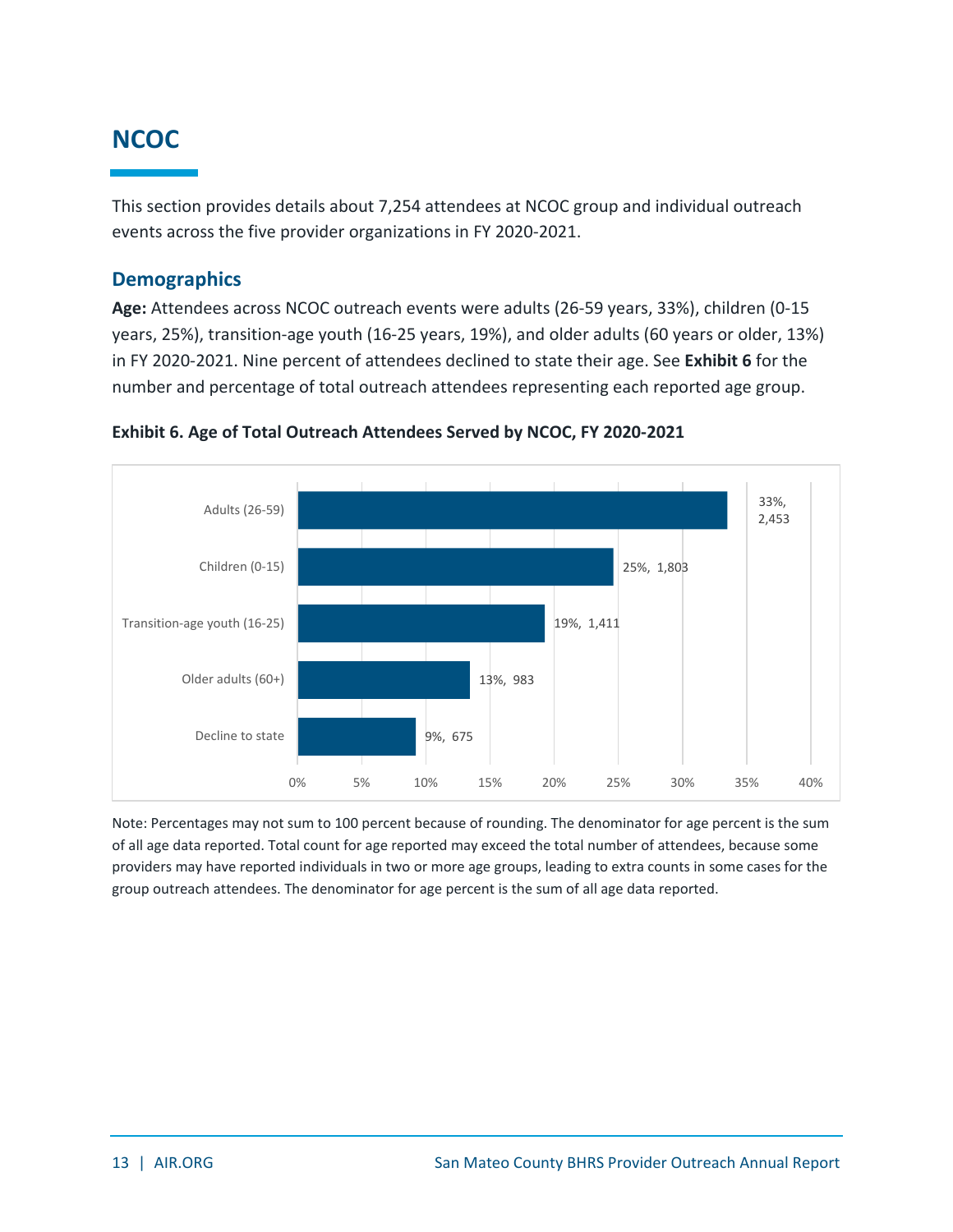**Sex at birth:** In FY 2020-2021, attendees across NCOC events indicated their sex at birth as females (49%), males (30%), or declined to state their sex at birth. (See **Exhibit 7** for the number and percentage of outreach attendees reporting each sex type.)



<span id="page-19-0"></span>

Note: Percentages may not sum to 100 percent because of rounding. Total count for sex reported may exceed the total number of attendees, because some providers may have reported individuals in two or more sex groups, leading to extra counts in some cases for the group outreach attendees. The denominator for sex percent is the sum of all sex data reported.

**Gender:** Attendees in FY 2020-2021 identified themselves as female (41%), male (24%), or other gender (1%). Thirty-four percent declined to state their gender. See **Exhibit 8** for the number and percentage of attendees reporting each gender type.



<span id="page-19-1"></span>**Exhibit 8. Gender of Outreach Attendees Served By NCOC, FY 2020-2021**

Note: Percentages may not sum to 100 percent because of rounding. Total count for gender may exceed the total number of attendees, because some providers may have reported individuals in two or more gender groups, leading to extra counts in some cases. The denominator for gender percent is the sum of all gender data reported.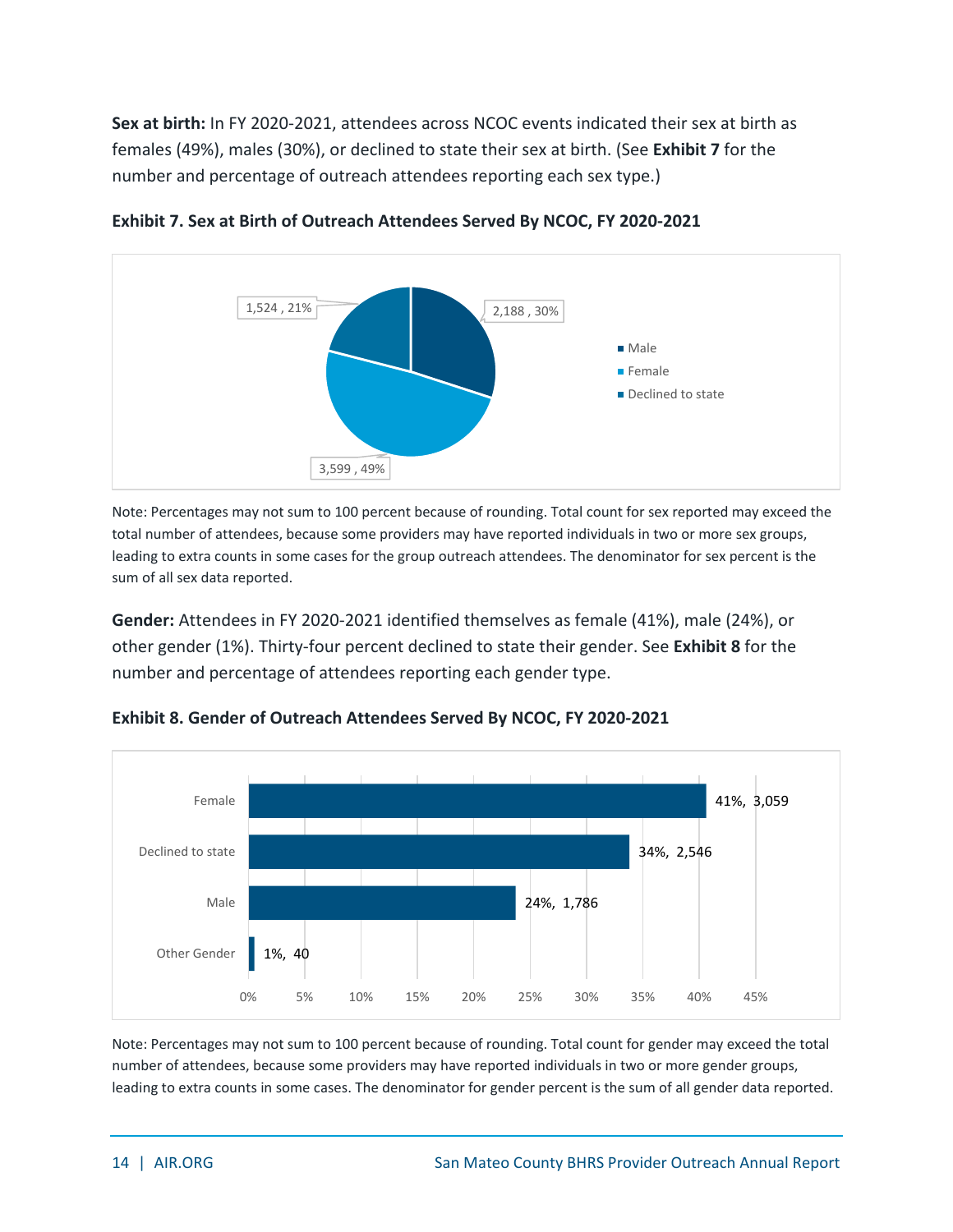**Race and ethnicity:** In FY 2020-2021, the five largest racial/ethnic groups represented by all NCOC attendees were White (27%), Mexican (14%), and Asian (7%). Five percent of the attendees were other race and ethnicity, and 24 percent declined to state their race. See **Exhibit 9** for the number and percentage of attendees representing each reported racial/ethnic group.



<span id="page-20-0"></span>

Note: The denominator for race/ethnicity percent is the sum of all race/ethnicity data reported. Total count for race/ethnicity may exceed the total number of attendees, because some providers may have reported individuals in two or more race/ethnicity groups, leading to extra counts in some cases. The denominator for race/ethnicity percent is the sum of all race/ethnicity data reported.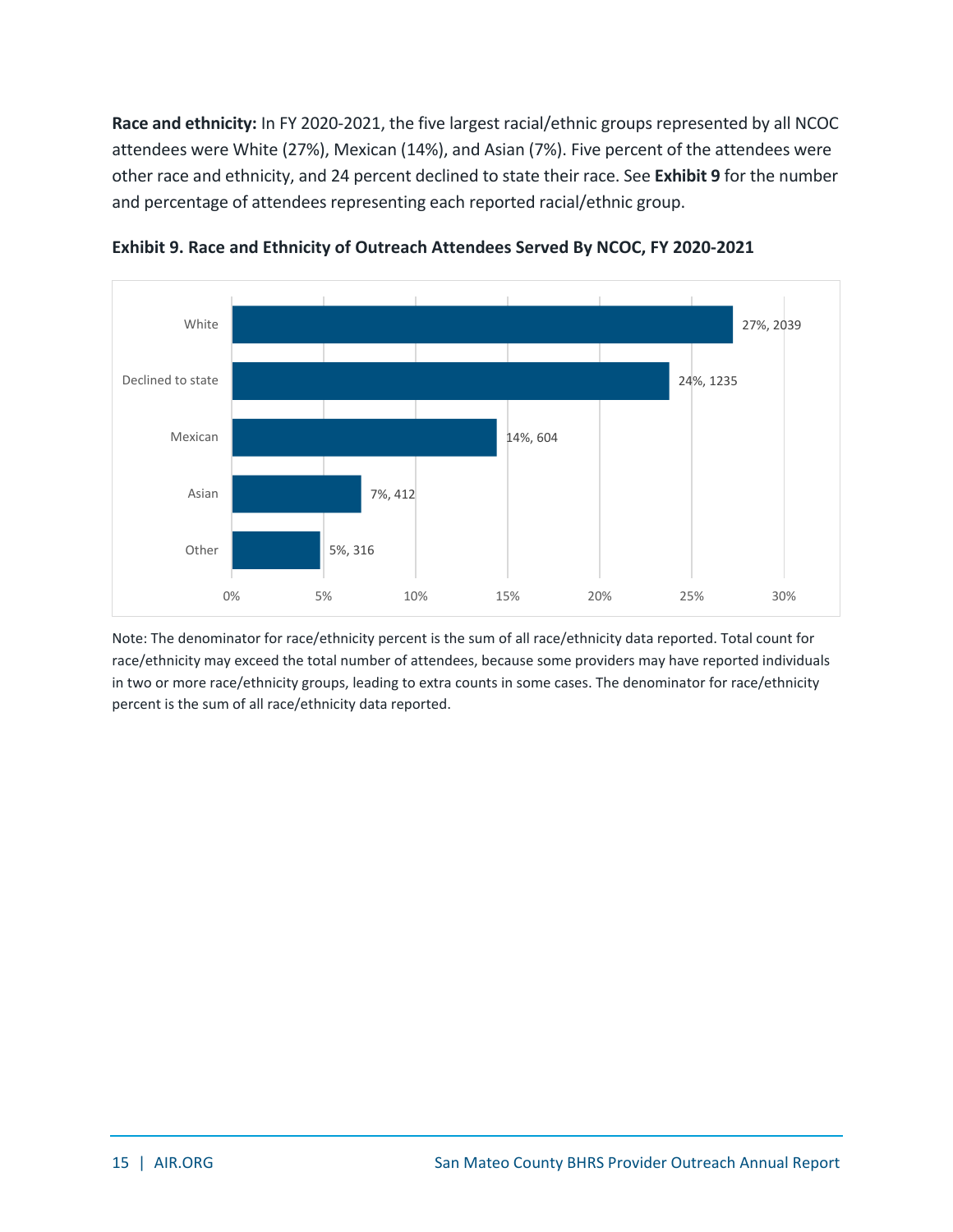**Special populations:** Of the attendees indicating they were part of special populations, 36 percent were at risk of homelessness, 21 percent had a physical/mobility disability, 11 percent had chronic health conditions, 8 percent were visually impaired, 8 percent were homeless, 6 percent had other disabilities, 5 percent were veterans, 2 percent were hearing impaired, and 2 percent had a developmental disability. Refer to **Exhibit 10** for the number and percentage of attendees representing each special population in FY 2020-2021.



### <span id="page-21-1"></span>**Exhibit 10. Special Populations Served By NCOC, FY 2020-2021**

Note: Attendees could be included in more than one special population. Percentages may not sum to 100 percent because of rounding. The denominator for special population group is the sum of all special population data reported.

### <span id="page-21-0"></span>**Additional Outreach Characteristics (Individual Outreach Events Only)**

**Previous contact:** More than half of individual outreach events (61%) were conducted with attendees who previously had attended an outreach event.

**Mental health/substance use referrals:** NCOC individual outreach events resulted in mental health referrals (78%) and substance use referrals (9%) in FY 2020-2021.

**Referrals to social services:** Providers made 866 referrals to 310 NCOC individual outreach attendees. Of the different referral types, the top four types of referrals made for attendees were food (19%), medical care (18%), "other" category (17%), and financial services (14%). Participants also obtained referrals for legal, housing, form assistance, transportation, and health insurance services. About one percent were referred to emergency protective services. In **Exhibit 11**, we summarize the number and percentage of attendees receiving a given type of referral in FY 2020-2021.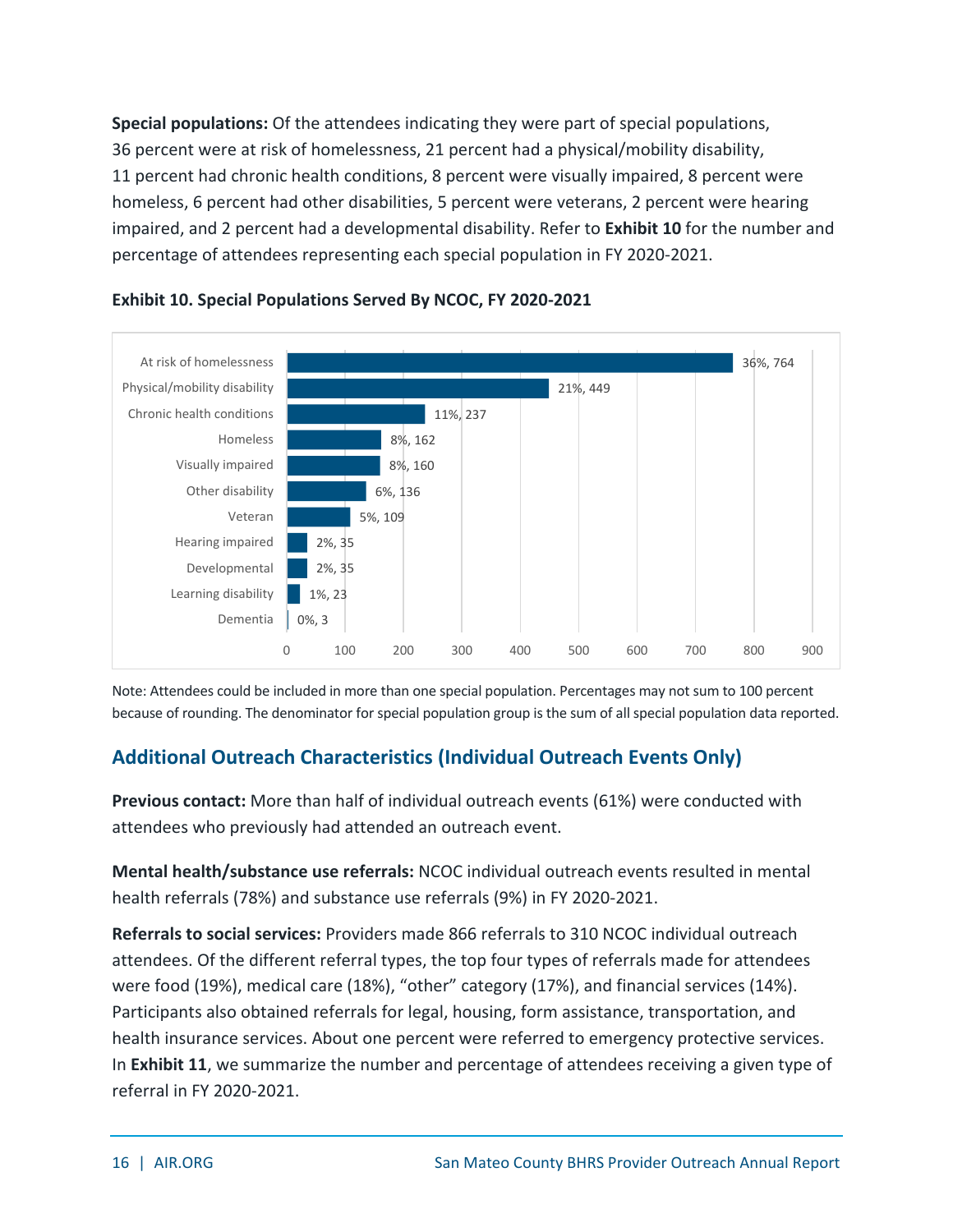

#### <span id="page-22-1"></span>**Exhibit 11. Referrals to Social Services, FY 2020-2021**

Note: Percentages may not sum to 100 percent because of rounding. Attendees could choose more than one category**.** The denominator for referral group is the sum of all referral data reported.

### <span id="page-22-0"></span>**Event Characteristics**

**Location:** NCOC individual outreach events occurred primarily in other community locations (64%), over the phone (28%) or "other locations" (8%) in FY 2020-2021. Group outreach events occurred primarily in non-traditional locations (41%), other community locations (26%), "other locations" (17%), and telehealth (16%). Other community locations included places such as Boys & Girls Club, community centers, Daly City Youth Health Center, health fairs, fair grounds, malls, and public parks. The "other locations" category includes all the locations that were reported that make up less than 10 percent of the total locations reported. **Exhibits 12 and 13** present individual and group outreach event locations in FY 2020-2021.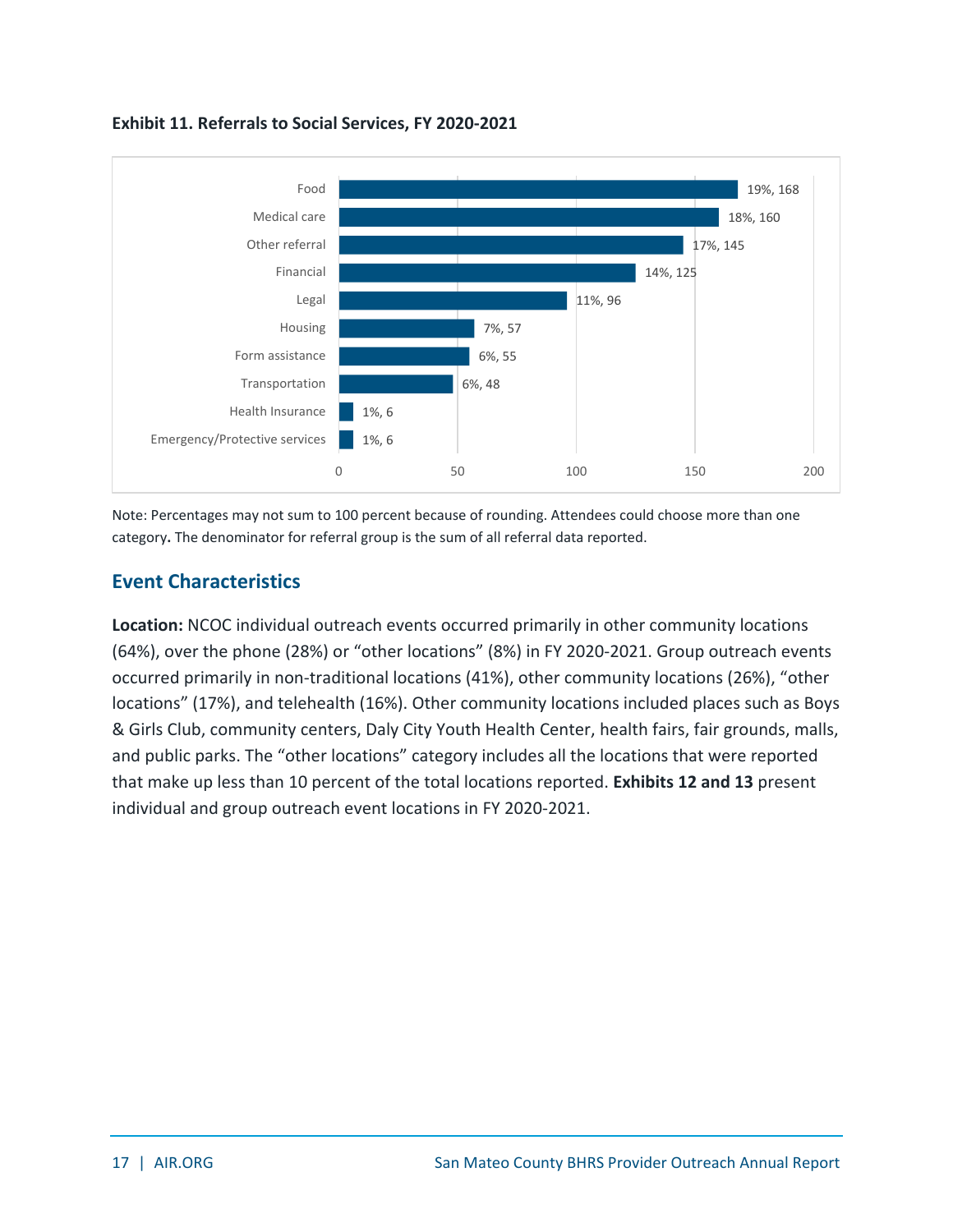

#### <span id="page-23-0"></span>**Exhibit 12. Locations of NCOC Individual Outreach Events, FY 2020-2021**

Note: The breakdown for the "Other" category is slightly higher than 8 percent due to rounding.



<span id="page-23-1"></span>**Exhibit 13. Locations of NCOC Group Outreach Events, FY 2020-2021**

Note: CC = Age-Specific Community Center, Church = Faith-Based Church/Temple, Unspecified = Field (unspecified). Percentages may not sum to 100 percent because of rounding. Attendees could choose more than one category. The denominator for location percent is the sum of all location data reported.

**Length of contact:** For FY 2020-2021, the individual outreach events ranged from 5 to 120 minutes and lasted 40 minutes on average. The average length of NCOC group outreach events ranged from 1 to 240 minutes and lasted 83 minutes on average.

**Language used:** NCOC individual outreach events were conducted in English (95%), Mandarin (2%), and Cantonese (2%) in FY 2020-2021. NCOC group outreach events were conducted in English (100%) in FY 2020-2021.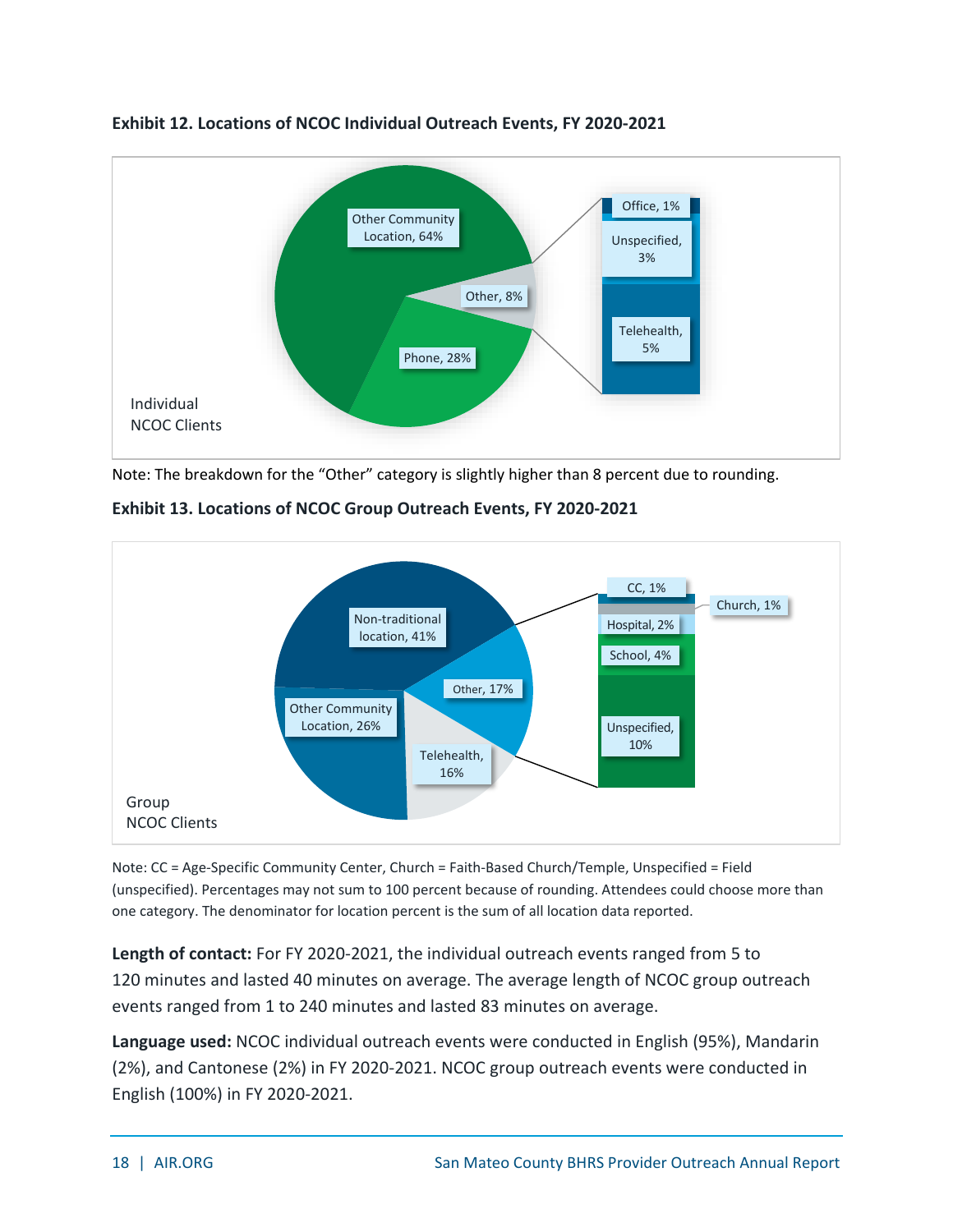**Preferred language:** NCOC individual outreach attendees preferred English (88%), Mandarin (5%), Cantonese (3%), Tongan (3%), and Samoan (1%). NCOC group outreach attendees preferred English (83%), Spanish (11%), Tagalog (1%), Tongan (1%), Cantonese (1%) and other languages (3%). **Exhibits 14 and 15** present breakdowns of preferred languages at individual and group outreach events in FY 2020-2021.



<span id="page-24-0"></span>

<span id="page-24-1"></span>**Exhibit 15. Preferred Languages of NCOC Group Outreach Attendees, FY 2020-2021**



Note: Percentages may not sum to 100 percent because of rounding. The denominator for preferred language percent is the sum of all preferred language data reported.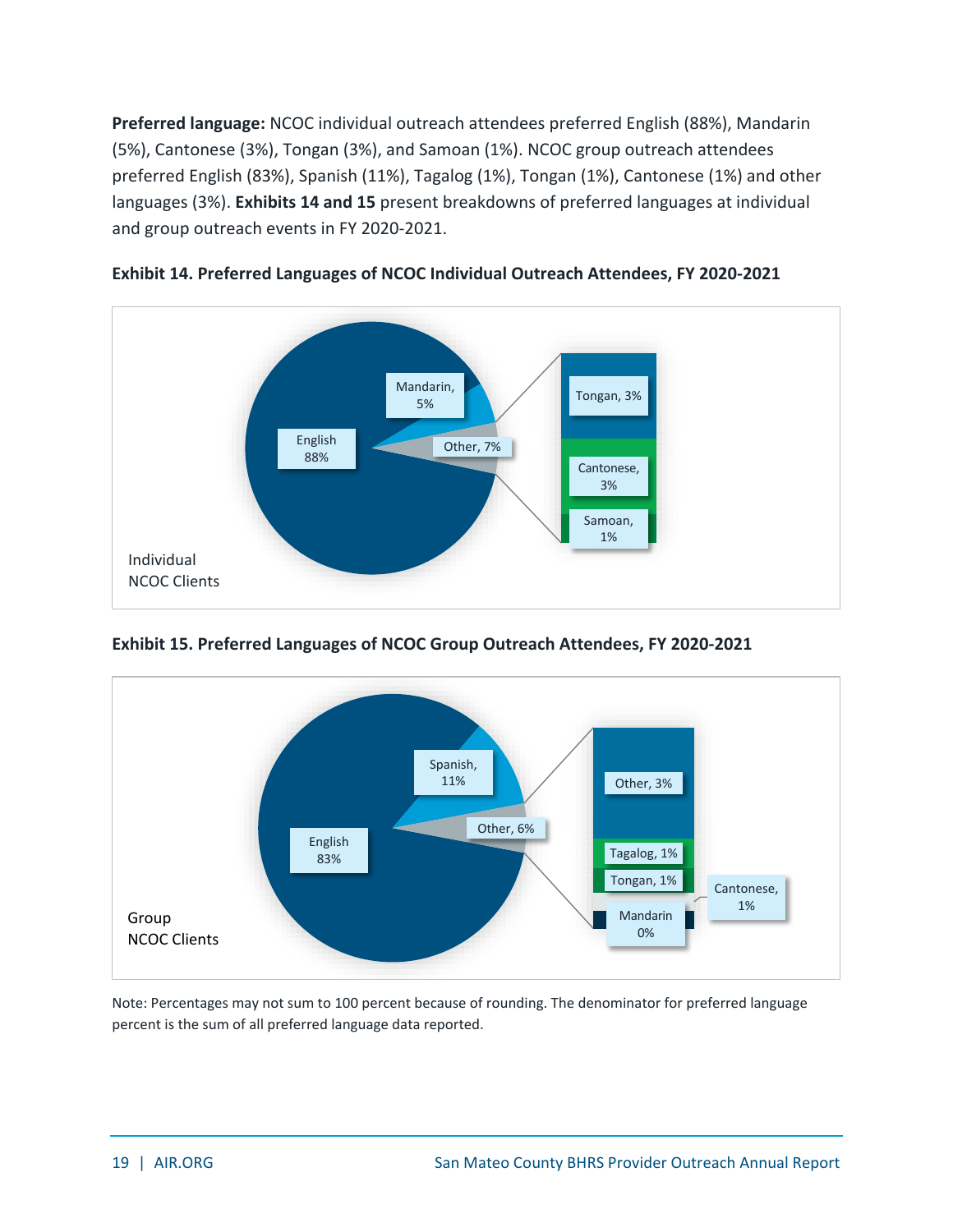### <span id="page-25-0"></span>**EPAPMHO**

This section provides details about 245 attendees at EPAPMHO group and individual outreach events across three provider organizations in FY 2020-2021.

### <span id="page-25-1"></span>**Demographics**

**Age:** EPAPMHO individual and group outreach attendees were adults (26-59 years, 57%), transition-age youth (16-25 years, 20%), children (0-15 years, 12%), and older adults (60+ years or older, 10%) in FY 2020-2021. See **Exhibit 16** for the number and percentage of outreach attendees representing each reported age group.



### <span id="page-25-2"></span>**Exhibit 16. Age of Outreach Attendees Served By EPAPMHO, FY 2020-2021**

Note: Percentages may not sum to 100 percent because of rounding. The denominator for age percent is the sum of all age data reported.

**Sex at birth:** Attendees across EPAPMHO outreach events indicated their sex at birth as male (31%), female (67%), or declined to state (2%). See **Exhibit 17** for the number and percentage of outreach attendees representing each reported sex.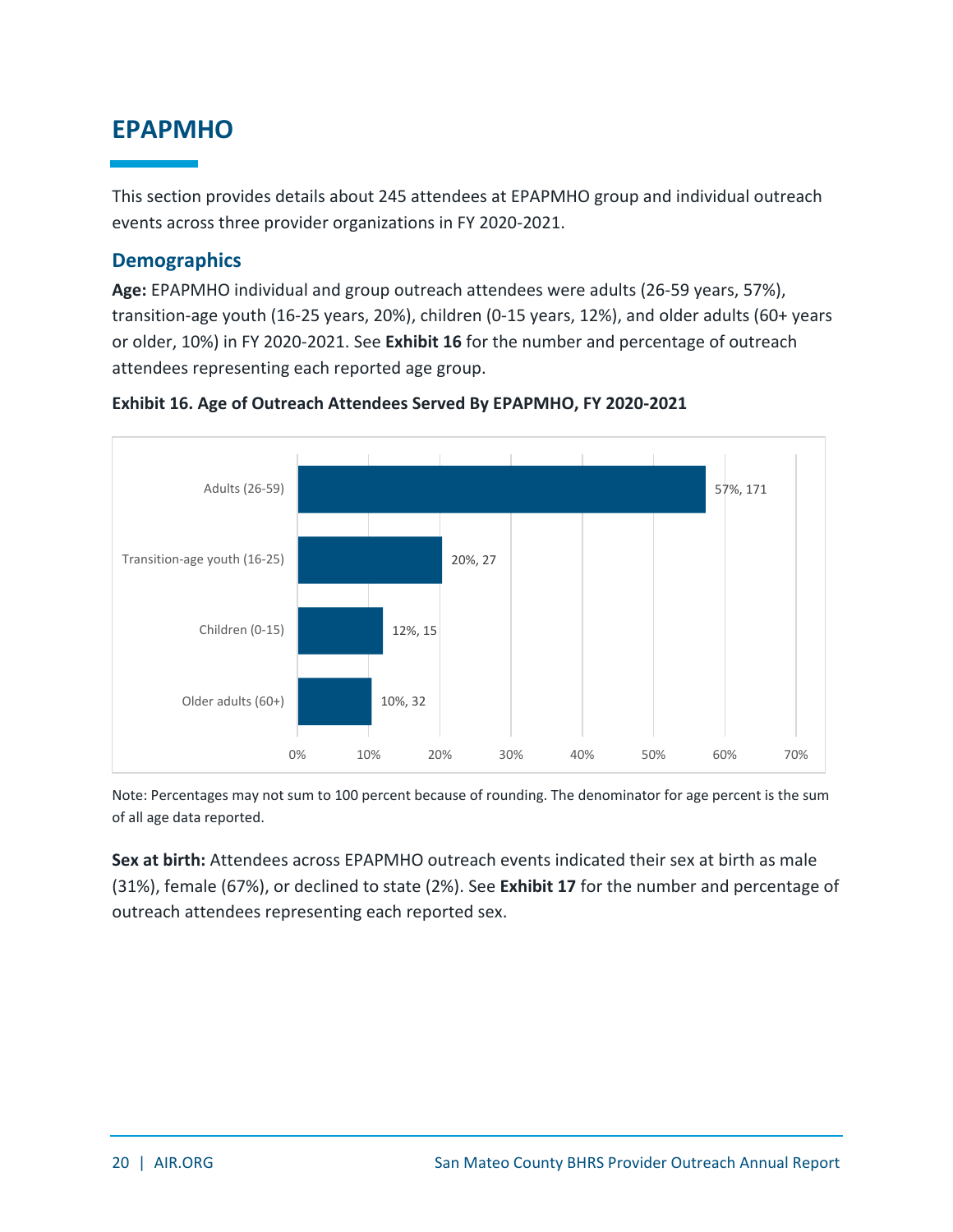

<span id="page-26-0"></span>**Exhibit 17. Sex at Birth of Outreach Attendees Served By EPAPMHO, FY 2020-2021**

Note: Percentages may not sum to 100 percent because of rounding. The denominator for sex percent is the sum of all sex data reported.

**Gender:** Attendees across EPAPMHO individual and group outreach events identified themselves primarily as female (67%), male (31%), or declined to state (2%). See **Exhibit 18** for the number and percentage of individual and group outreach attendees representing each reported gender.

<span id="page-26-1"></span>**Exhibit 18. Gender of Outreach Attendees Served By EPAPMHO, FY 2020-2021**

![](_page_26_Figure_5.jpeg)

Note: Percentages may not sum to 100 percent because of rounding. Total count for gender may exceed the total number of attendees, because some providers may have reported individuals in two or more gender groups, leading to extra counts in some cases. The denominator for gender percent is the sum of all gender data reported.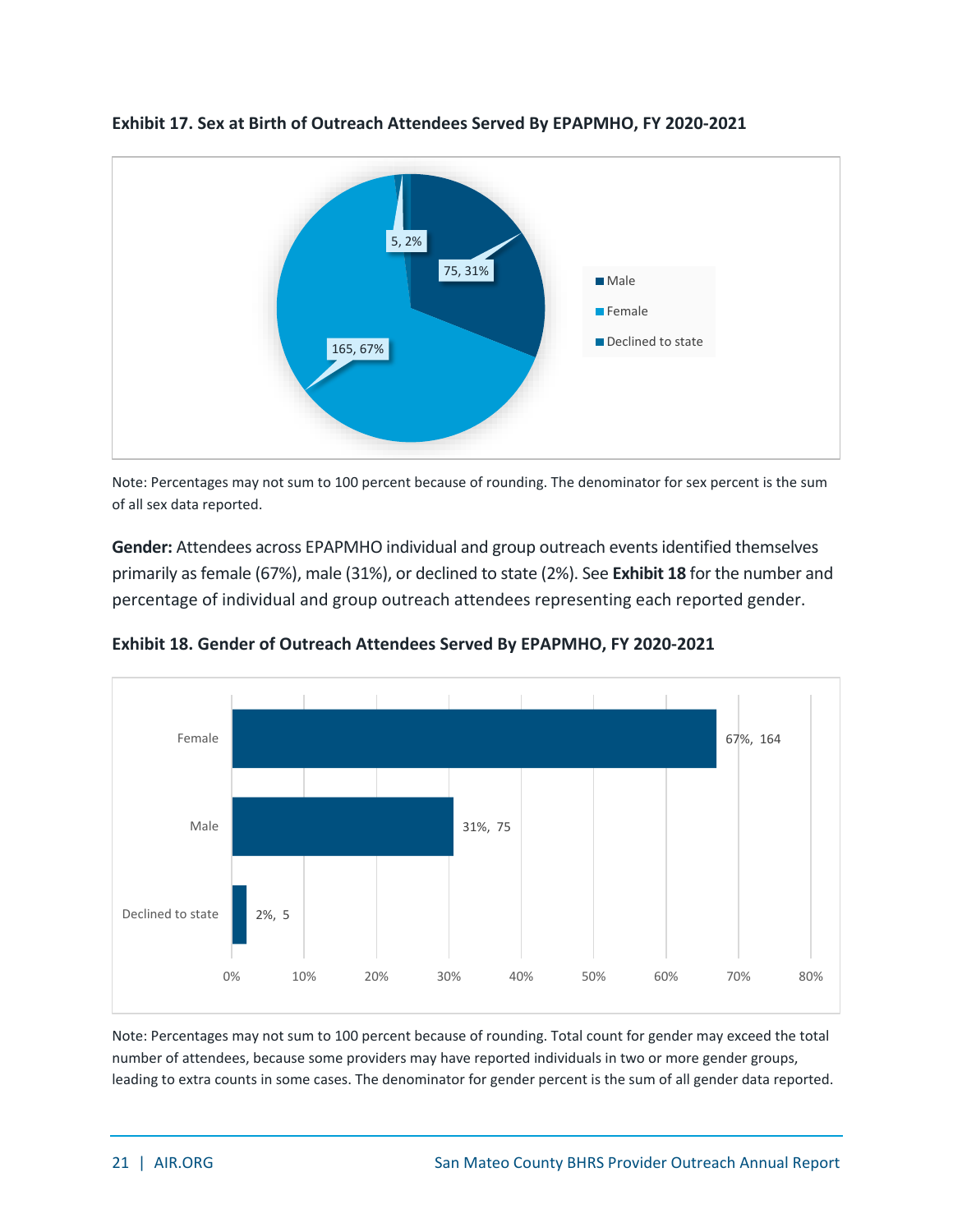**Race and ethnicity:** In FY 2020-2021, the four largest racial/ethnic groups represented by all EPAPMHO attendees were Mexican (41%), Hawaiian (16%), African American (12%), and Samoan (8%). See **Exhibit 19** for the number and percentage of attendees representing each reported racial/ethnic group.

![](_page_27_Figure_1.jpeg)

<span id="page-27-0"></span>![](_page_27_Figure_2.jpeg)

Note: Total count for race/ethnicity reported may exceed the total number of attendees, because some providers may have reported individuals who are multi-racial as both multi-racial and their respective race/ethnicities, leading to extra counts in some cases. The denominator for race/ethnicity percent is the sum of all race/ethnicity data reported.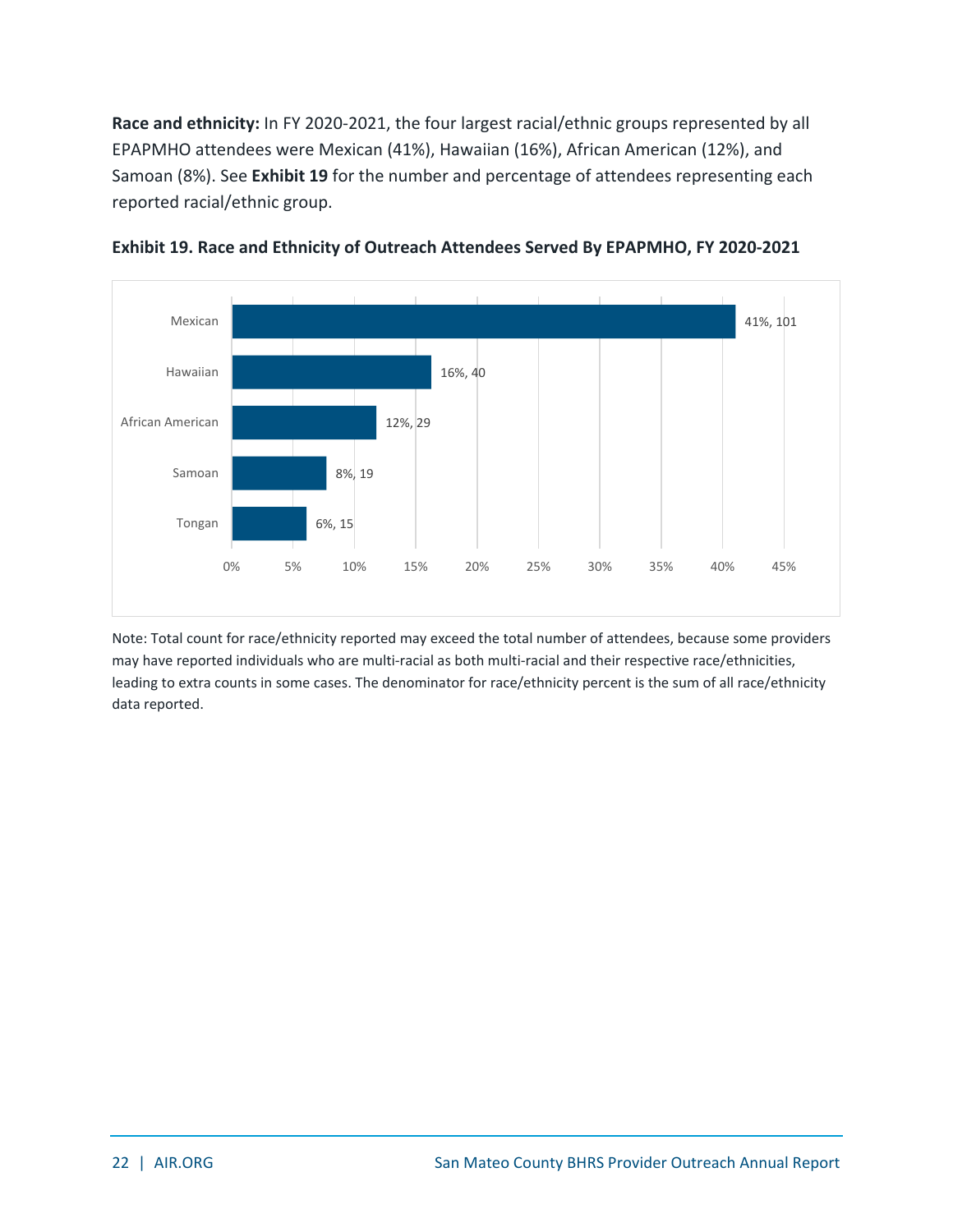**Special populations:** Of the special populations, 28 percent were at risk of homelessness, 25 percent were homeless, 24 percent had chronic health conditions, 9 percent were hearing impaired, 6 percent had a physical/mobility disability, 2 percent were visually impaired, 2 percent were veterans, 2 percent had a developmental disability, and 1 percent had other disabilities. Refer to **Exhibit 20** for the number and percentage of attendees representing each special population in FY 2020-2021.

![](_page_28_Figure_1.jpeg)

<span id="page-28-1"></span>![](_page_28_Figure_2.jpeg)

Note: Attendees could be included in more than one special population. The denominator for special population group is the sum of all special population data reported.

### <span id="page-28-0"></span>**Additional Outreach Characteristics (Individual Outreach Events Only)**

**Previous contact:** Sixteen percent of individual outreach events were conducted with attendees who had a previous outreach contact with EPAPMHO.

**Mental health/substance use referrals:** EPAPMHO individual outreach events resulted in mental health referrals (37%) and substance use referrals (20%) in FY 2020-2021.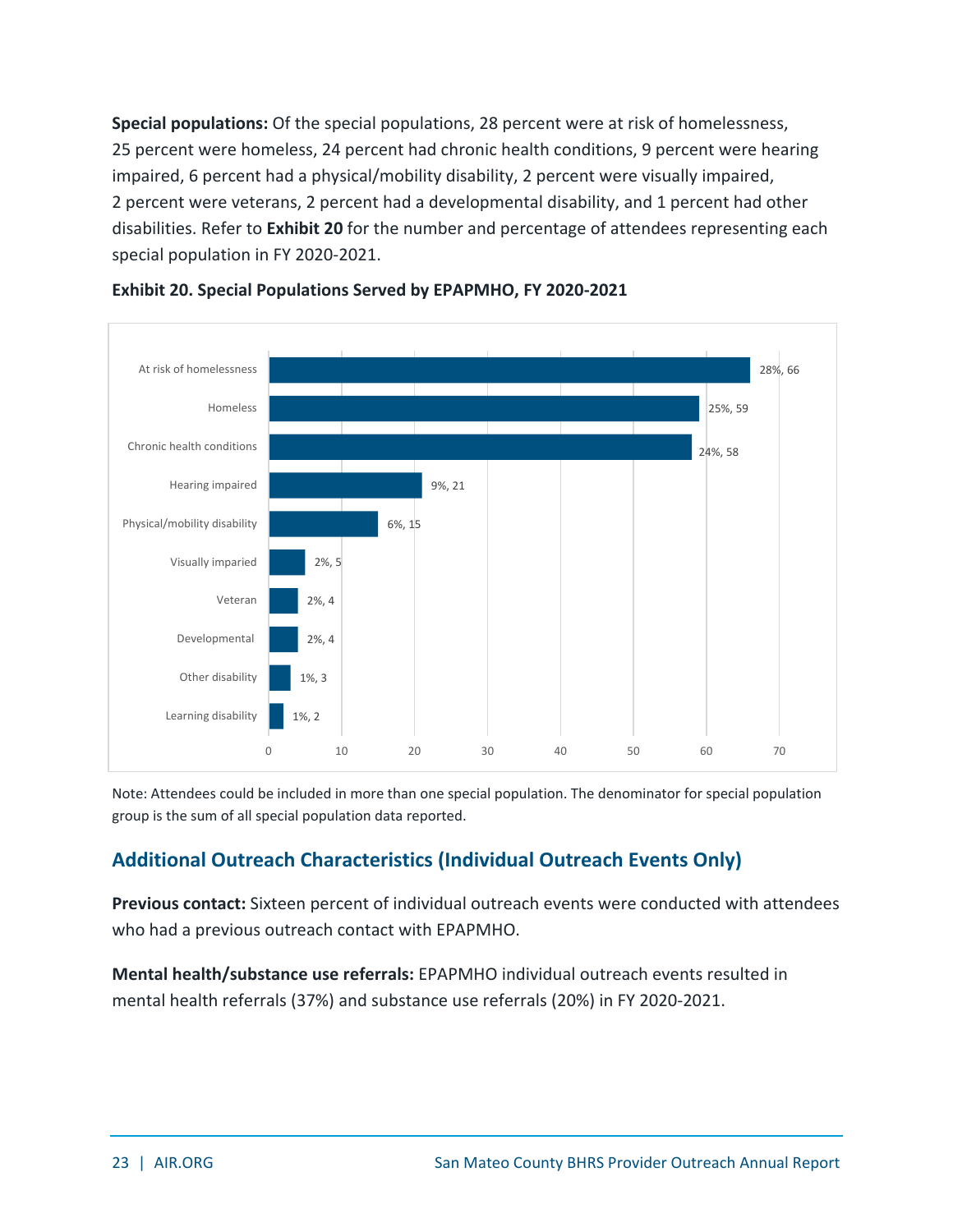**Referrals to social services:** Providers made 367 referrals to 205 EPAPMHO individual outreach attendees. Of the different referral types, the top five types of referrals made for attendees were for housing (20%), food (17%), other referrals (14%), form assistance (14%), and legal (13%). "Other" referrals that were reported were mostly referrals for the Housing Energy Assistance Program (HEAP). **Exhibit 21** summarizes the number and percentage of attendees receiving a given type of referral.

![](_page_29_Figure_1.jpeg)

### <span id="page-29-0"></span>**Exhibit 21. Referrals to Social Services, FY 2020-2021**

Note: Percentages may not sum to 100 percent because of rounding. Attendees could choose more than one category. The denominator for referral group is the sum of all referral data reported.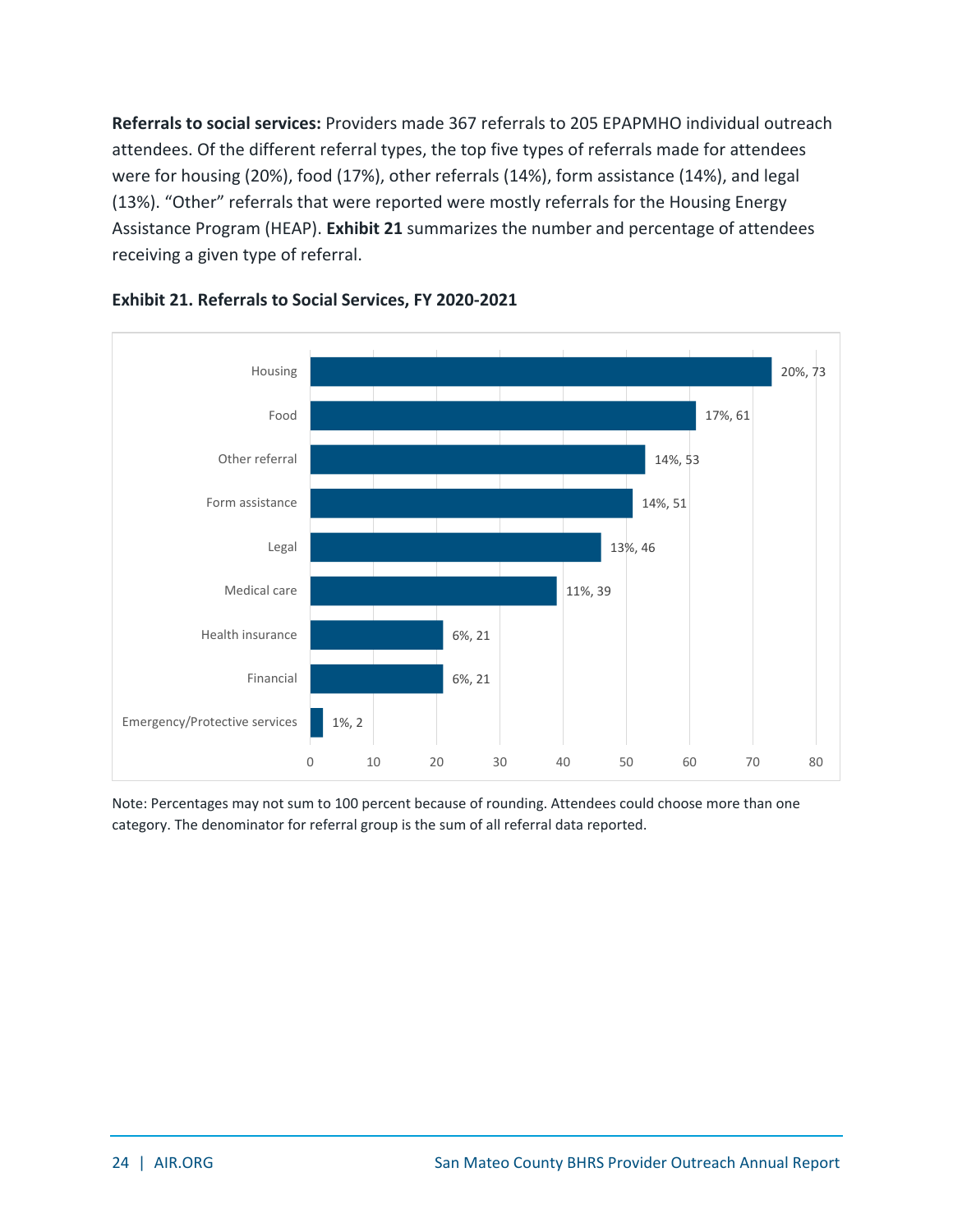### <span id="page-30-0"></span>**Event Characteristics**

**Location:** EPAPMHO individual outreach events occurred in offices (61%), over the phone (21%), in unspecified field locations (13%), or at home (3%). **Exhibit 22** presents individual outreach event locations. All EPAPMHO group outreach events occurred in offices.

![](_page_30_Figure_2.jpeg)

<span id="page-30-1"></span>**Exhibit 22. Location of EPAPMHO Individual Outreach Events, FY 2020-2021**

**Length of contact:** In FY 2020-2021, the individual outreach events lasted from 10 to 60 minutes and were, on average, 21 minutes. The group outreach events lasted from 15 to 90 minutes and were, on average, 90 minutes.

**Language used:** EPAPMHO individual outreach events were conducted in Spanish (53%), English (31%), Samoan (9%), and Tongan (8%). Out of three group outreach events, two were conducted in English and one was conducted in Tongan.

**Preferred language:** EPAPMHO individual outreach attendees preferred Spanish (53%), English (31%), Samoan (9%), and Tongan (7%). Attendees at the EPAPMHO group outreach preferred English (72.5%) and Tongan (27.5%). **Exhibits 23 and 24** present breakdown of preferred languages at individual outreach events in FY 2020-2021.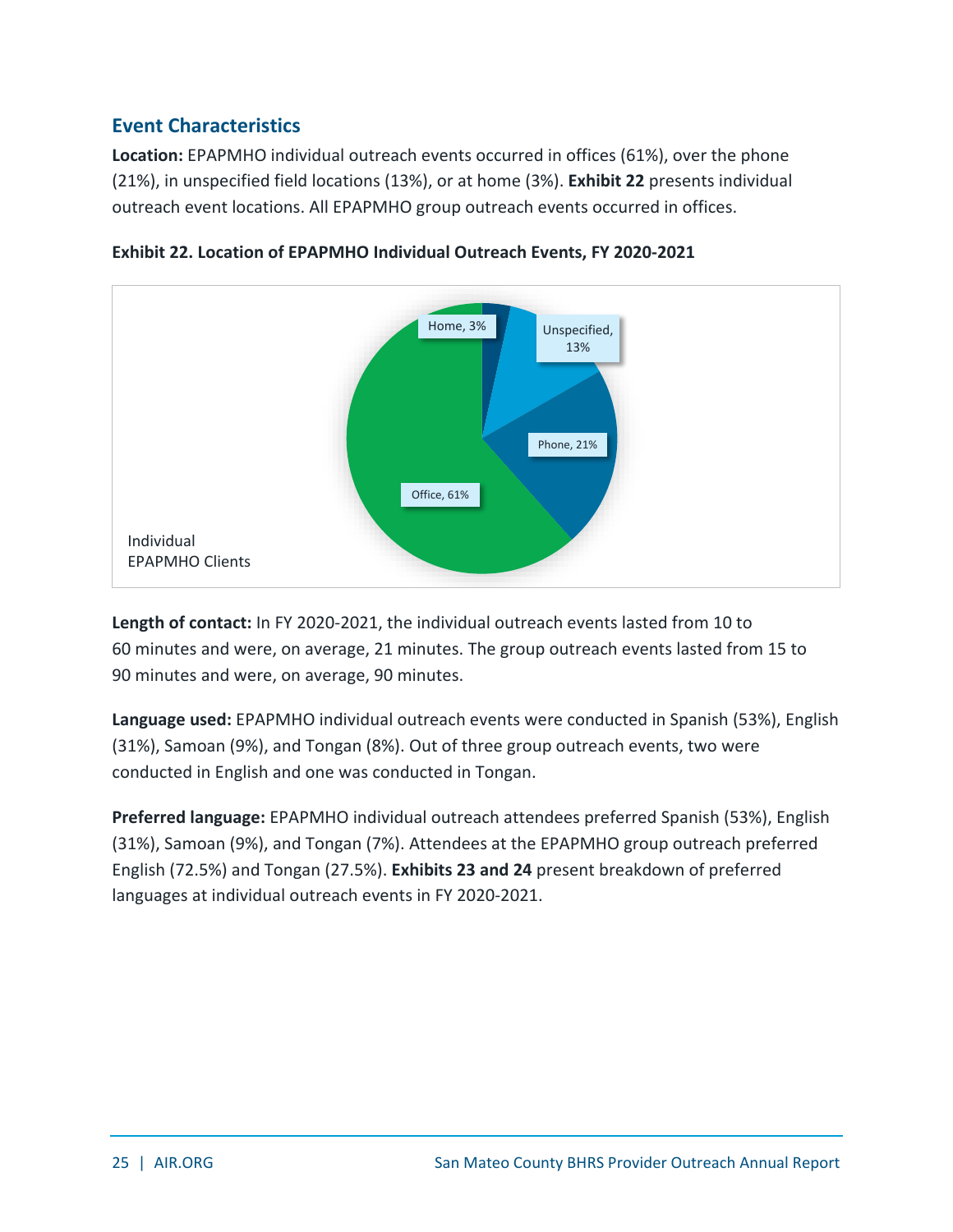![](_page_31_Figure_0.jpeg)

<span id="page-31-1"></span>**Exhibit 23. Preferred Languages of EPAPMHO Individual Outreach Attendees, FY 2020-2021**

<span id="page-31-2"></span>**Exhibit 24. Preferred Languages of EPAPMHO Group Outreach Attendees, FY 2020-2021**

![](_page_31_Figure_3.jpeg)

### <span id="page-31-0"></span>**Recommendations**

We have the following recommendations based on FY 2020-2021 data. These recommendations fall under two umbrellas: those aimed at enhancing outreach and those to improve data collection.

### *Enhance Outreach*

**Continue to conduct outreach in languages other than English.** This past reporting year, outreach events were conducted in languages that represented the residents served by the participating providers. For example, the EPAPMHO collaborative conducted outreach in Spanish, as the Mexican population was the largest racial/ethnic population attending these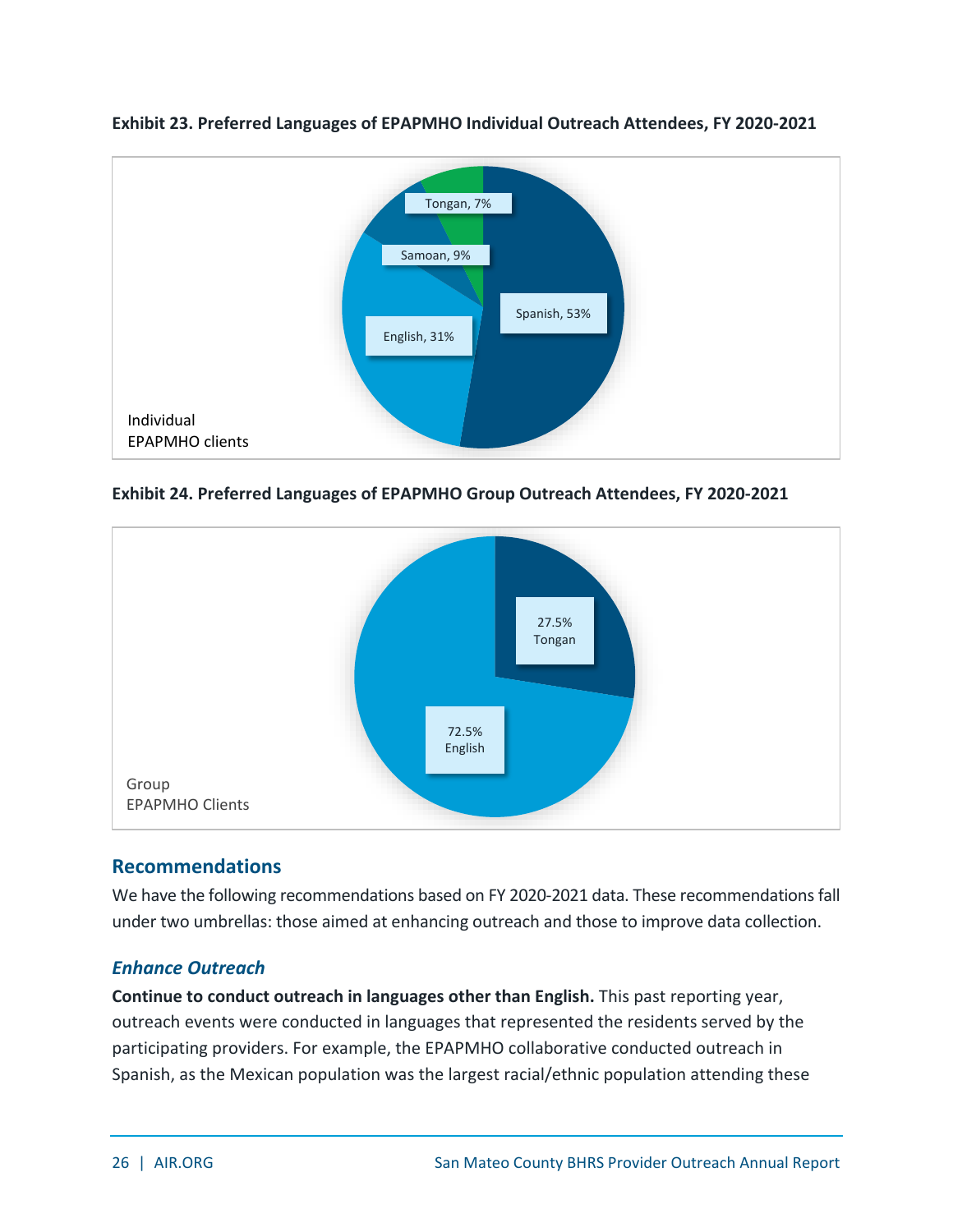events. Similarly, EPAPMHO group sessions were offered in Tongan because participants indicated it as their preferred language. Conducting outreach in languages other than English can ensure that the SMC BHRS outreach program is serving the needs of the county's non-English speaking population.

**Continue to offer non-office locations for group and individual outreach events.** The data for this year show that many outreach events were conducted in communities, in non-traditional locations such as virtual meetings, and through telehealth services. Although this may have been in response to the pandemic, the county should consider continuing to provide alternative locations or venues, including a virtual option. This will help with the outreach efforts and also give county residents multiple options to avail themselves of the services offered through the program.

### *Improve Data Collection*

**Make "other"/unspecified categories clearer.** Outreach staff have made an effort to provide better data collection and minimize missing data. For example, participants who selected the "other community location" were able to indicate the other locations in an open text field provided by the survey. The data show that, in many cases, attendees reported Zoom calls or similar virtual platforms for other locations. However, in some cases, it is difficult to assess the nature of the responses that fall under the "other" category. For example, for referrals, the "other" category (17%) included common responses such as "communication" or "check-ins" without any further detail. A next step could be providing more information related to these responses to better understand the nature of the referral.

It will also be beneficial to offer more categories for respondents to use when describing the "location" of individual outreach events, as up to 13 percent of respondents served by the EPAPMHO collaborative selected "unspecified" field locations.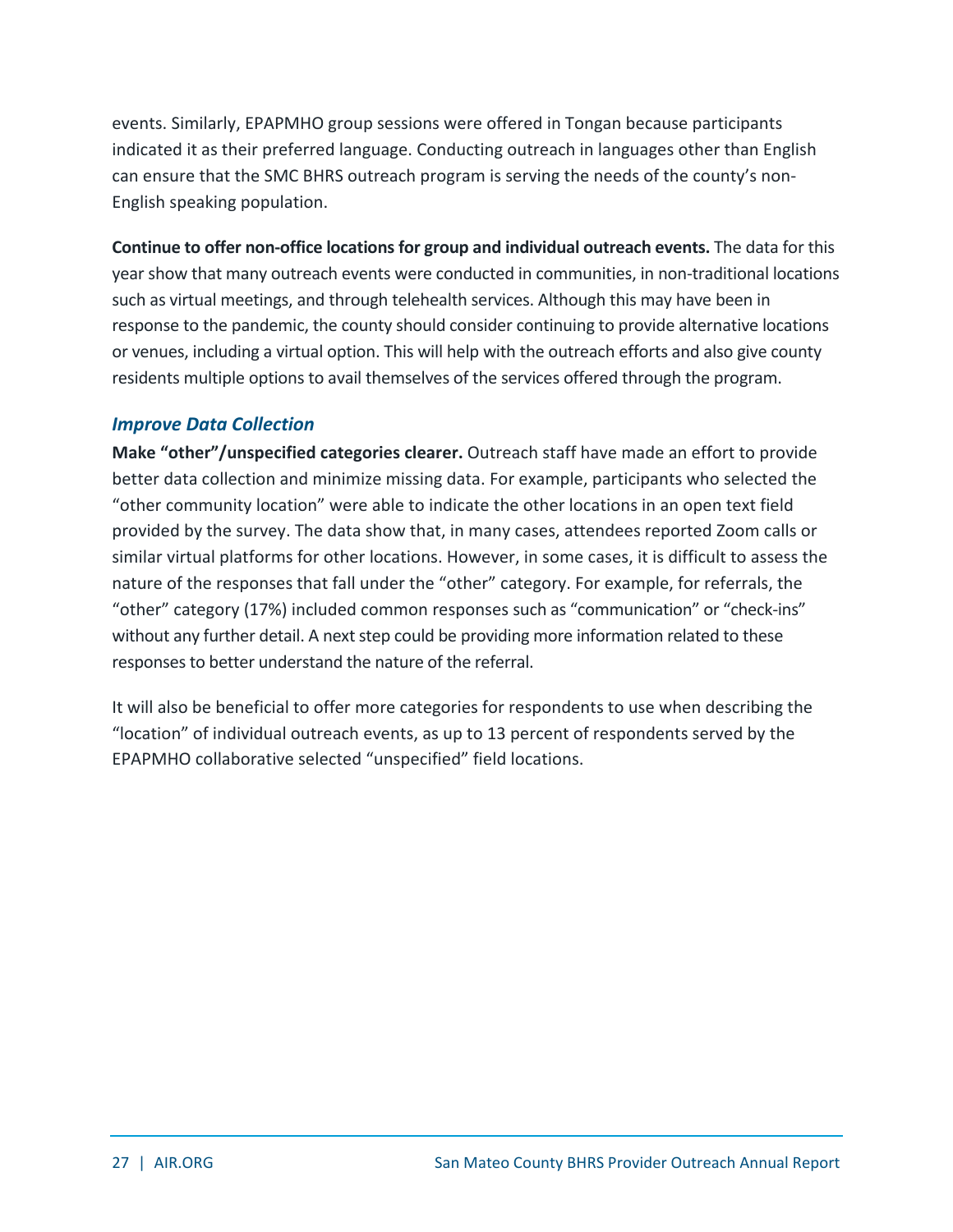## <span id="page-33-0"></span>**Appendix A. FY 2020-2021 Outreach, Anamatangi Polynesian Voices**

For FY 2020-2021, Anamatangi Polynesian Voices reported a total of 38 outreach events, 35 individual events, and 3 group events. There were 75 attendees. The individual outreach events lasted from 20 to 36 minutes and were 30 minutes on average. The group outreach events were 90 minutes on average.

### **Outreach events:**

• Most frequently took place in an office (**47.4%**, n=18). Other locations of events and their respective percentages are shown in **Exhibit A1.**

![](_page_33_Figure_4.jpeg)

<span id="page-33-1"></span>**Exhibit A1. Locations of Outreach Events, FY 2020-2021**

- Were conducted in Samoan (44.7%; n=17), Tongan (44.7%; n=17) and English (10.5%; n=4)
- Resulted in 29 mental health referrals and 0 substance use referrals.
- Resulted in 59 social services referrals. (See Exhibit A2.) An individual outreach event can have more than one referral, so the total number of other referrals exceeds the number of outreach events. Referrals were made primarily to Legal (33.9%; n=20), Food (22.0%, n=13), Housing (20.3%, n=12), and Health Insurance (15.3%, n=9).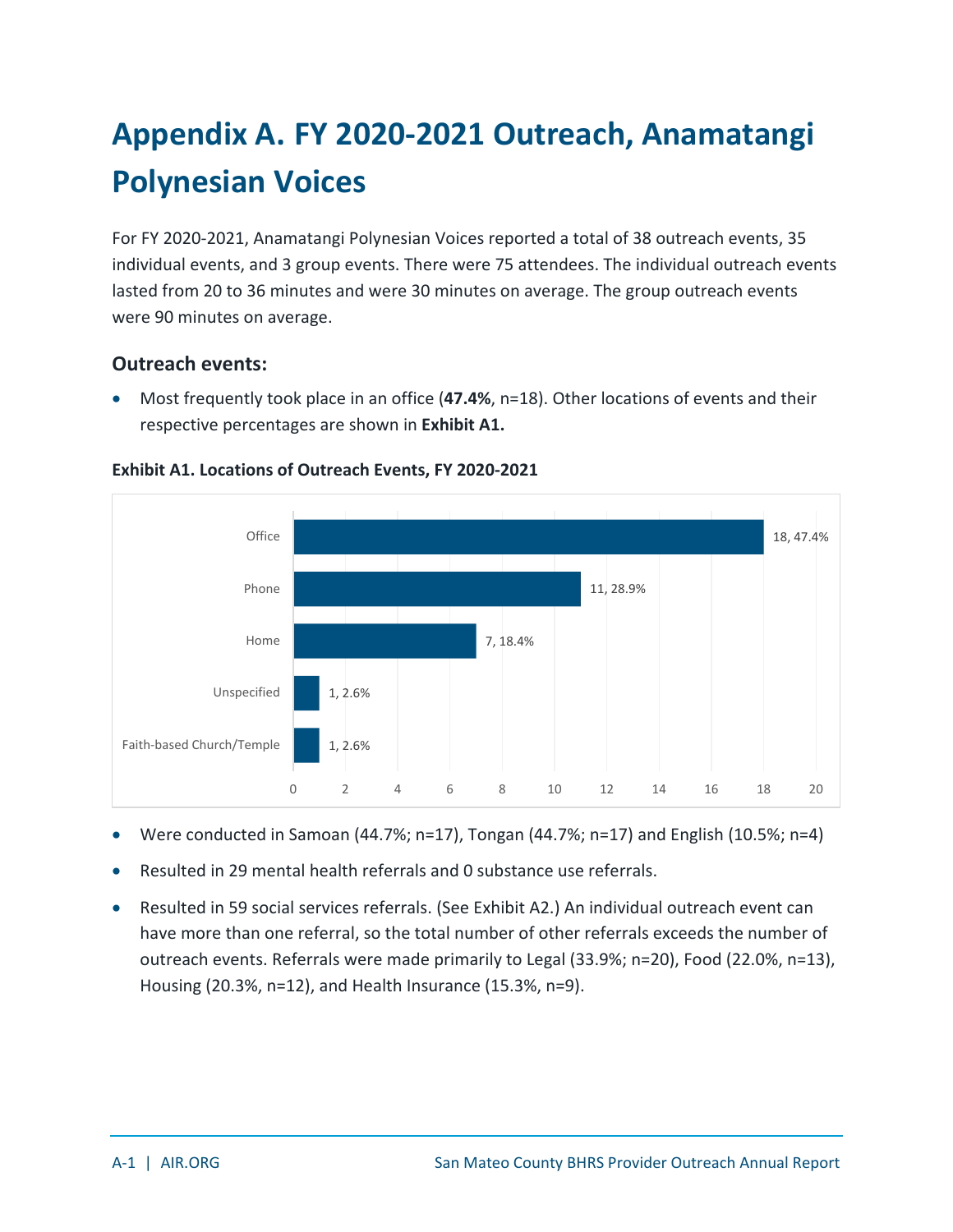![](_page_34_Figure_0.jpeg)

<span id="page-34-0"></span>**Exhibit A2. Social Services Referrals, FY 2020-2021**

### **Outreach event attendees:**

- Most often were female (58.7%, n=44). Thirty-five percent were male (34.7%, n=26). Five individuals declined to state their sex at birth.
- Identified their gender as female (58.7%, n=44. Thirty-five percent identified as male (34.7%, n=26). Five individuals declined to state their gender.
- Identified as Heterosexuals (89.3%, n=67), or Gay/Lesbian (4%, n=3). Seven percent of the attendees declined to state their sexual orientation (6.7%, n=5).
- Comprised of adults (26-59 years, 41.3%; n=31), transition-age youth (16-25 years, 21.3%; n=16), and children (15 years and younger, 20.0%; n=15).
- Were primarily Hawaiian (53.3%, n=40), and Samoan (24.0%, n=18). (See Exhibit A3.)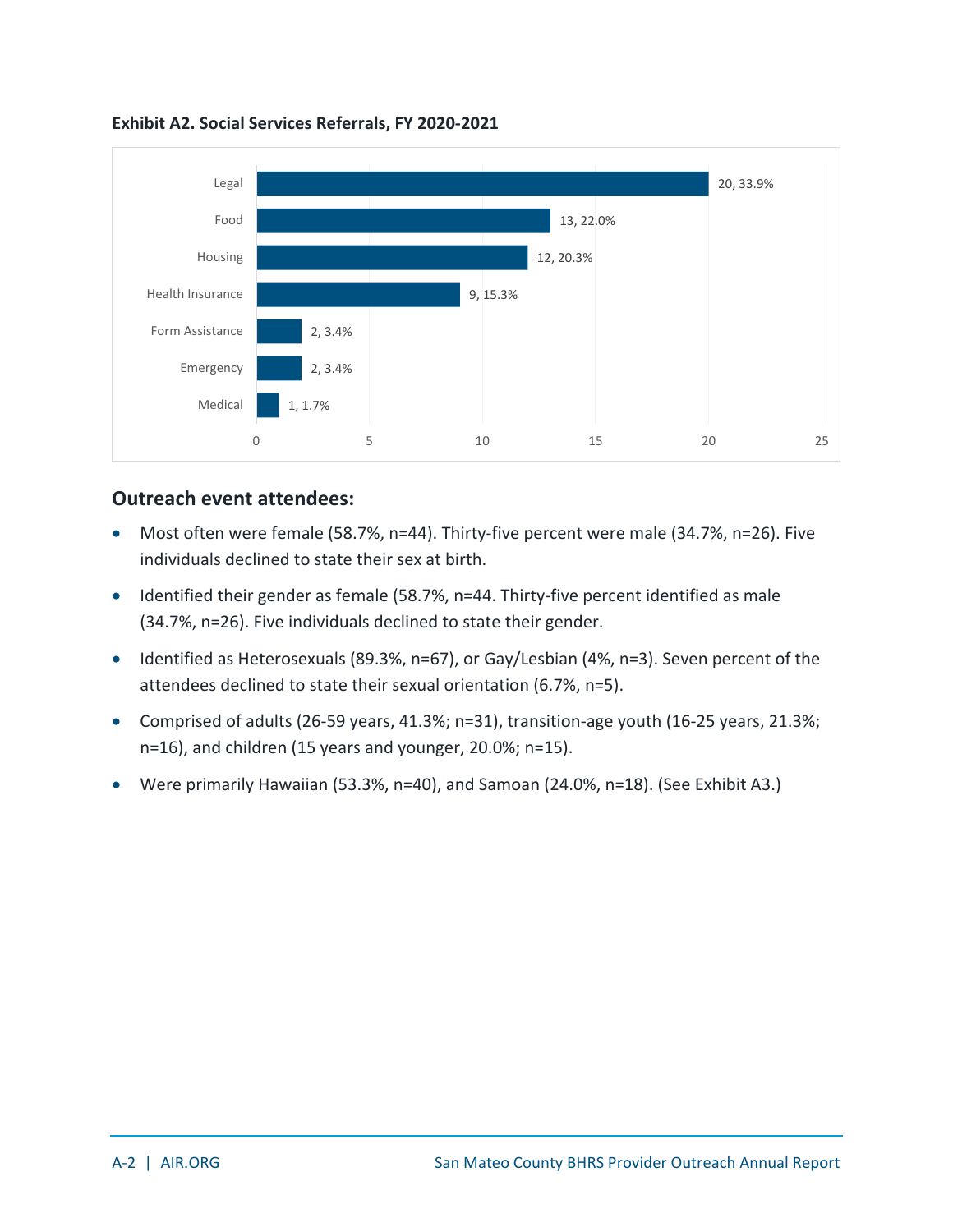![](_page_35_Figure_0.jpeg)

<span id="page-35-0"></span>**Exhibit A3. Attendees by Top Race/Ethnicity Category, FY 2020-2021**

In FY 2020-2021, Anamatangi Polynesian Voices attendees reported being in special populations groups. Out of the service recipients in the special population groups, **23.3 percent** were at risk of homelessness, **20.5 percent** had a mobility disability, and **19.2 percent** were visually impaired. (See **Exhibit A4**.) They also reported having chronic health conditions, being homeless, having a developmental disability, and having another disability.

![](_page_35_Figure_3.jpeg)

<span id="page-35-1"></span>**Exhibit A4. Service Recipients by Special Populations, FY 2020-2021**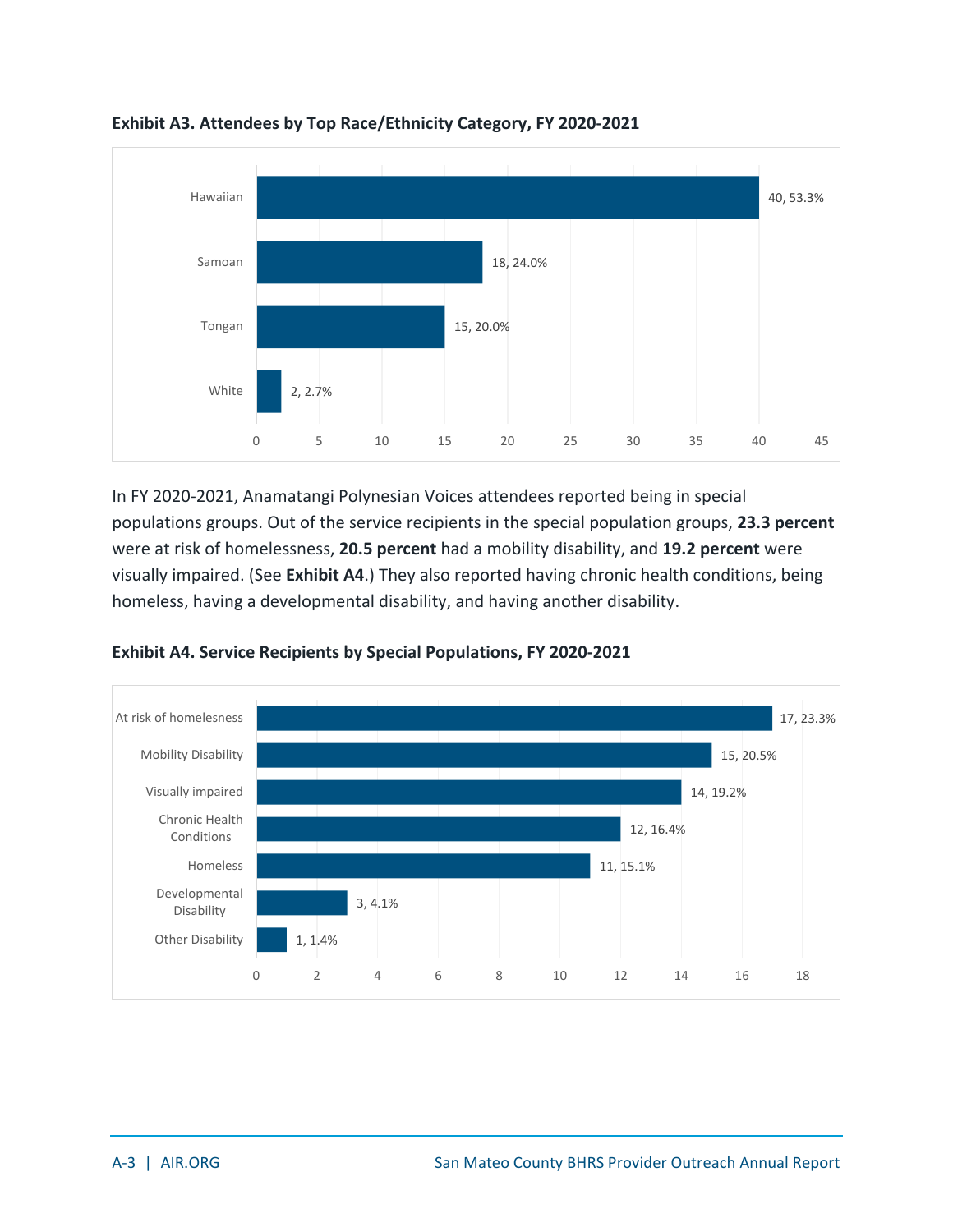## <span id="page-36-0"></span>**Appendix B. FY 2020-2021 Outreach, Asian American Recovery Services (AARS)**

For FY 2020-2021, Asian American Recovery Services (AARS) reported a total of 99 outreach events, 95 individual events and 4 group events. There were 243 attendees. Individual outreach events lasted from 15 to 120 minutes and lasted 29 minutes on average. The group outreach events lasted from 30 to 120 minutes and lasted on average 56 minutes.

### **Outreach events:**

• Most frequently took place over the phone (**85.9%**, n=85). Other locations of events and their respective percentages are shown in **Exhibit B1**.

![](_page_36_Figure_4.jpeg)

<span id="page-36-1"></span>**Exhibit B1. Locations of Outreach events, Fiscal year 2020-2021** 

- Were conducted in English (100%, n=99).
- Resulted in 50 mental health referrals and 15 substance use referrals at the individual outreach events.
- Resulted in 361 social services referrals (**Exhibit B2**). An individual outreach event can have more than one referral, so the total number of other referrals exceeds the number of outreach events. Referrals were primarily made to other services including Covid-19 testing (25.5%, n=92), Medical Care (20.2%, n=73), Food (20.2%, n=73), Financial (18.8%, n=68) services, and Legal Referrals (**10.2%**, n=37).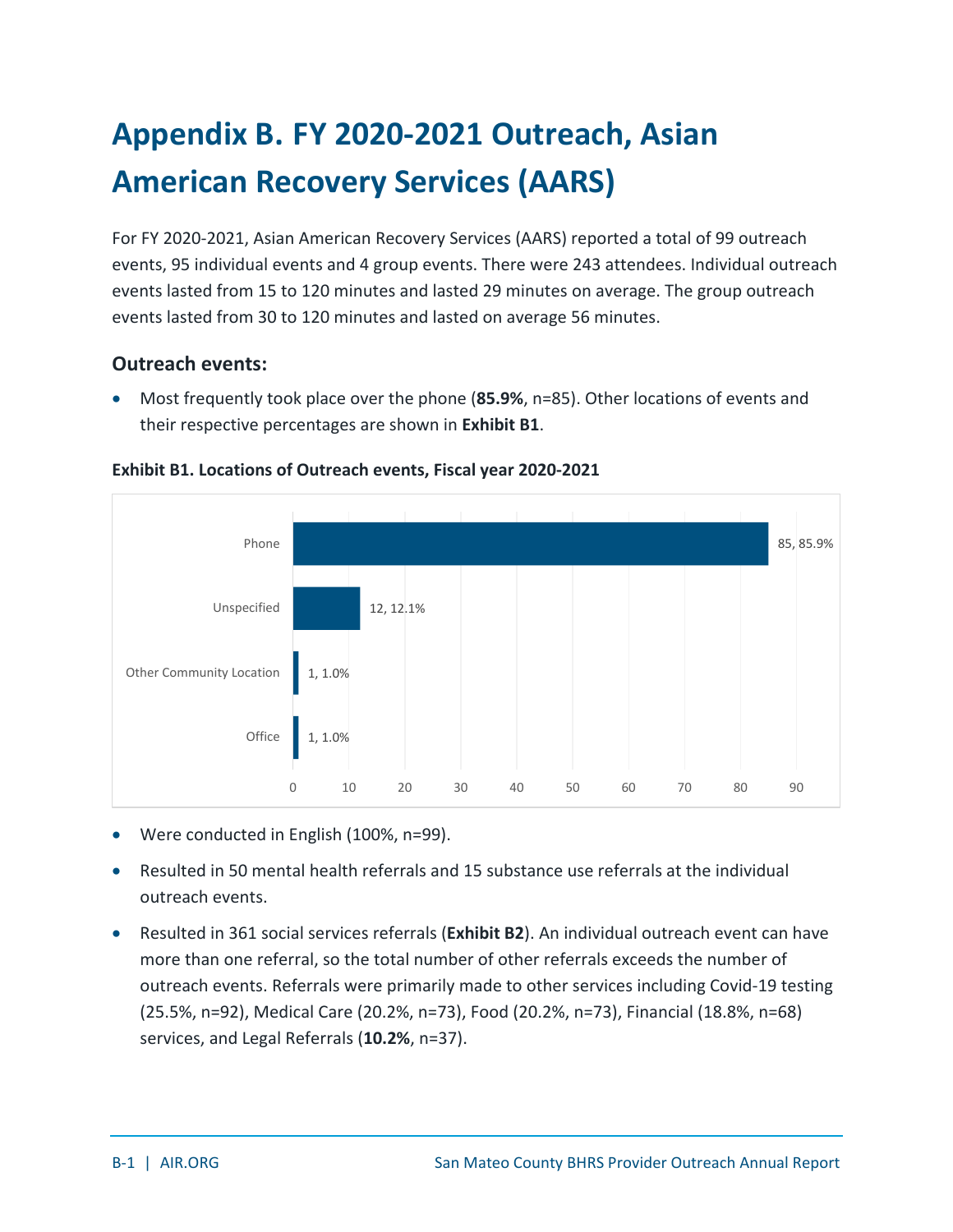![](_page_37_Figure_0.jpeg)

<span id="page-37-0"></span>**Exhibit B2. Social Services Referrals, FY 2020-2021**

### **Outreach event attendees:**

- Most often were female (**70.0%**, n=170). Thirty percent were male (**29.6%**, n=72). Less than one percent declined to report their sex at birth.
- Identified their gender as female (**65.1%**, n=140), male (**33.5%**, n=72), female to male transgender (**1.2%**, n=3), and indigenous (**0.8%**, n=2).
- Identified as Heterosexuals (**74.1%**, n=180), Gay/Lesbian (**2.1%**, n=5), Bisexual (**1.7%**, n=4), Queer (**1.7%**, n=4), Pansexual (**0.4%**, n=1), or another sexual orientation (**0.4%**, n=1). The remaining attendees declined to state (**19.8%**, n=48) their sexual orientation.
- Comprised of adults (26-59 years, **44.4%**, n=108), older adults (60+ years, **31.7%,** n=77), transition-age youth (16-25 years, **10.7%**, n=26), children (15 years and younger, **8.6%**, n=21), and unknown age (**4.5%**, n=11).
- Were primarily Tongan (**25.9%**, n=70), Samoan (**19.6**%, n=53), and more than one race (**18.1%**, n=49). (See **Exhibit B3**.)h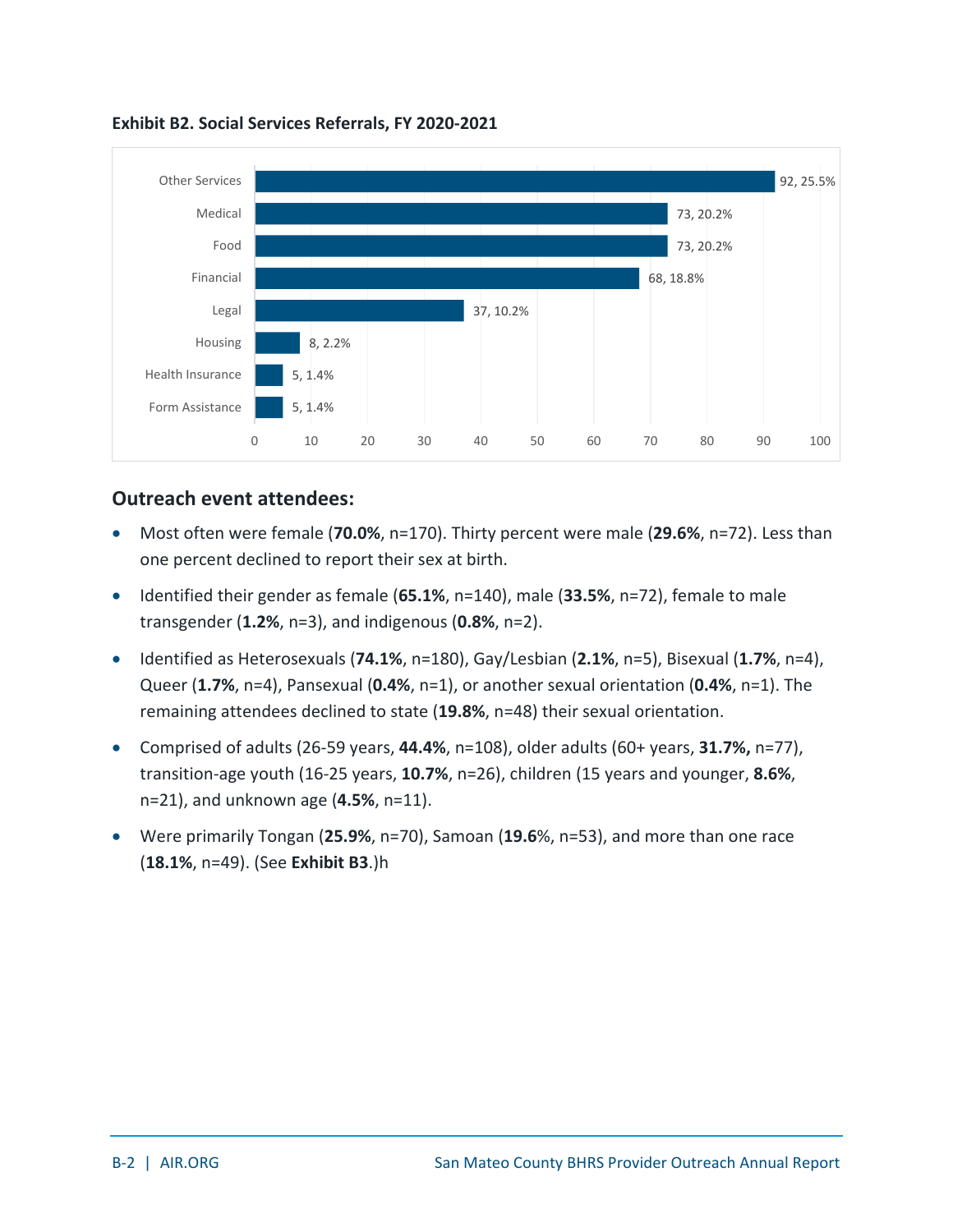![](_page_38_Figure_0.jpeg)

<span id="page-38-0"></span>**Exhibit B3. Attendees by Top Race/Ethnicity Category, FY 2020-2021**

In FY 2020-2021, AARS attendees reported being in special populations groups. Out of the recipients in the special population groups, **32.4 percent** were visually impaired, **27.2 percent** at risk of homelessness, and **23.5 percent** had chronic health conditions (See **Exhibit B4**.) They also reported having a mobility disability, being hearing impaired, being homeless, having another disability, and having a developmental disability.

![](_page_38_Figure_3.jpeg)

<span id="page-38-1"></span>**Exhibit B4. Service recipients by Special Population, FY 2020-2021**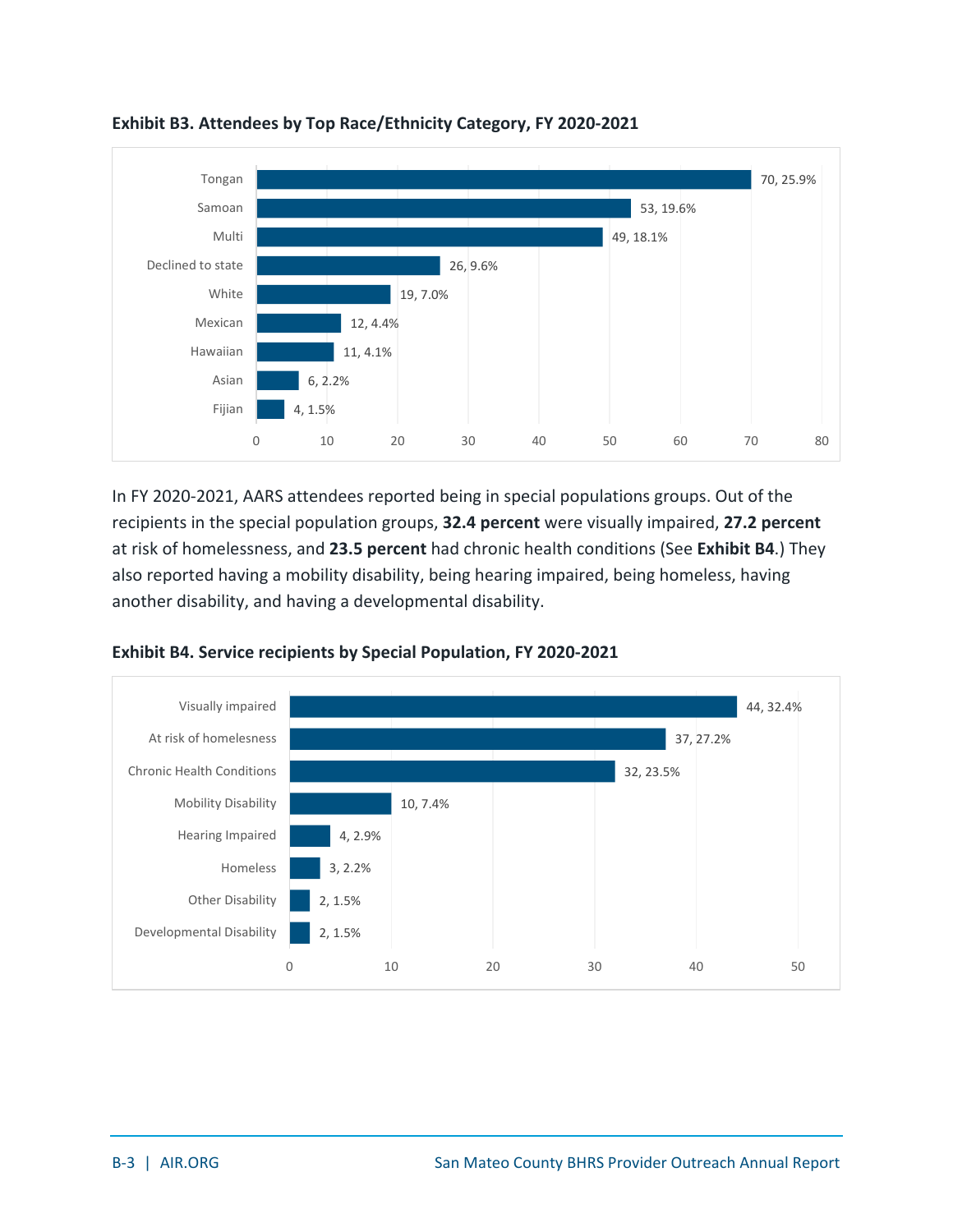## <span id="page-39-0"></span>**Appendix C. FY 2020-2021 Outreach, Daly City Peninsula Partnership Collaborative**

For FY 2020-2021, Daly City Peninsula Partnership Collaborative reported a total of 221 outreach events, 197 individual events and 24 group events. There were 1,173 attendees. Individual outreach events lasted 45 minutes on average. The group outreach events lasted from 45 to 180 minutes and lasted on average 76 minutes.

### **Outreach events:**

• Most frequently took place at another community location (**87.3%**, n=193), mostly through Zoom calls (n=187). Other locations of events and their respective percentages are shown in **Exhibit C1.**

![](_page_39_Figure_4.jpeg)

### <span id="page-39-1"></span>**Exhibit C1. Locations of Outreach Events, FY 2020-2021**

- Were conducted in English (**100%**, n=221).
- Resulted in 187 mental health referrals and 11 substance use referrals at the *individual* outreach events.
- Resulted in 492 social services referrals (**Exhibit C2**). An *individual* outreach event can have more than one referral, so the total number of other referrals exceeds the number of outreach events. Referrals were primarily made to Food (**18.9%**, n=93), Medical Care (**17.5%**, n=86), Legal Referrals (**12.0%**, n=59), and Financial/Employment (**11.4%**, n=56) services.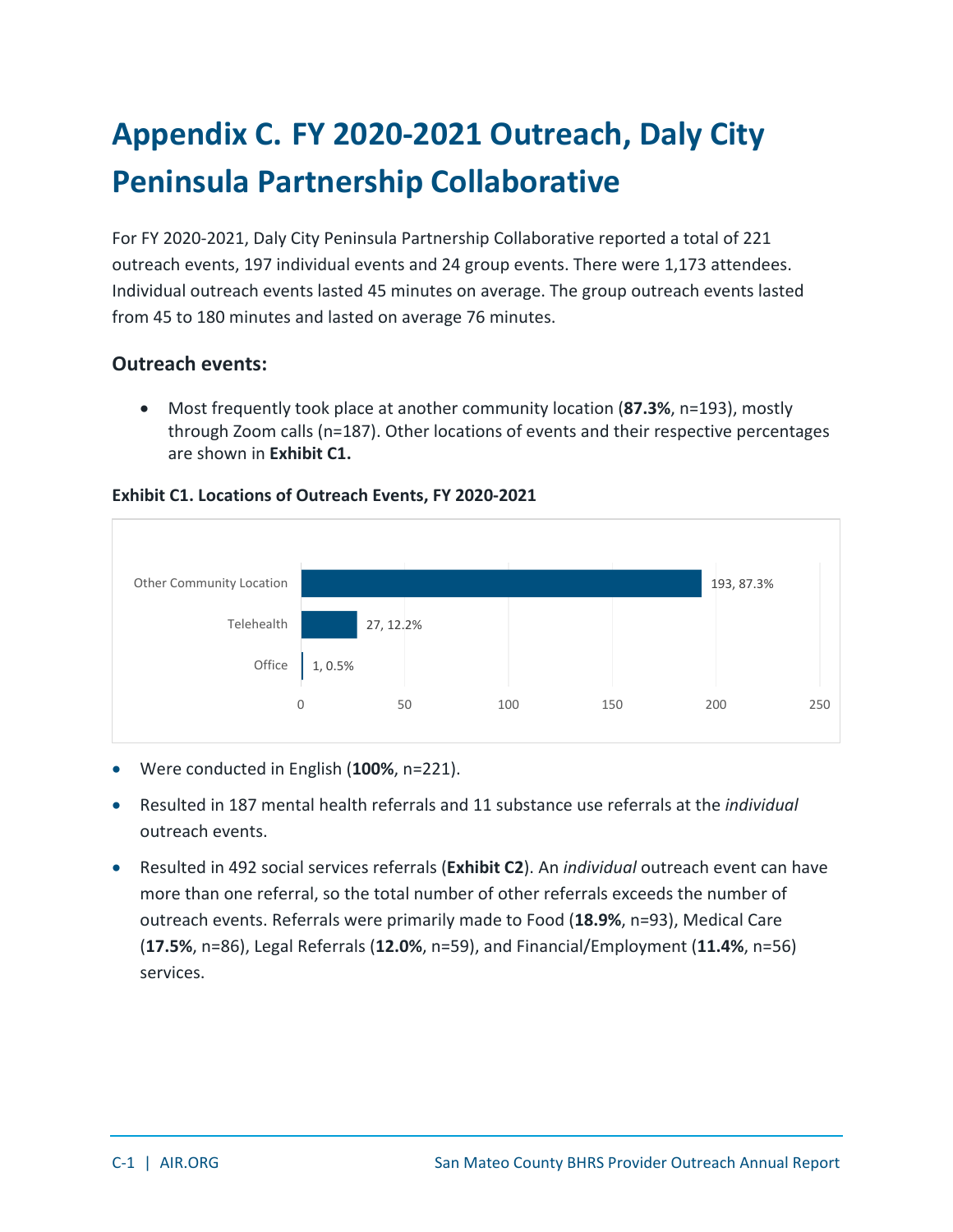![](_page_40_Figure_0.jpeg)

<span id="page-40-0"></span>**Exhibit C2. Social Services Referrals, FY 2020-2021**

### **Outreach event attendees:**

- Most often were female (**77.8%**, n=913). Twenty-two percent identified as male (**22.1%**, n=260).
- Identified their gender as female (**77.4%**, n=907), male (**22.5%**, n=264) and Questioning (**0.1%**, n=1).
- Identified as Heterosexuals (**97.2%**, n=1,140), Gay/Lesbian (**0.4%**, n=5), or Questioning (**0.1%**, n=1). Two percent of the attendees (**2.3%**, n=27) declined to state their sexual orientation.
- Comprised of adults (26-59 years, **33.2%,** n=390), transition-age youth (16-25 years, **32.6%**, n=382), and children (15 years and younger, **2.0%**, n=24). The remaining attendees (**19.3%**, n=226) declined to state their age.
- Were primarily Mexican (**48.3%**, n=582), Chinese (**14.6%**, n=176), or Filipino (**9.8%**, n=118) (See **Exhibit C3**.)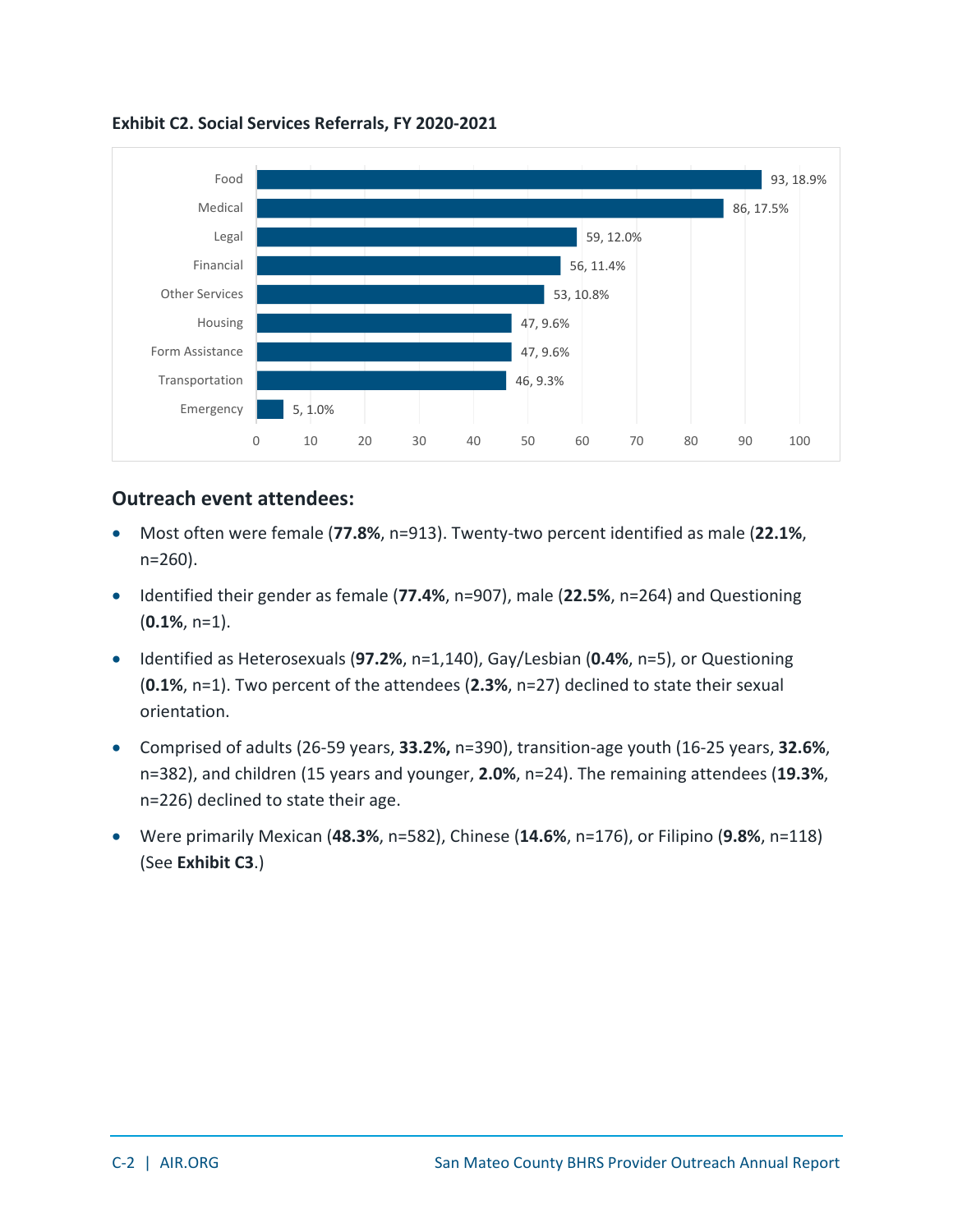![](_page_41_Figure_0.jpeg)

<span id="page-41-0"></span>**Exhibit C3. Attendees by Top Race/Ethnicity Category, FY 2020-2021**

In FY 2020-2021, Daly City Peninsula Partnership attendees reported being in special populations groups. Out of the recipients in the special population group, **28.2 percent** had a mobility disability, **11.5 percent** were disabled in other ways, and **11.3 percent** had chronic health conditions. (See **Exhibit C4.**) They also reported being visually impaired, being at risk of homelessness, being homeless, having a developmental disability, and being a veteran.

![](_page_41_Figure_3.jpeg)

<span id="page-41-1"></span>**Exhibit C4. Service Recipients by Special Populations, FY 2020-2021**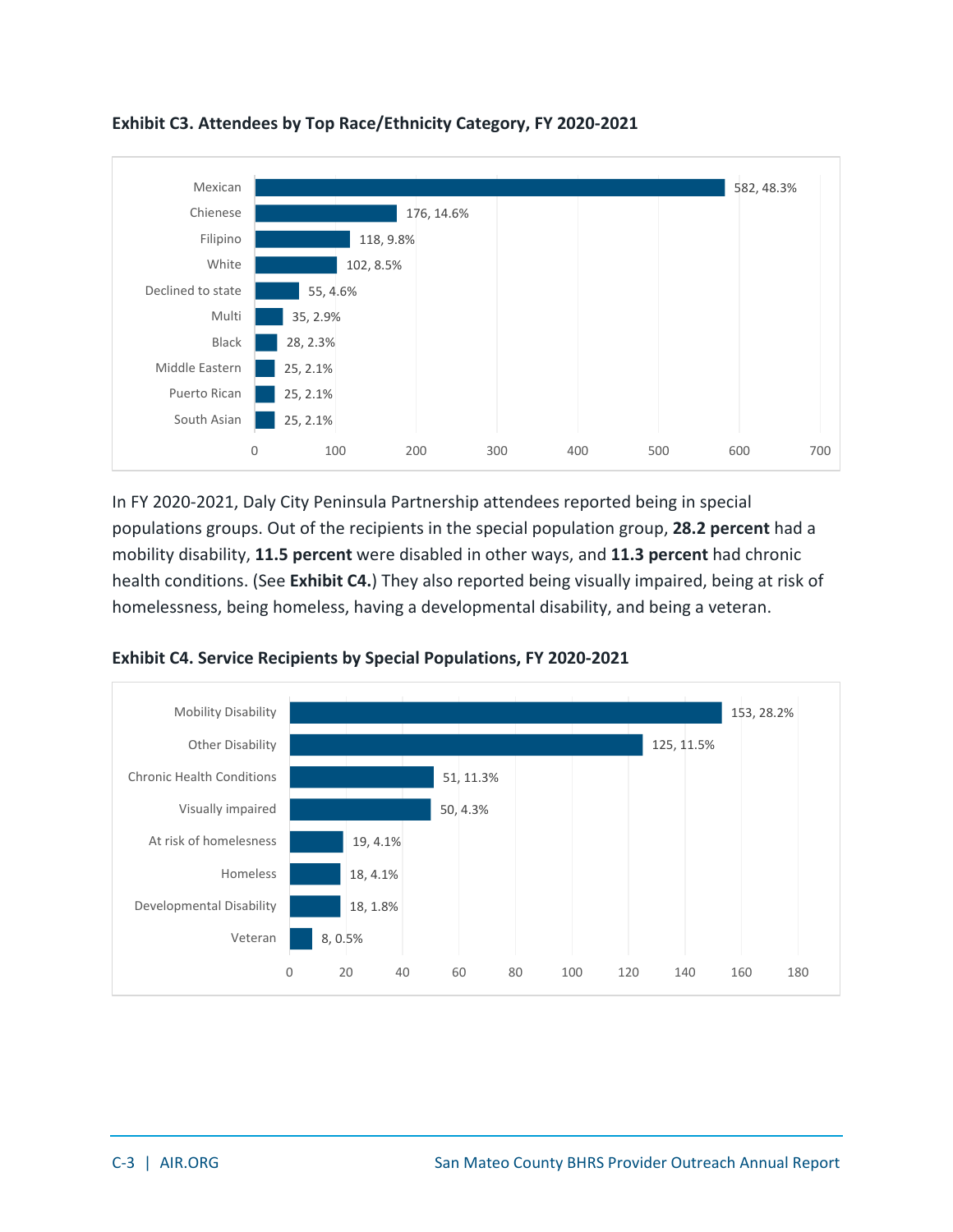## <span id="page-42-0"></span>**Appendix D. FY 2020-2021 Outreach, Daly City Youth Center**

For FY 2020-2021, Daly City Youth Center reported a total of 61 outreach events, all group events. There were 1,636 attendees. Group outreach events lasted from 5 to 120 minutes and lasted on average 61 minutes.

### **Outreach events:**

• Most frequently took place at a non-traditional location (**73.8%**, n=45). Other locations of events and their respective percentages are shown in **Exhibit D1.**

![](_page_42_Figure_4.jpeg)

### <span id="page-42-1"></span>**Exhibit D1. Locations of Outreach Events, FY 2020-2021**

- Were conducted in English (**100%**, n=61).
- Resulted in no mental health referrals or substance use referrals at the *individual* outreach events.
- Resulted in no social services referrals.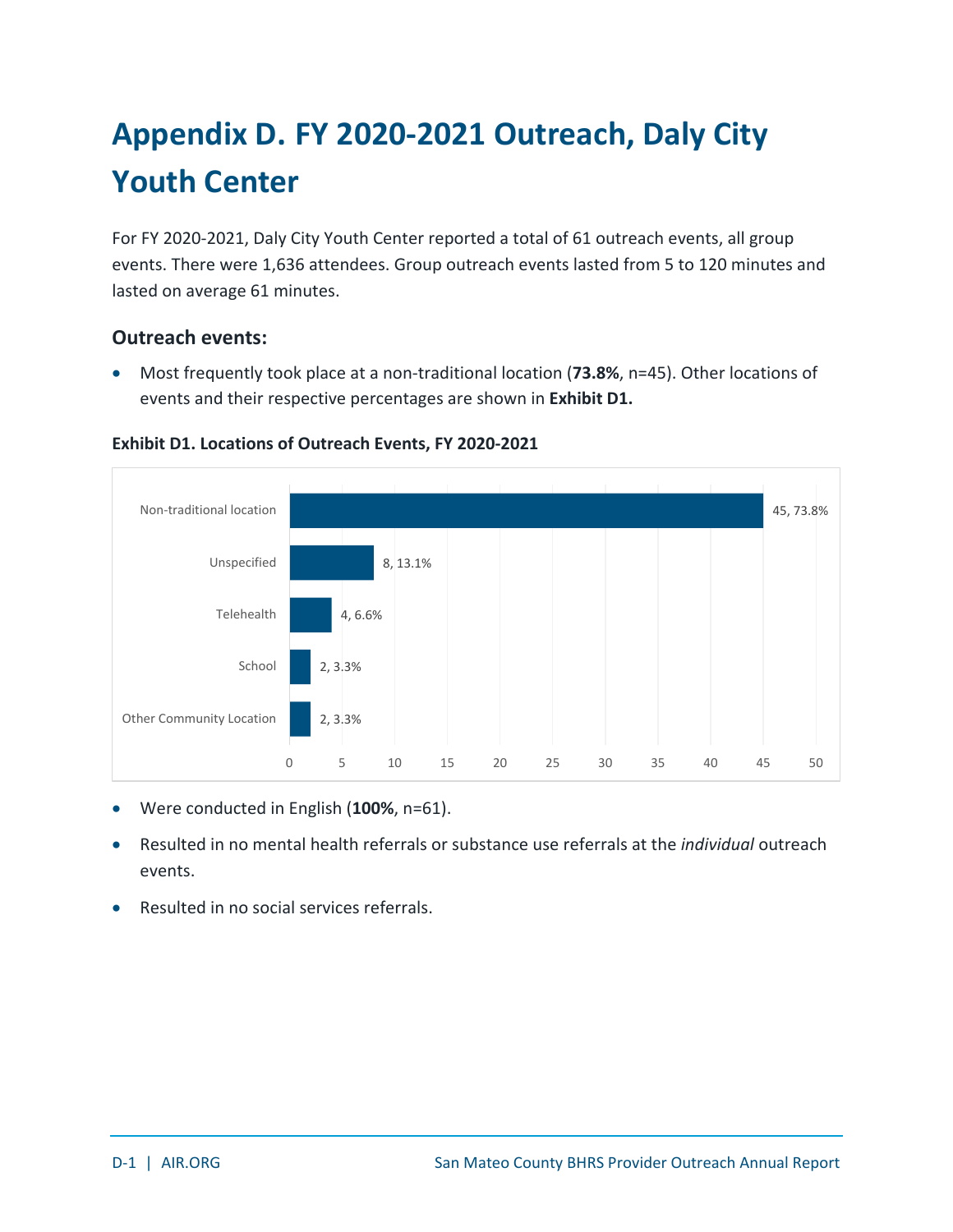### **Outreach event attendees:**

- Most declined to state their sex at birth (**78.1%**, n=1,278). Twelve percent were female (**12.2%**, n=199). Ten percent were male (**9.7%**; n=159).
- Most declined to state their gender (**93.8%**, n=1,535). The remaining attendees identified their gender as female (**4.2%**, n=68) and male (**2.0%**, n=32).
- Most declined to state their sexual orientation (**96.4%**, n=1,449). The remaining attendees identified as Heterosexual (**1.9%**, n=29), Bisexual (**0.9%**, n=14), Gay/Lesbian (**0.4%**, n=6), Queer (**0.2%**, n=3), Asexual (**0.1%**, n=1) or questioning (**0.1%**, n=1).
- Comprised of children (15 years and younger, **67.8%**, n=1,109), transition-age youth (16-25 years, **17.8%**, n=292), and adults (26-59 years, **1.2%**, n=20). The remaining attendees (**13.1%**, n=215) declined to state their age.
- Most declined to state their race (**93.2%**, n=1,548). The remaining attendees were White (**2.3%**, n=38), more than one race (**1.4%**, n=24), or Filipino (**1.4%**, n=23). (See **Exhibit D3**.)

![](_page_43_Figure_6.jpeg)

### <span id="page-43-0"></span>**Exhibit D2. Attendees by Top Race/Ethnicity Category, FY 2020-2021**

In FY 2020-2021, Daly City Youth Center did not report any special population data.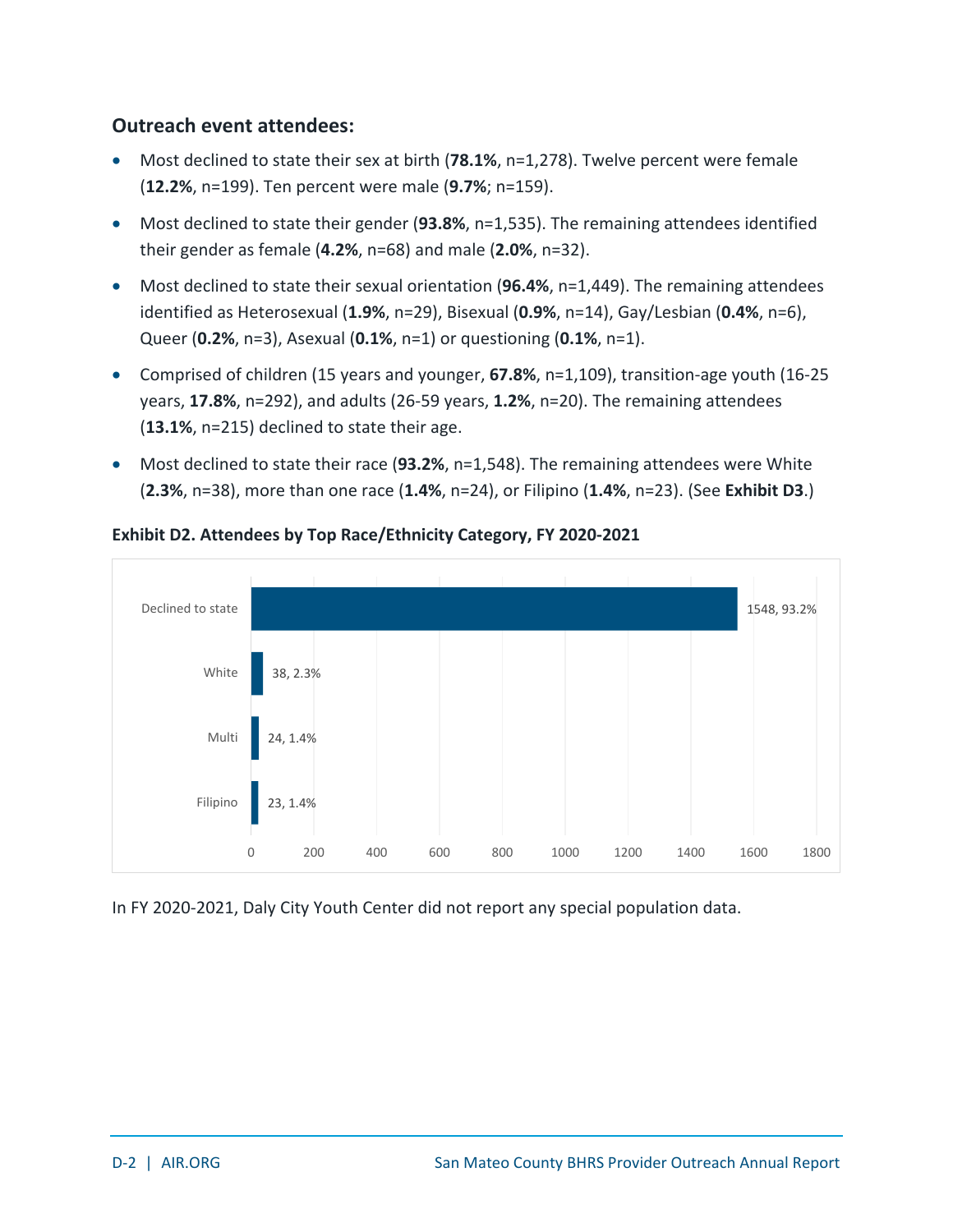## <span id="page-44-0"></span>**Appendix E. FY 2020-2021 Outreach, El Concilio**

For FY 2020-2021, El Concilio reported a total of 101 outreach events, all individual events. There were 101 attendees in total. Individual outreach events lasted from 10 to 20 minutes and lasted on average 13.5 minutes.

### **Outreach events:**

• Most took place in an office (**84.2%**, n=85). Other locations of events and their respective percentages are shown in **Exhibit E1**.

![](_page_44_Figure_4.jpeg)

#### <span id="page-44-1"></span>**Exhibit E1. Locations of Outreach Events, FY 2020-2021**

- Were conducted in Spanish (**91.1%**, n=92) and English (**8.9%**, n=9).
- Resulted in 22 mental health referrals and 0 substance use referrals at the *individual* outreach events.
- Resulted in 197 social services referrals. (See **Exhibit E2**.). An *individual* outreach event can have more than one referral, so the total number of other referrals exceeds the number of outreach events. Referrals were made primarily to Other Services (**25.4%**, n=50, mostly HEAP n=46), Form Assistance (**24.9%**, n=49), Food (**23.4%**, n=46) and Financial/Employment (**10.7%**, n=21) services.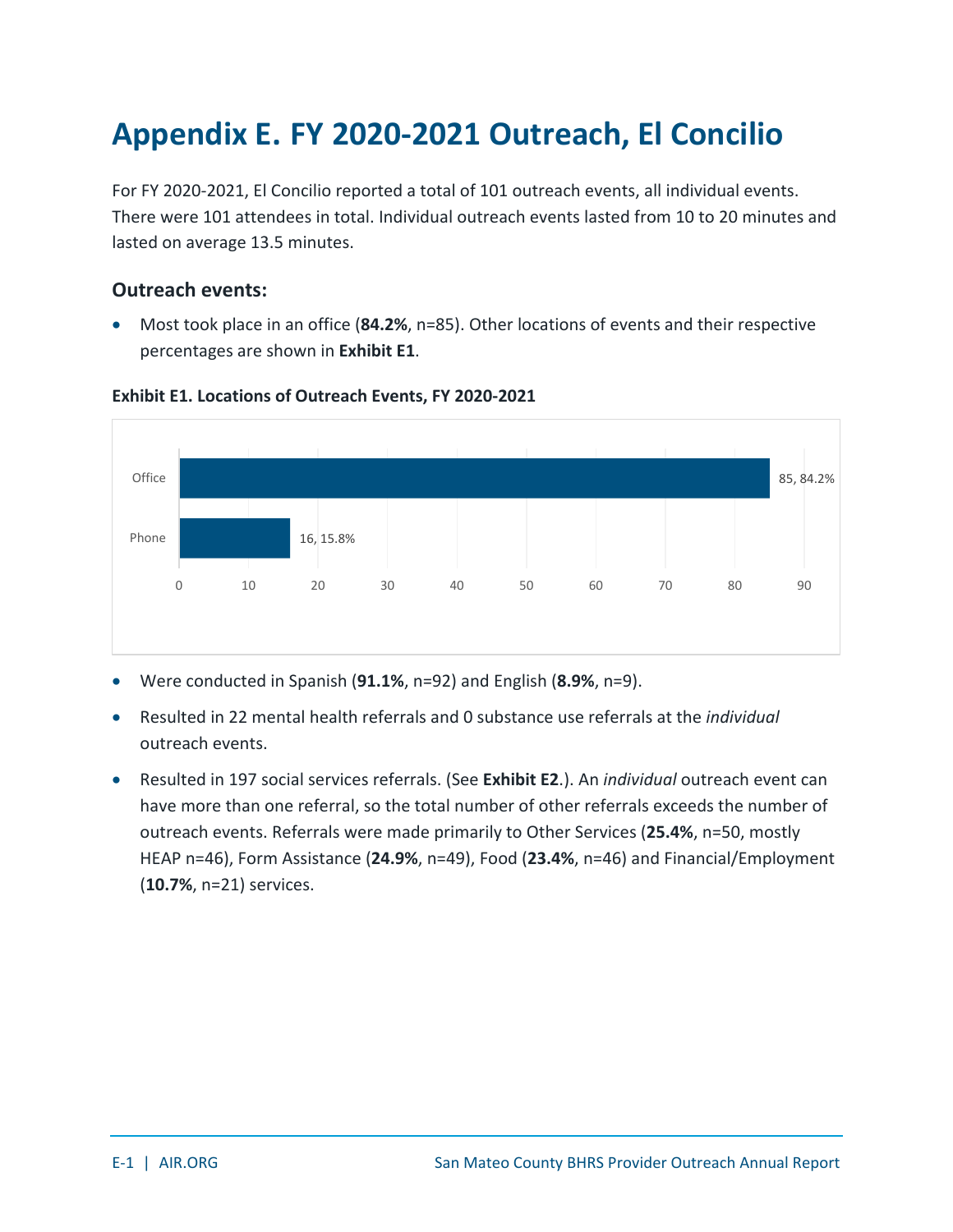![](_page_45_Figure_0.jpeg)

<span id="page-45-0"></span>**Exhibit E2. Social Services Referrals, FY 2020-2021**

### **Outreach event attendees:**

- Most often were female (**91.1%**, n=92). Eight percent were male (**8.9%**, n=9).
- Identified their gender as female (**91.0%**, n=91) and male (**9.0%**, n=9).
- Were Heterosexuals (**100.0%**, n=101).
- Comprised of adults (26-59 years, **84.2%**, n=85), older adults (60+ years, **10.9%**, n=11), and transition-age youth (16-25 years**, 5.0%**, n=5).
- Were primarily Mexican (**70.3%**, n=71), Central American (**14.9%**, n=15), or more than one race (**7.9%**, n=8) (See **Exhibit E3.**)

![](_page_45_Figure_8.jpeg)

### <span id="page-45-1"></span>**Exhibit E3. Attendees by Top Race/Ethnicity Category, FY 2020-2021**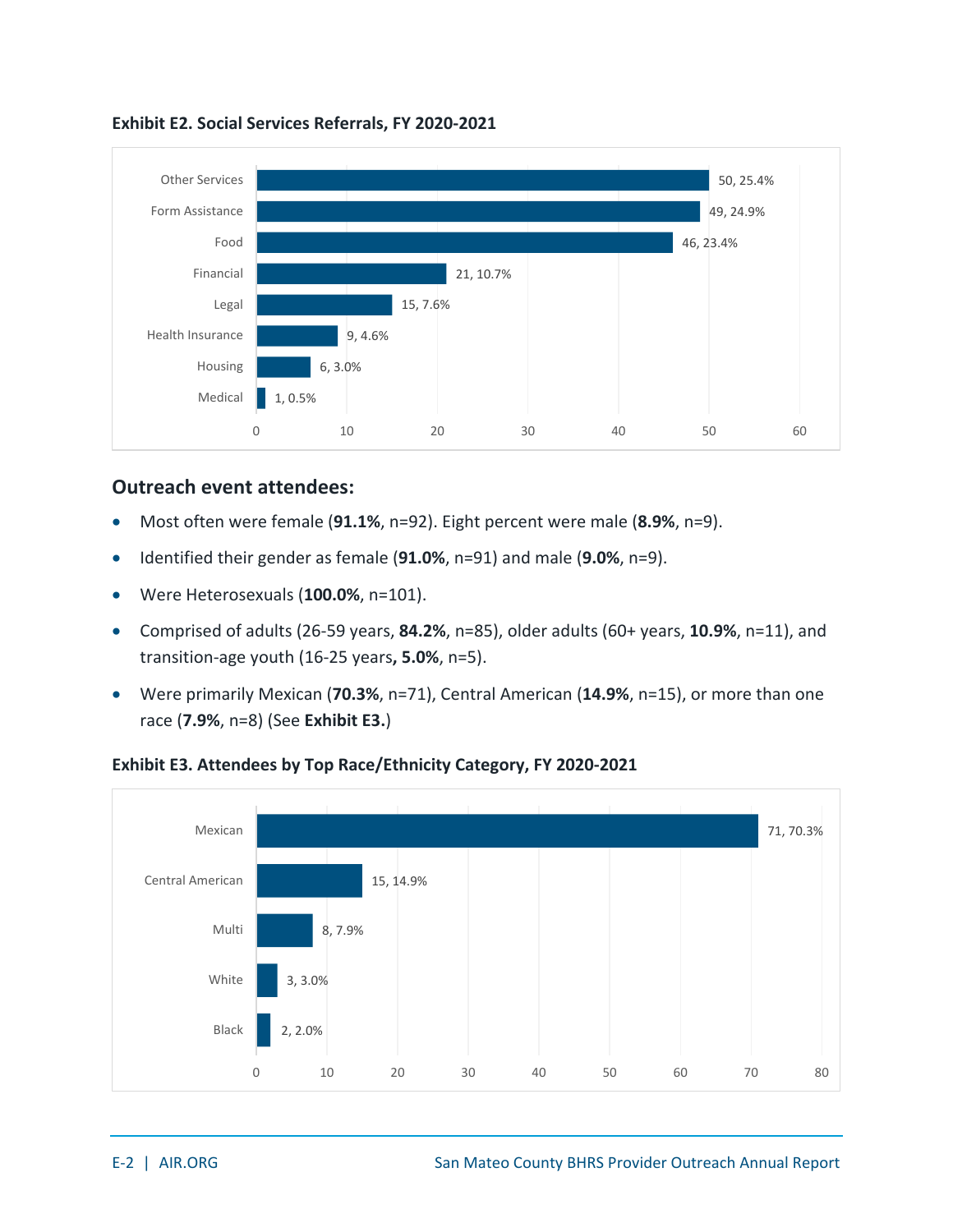• In FY 2020-2021, El Concilio attendees reported being in special populations groups. Out of the service recipients in the special population group, **57.6 percent** had chronic health conditions, **25.0 percent** were at risk of homelessness, and **5.4 percent** were homeless. (See **Exhibit E4**.) They also reported having a learning disability, having a mobility disability, and being hearing impaired.

![](_page_46_Figure_1.jpeg)

#### <span id="page-46-0"></span>**Exhibit E4. Service Recipients by Special Populations, FY 2020-2021**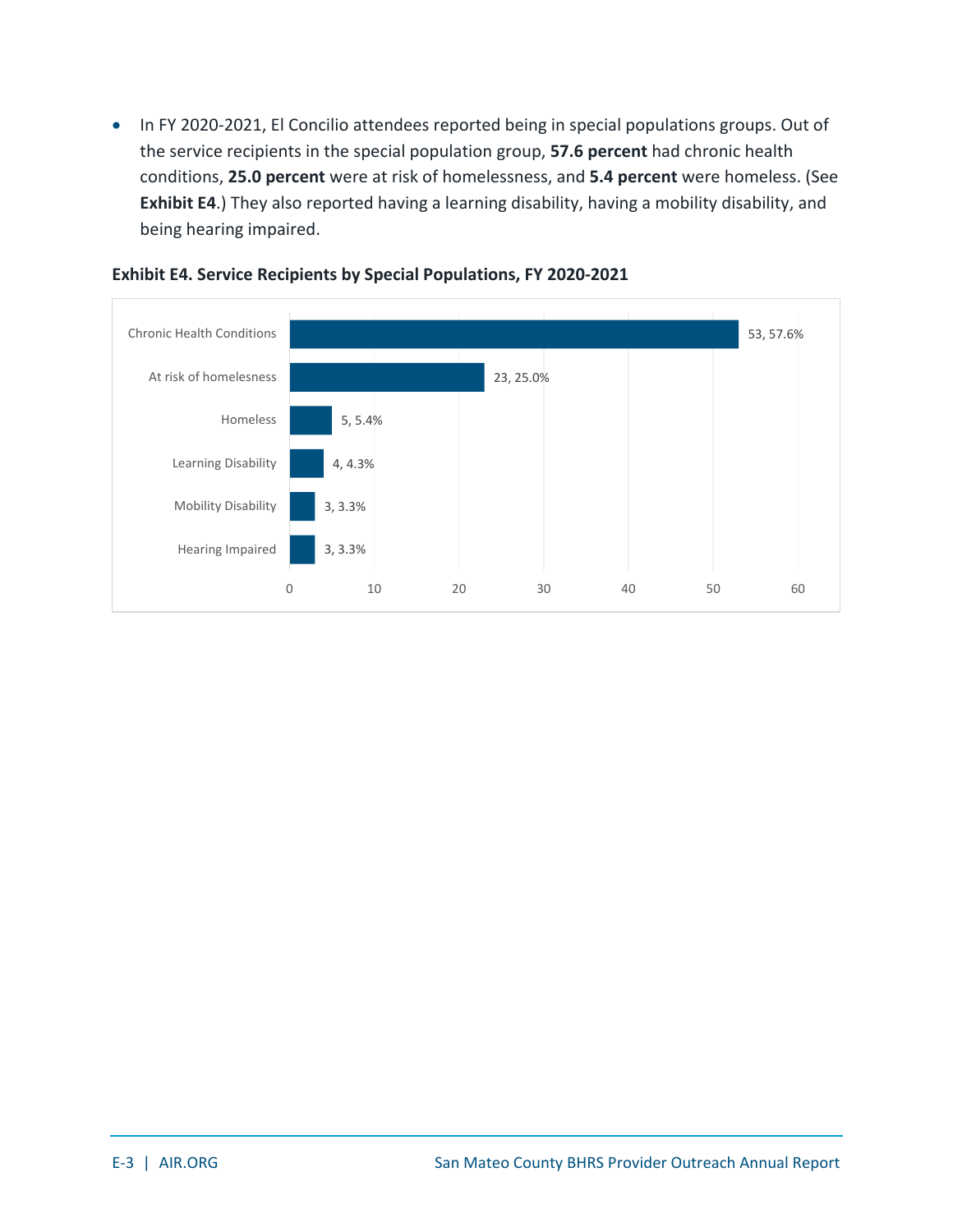## <span id="page-47-0"></span>**Appendix F. FY 2020-2021 Outreach, Free at Last**

For FY 2020-2021, Free at Last reported a total of 69 outreach, all individual events. There were 69 attendees in total. The events lasted from 10 to 60 minutes and were on average 26 minutes.

### **Outreach events:**

• Most frequently took place at an unspecified location (**37.7%**, n=26. Other locations of events and their respective percentages are shown in **Exhibit F1.**

![](_page_47_Figure_4.jpeg)

#### <span id="page-47-1"></span>**Exhibit F1. Locations of Outreach Events, FY 2020-2021**

- Were conducted in English (**75.4%**, n=52), Spanish (**23.2%**, n=16), and Samoan (**1.5%**, n=1).
- Resulted in 25 mental health referrals and 40 substance use referrals at the *individual* outreach events.
- Resulted in 111 social services referrals. (See **Exhibit F2**.) An *individual* outreach event can have more than one referral, so the total number of other referrals exceeds the number of outreach events. Referrals were primarily made to Housing (**49.5%**, n=55), Medical Care (**33.3%**, n=37), Legal Referrals (**9.9%**, n=11) and Other (**2.7%**, n=3) services.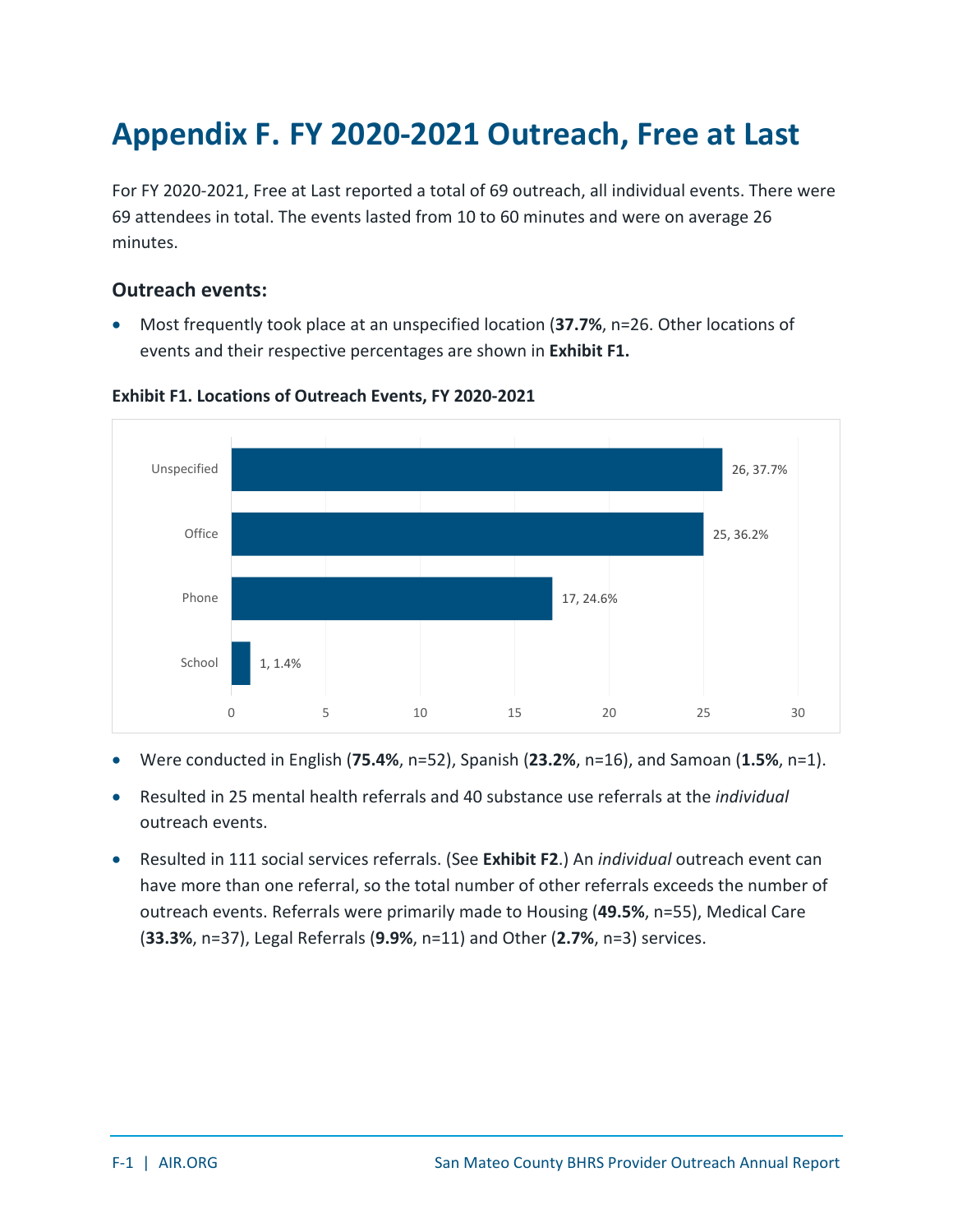![](_page_48_Figure_0.jpeg)

<span id="page-48-0"></span>**Exhibit F2. Social Services Referrals, FY 2020-2021**

### **Outreach event attendees:**

- Most often were male (**58.0%**, n=40). Forty-two percent were female (**42.0%**, n=29).
- Most identified their gender as male (**58.0%**, n=40). Forty-two percent identified as female (**42.0%**, n=29).
- Identified as Heterosexuals (**84.3%**, n=59), Gay/Lesbian (**7.1%**, n=5), or Bisexual (**7.1%**, n=5). One percent chose more than one sexual orientation (**1.5%**, n=1). One percent declined to state their sexual orientation (**1.4%**, n=1).
- Comprised of adults (26-59 years, **79.7%**, n=55), older adults (60+ years, **11.6%**, n=8) and transition-age youth (16-25 years, **8.7%**, n=6).
- Were primarily Mexican (**43.5%**, n=30), Black (**39.1%**, n=27), and White (**10.1%**, n=7). (See **Exhibit F3**.)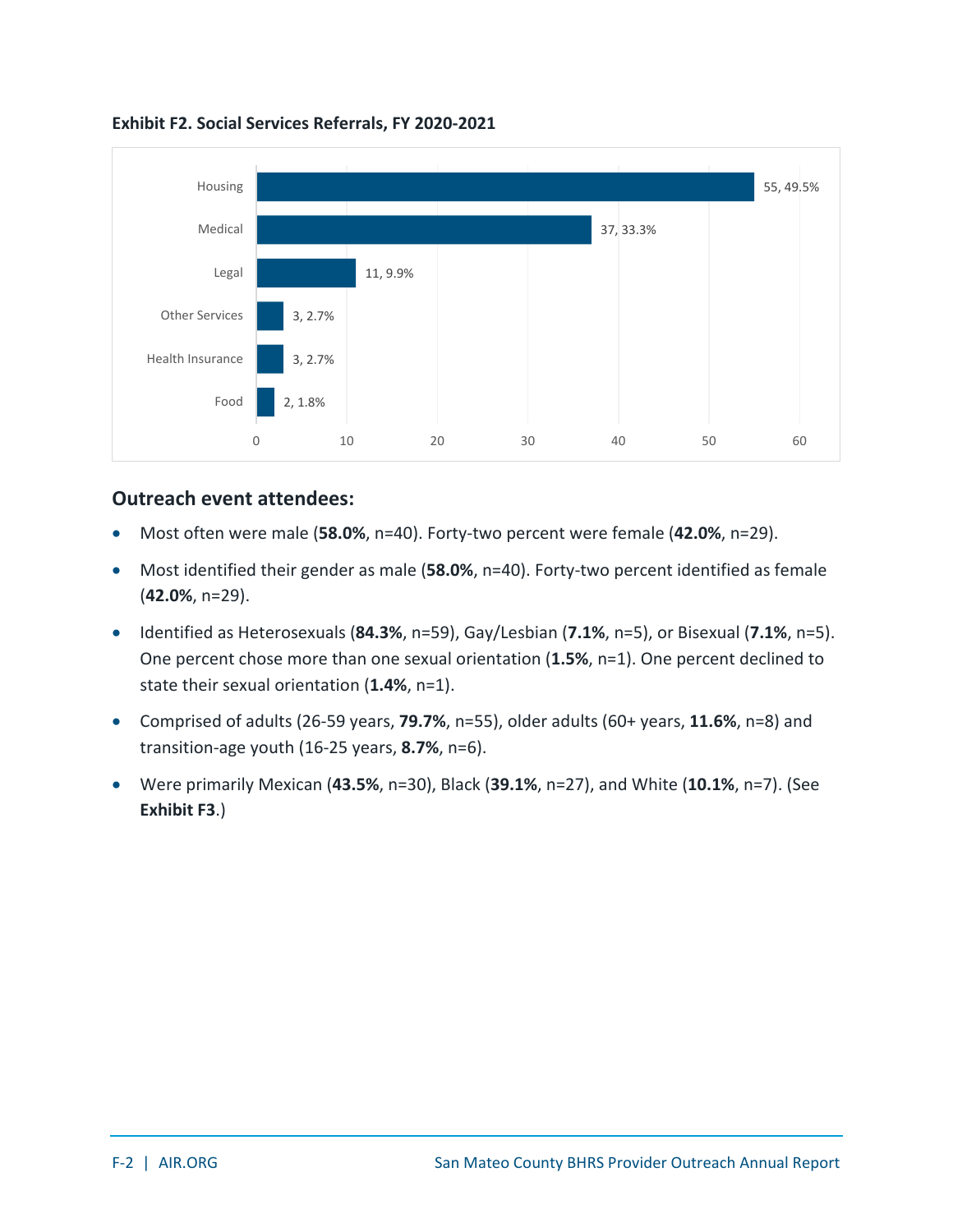![](_page_49_Figure_0.jpeg)

<span id="page-49-0"></span>**Exhibit F3. Attendees by Top Race/Ethnicity Category, FY 2020-2021**

In FY 2020-2021, Free at Last attendees reported being in special populations groups. Out of the service recipients in the special population group, **59.7 percent** were homeless, **25.0 percent** were at risk of homelessness, and **4.2 percent** were veterans. (See **Exhibit F4**.) They also reported having a mobility disability and being hearing impaired.

![](_page_49_Figure_3.jpeg)

<span id="page-49-1"></span>**Exhibit F4. Service Recipients by Special Populations, FY 2020-2021**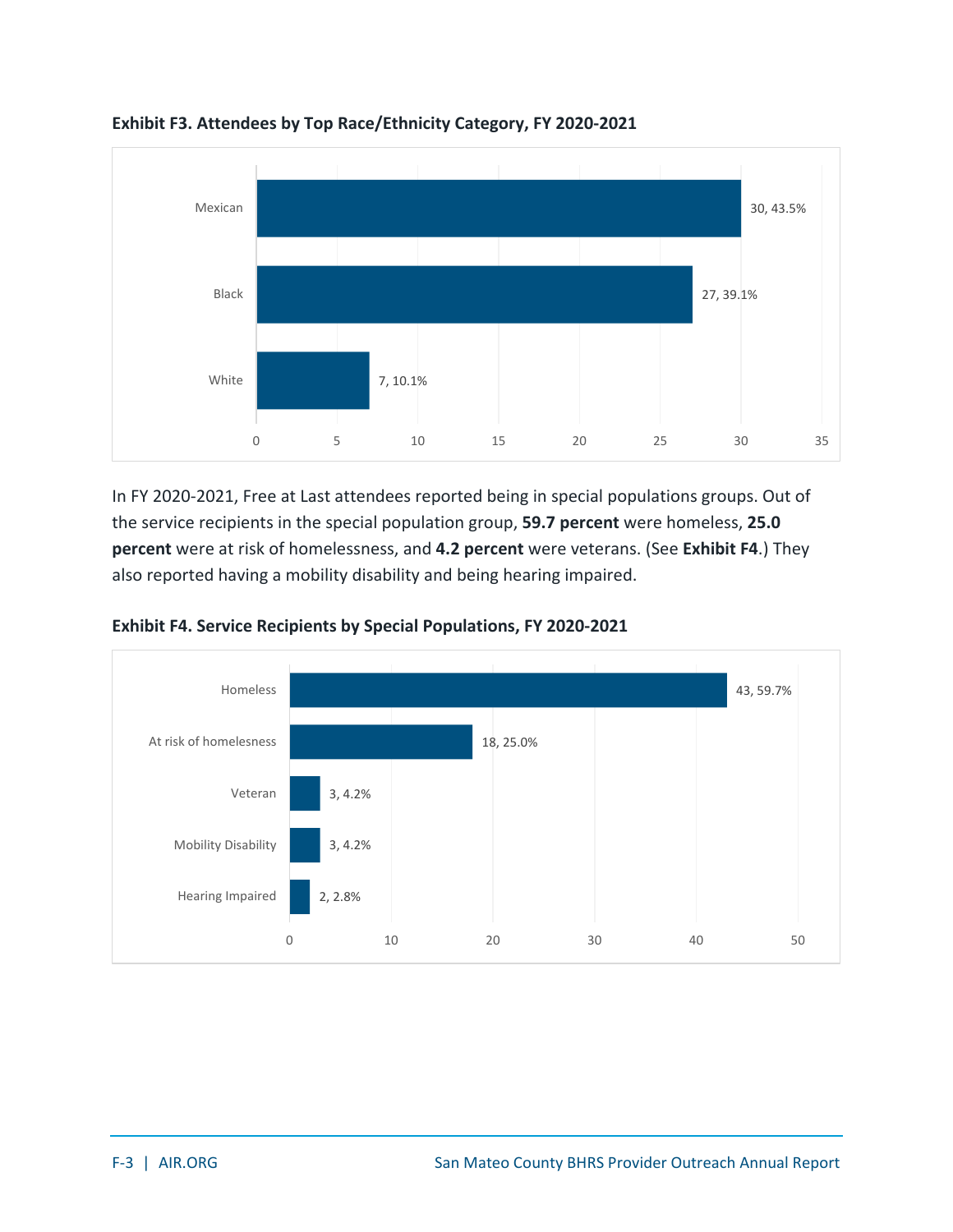## <span id="page-50-0"></span>**Appendix G. FY 2020-2021 Outreach, Pacifica Collaborative**

For FY 2020-2021, Pacifica Collaborative reported a total of 17 outreach events, 4 individual outreach events, and 13 group outreach events. There were 3,925 attendees. Individual outreach events lasted an average of 30 minutes. Group outreach events lasted from 45 to 480 minutes and lasted an average of 192 minutes.

### **Outreach events:**

• Most frequently took place at another community location (**76.5%**, n=13), mostly through Zoom calls (n=8). Other locations of events and their respective percentages are shown in **Exhibit G1.**

![](_page_50_Figure_4.jpeg)

### <span id="page-50-1"></span>**Exhibit G1. Locations of Outreach Events, FY 2020-2021**

- Were conducted in English (**100.0%**, n=17).
- Resulted in 3 mental health referrals and 2 substance use referrals.
- Resulted in 7 social services referrals. (See **Exhibit G2**). An *individual* outreach event can have more than one referral, so the total number of other referrals exceeds the number of outreach events. Referrals were made primarily to Housing (**28.6%,** n=2) and Food (**28.6%,** n=2) services.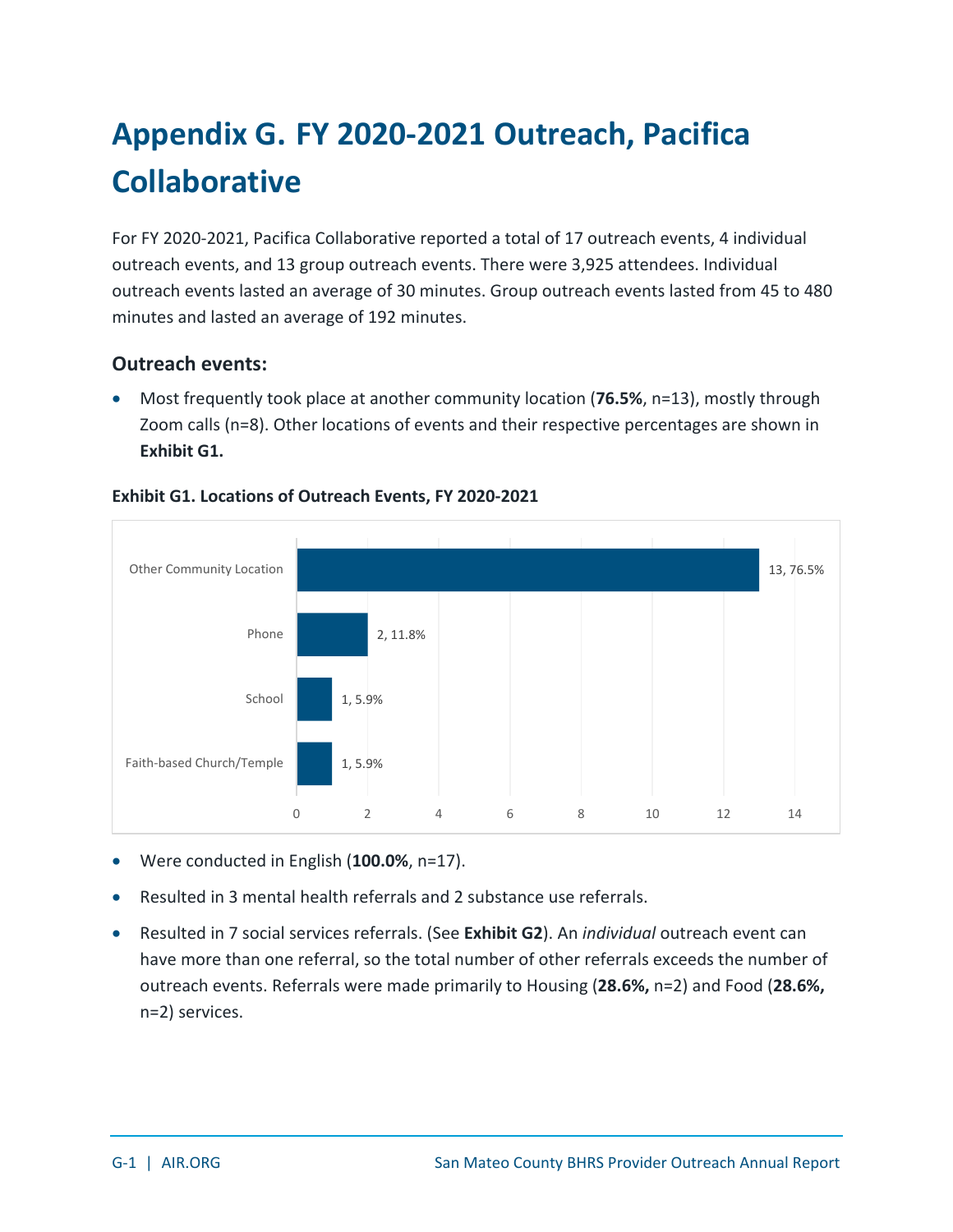![](_page_51_Figure_0.jpeg)

<span id="page-51-0"></span>**Exhibit G2. Social Services Referrals, Fiscal year 2020-2021**

### **Outreach event attendees:**

- Most often were female (**54.7%**, n=2,178). Thirty-nine percent were male (**39.25%**, n=1,563). There were 241 (**6.05%**) individuals who declined to state their sex at birth.
- Identified their gender as female (**53.7%**, n=1,857), male (**39.1%**, n=1,354), male to female transgender (**0.1%**, n=3), queer (**0.03%**, n=1), or gender questioning (**0.1%**, n=3).
- Identified as Heterosexual (**73.1%**, n=2,908), Gay/Lesbian (**5.9%**, n=236), Bisexual (**2.9%**, n=115), Queer (**0.1%**, n=4), or Questioning (**0.2%**, n=8). 17.8% participants (n=706) declined to state their sexual orientation.
- Comprised of adults (26-59 years, **45.6%**, n=1,824), older adults (60+ years, **17.1%**, 683). Outreach event attendees also include transition-age youth (16-25 years, **16.1%**, n=642) as well as children and teens (age 0-15 years, **15.8%**, n=633) The age of 5.4% (n=214) participants was unknown.
- Were primarily White (**44.0%**, n=2,036), Mexican (**13.4%**, n=619), or Asian (**12.5%**, n=578) (See **Exhibit G3**.)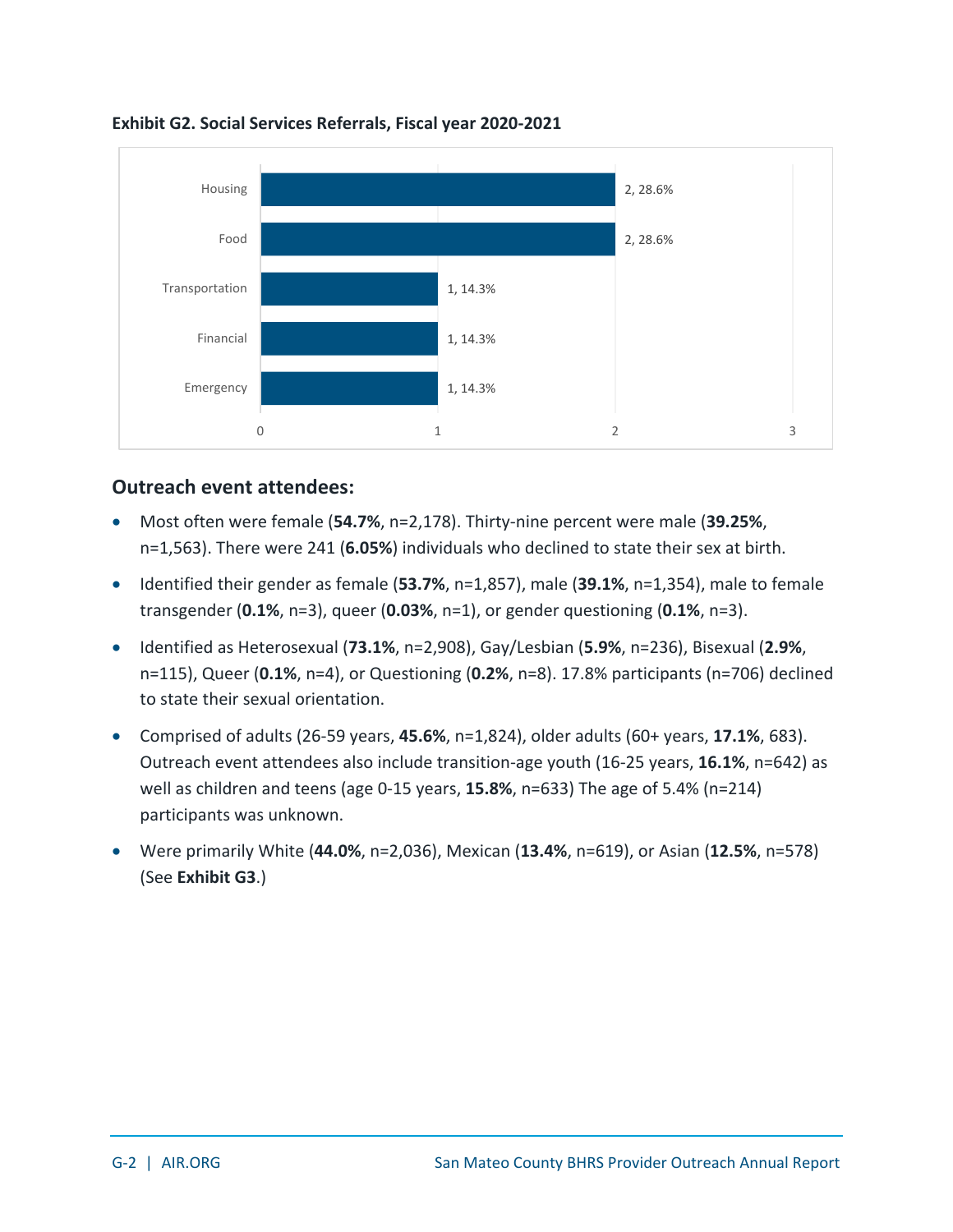![](_page_52_Figure_0.jpeg)

### <span id="page-52-0"></span>**Exhibit G3: Attendees by Top Race/Ethnicity Category, FY 2020-2021**

In FY 2020-2021, Pacifica Collaborative reported being in special populations groups. Out of the service recipients in the special population groups **48.4 percent** were at risk of homelessness, **18.8 percent** had a mobility disability, and **10.0 percent** had chronic health conditions. (See **Exhibit G4**.) They also reported being homeless, being a veteran, being visually impaired, being hearing impaired, having a developmental disability, and having a learning disability.

![](_page_52_Figure_3.jpeg)

<span id="page-52-1"></span>**Exhibit G4. Service Recipients by Special Populations, FY 2020-2021**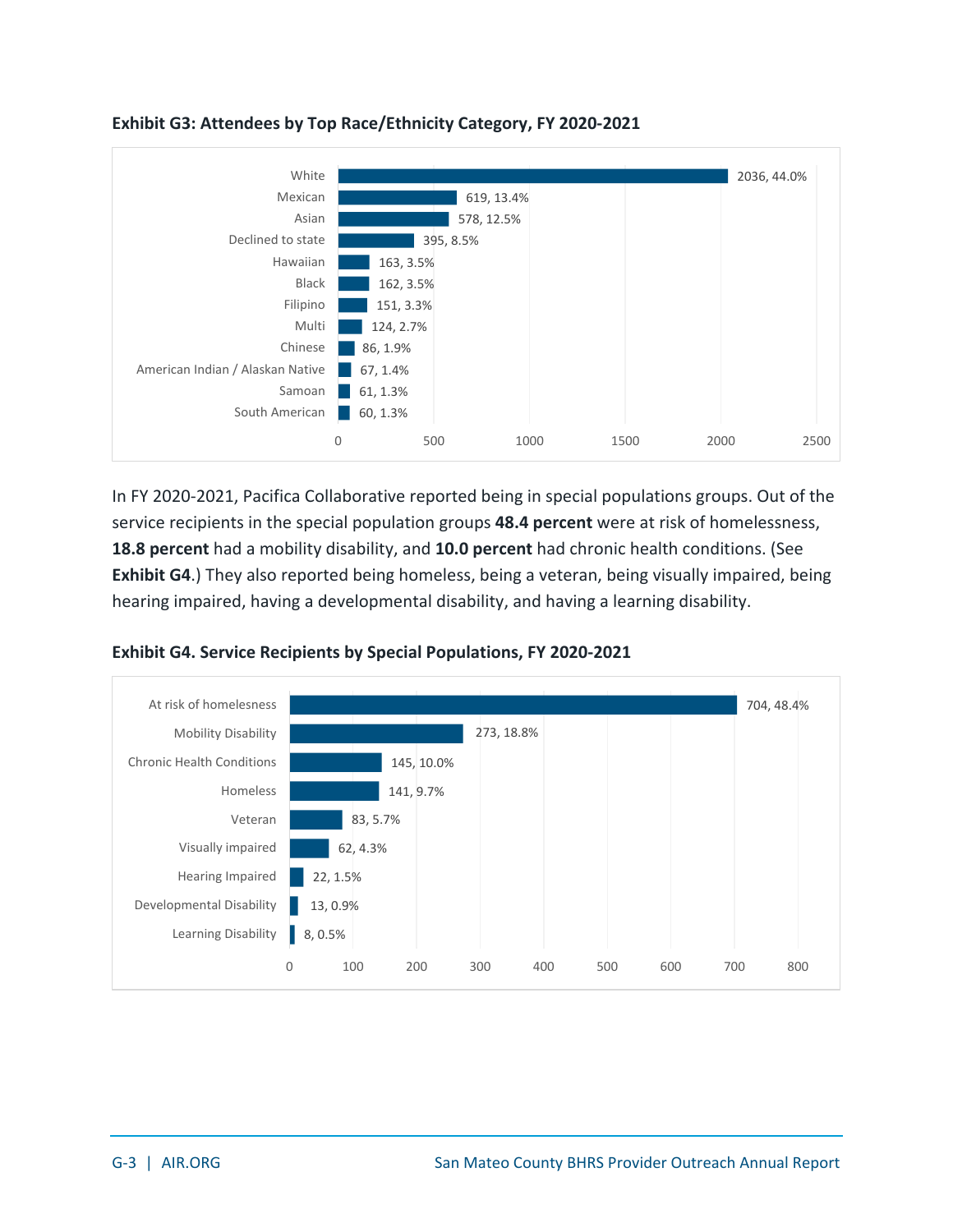## <span id="page-53-0"></span>**Appendix H. FY 2020-2021 Outreach, StarVista**

For FY 2020-2021, StarVista reported a total of 24 outreach events, 14 individual outreach events, and 10 group outreach events. There were 277 attendees. Individual outreach events lasted on average 50 minutes. Group outreach events lasted from 45 to 150 minutes. and lasted on average of 106 minutes.

### **Outreach events:**

• Most frequently took place at another community location (**70.8%**, n=17), mostly at Daily City Chinese Hospital (n=14). Other locations of events and their respective percentages are shown in **Exhibit H1**.

![](_page_53_Figure_4.jpeg)

#### <span id="page-53-1"></span>**Exhibit H1. Locations of Outreach Events, FY 2020-2021**

- Outreach events were conducted in English (**41.7%**, n=10), Cantonese (**29.2%**, n=7), and Mandarin (**29.2%**, n=7).
- Resulted in 1 mental health referrals and 1 substance use referrals.
- Resulted in 6 social services referrals. (See **Exhibit H2**.) An individual outreach event can have more than one referral, so the total number of other referrals exceeds the number of outreach events. Referrals were made primarily to Form Assistance (**50.0%**, n=3).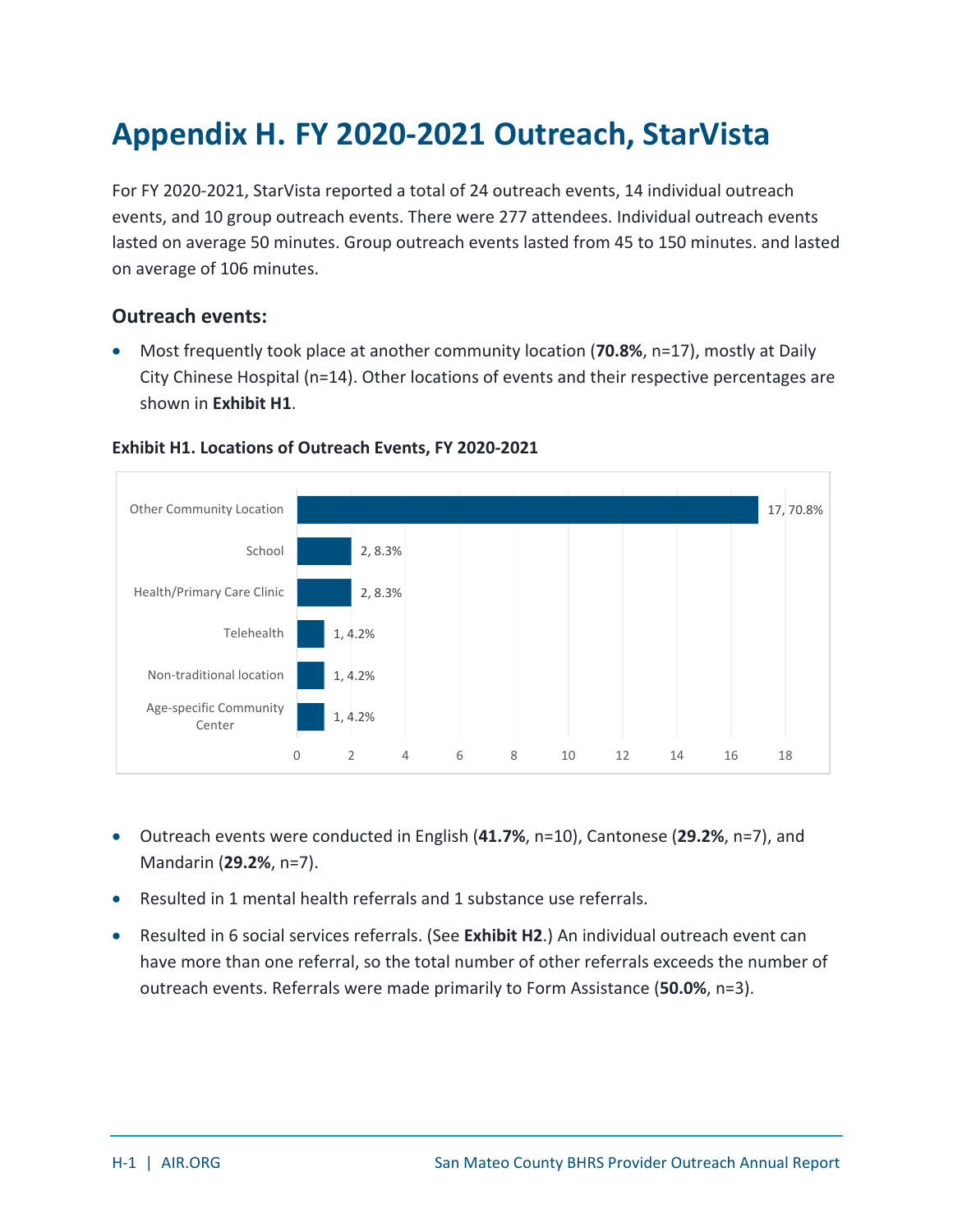![](_page_54_Figure_0.jpeg)

<span id="page-54-0"></span>**Exhibit H2. Social Services Referrals, FY 2020-2021**

### **Outreach event attendees:**

- More than half of the attendees were female (**50.2%**, n=139) while 48.4% were male (n=134). Four attendees did not indicate their gender at birth.
- Identified their gender as female (**38.5%**, n=87), male (28.3%, n=64), Queer (**12.8%**, n=29), Questioning (**12.8**%, n=29), and male to female transgender (**5.8%**, n=13). A few participants (**18%**, n=4) did not indicate their gender.
- Identified as Heterosexual (**54.5%**, n=151), Gay/Lesbian (**12.6%**, n=35), Questioning (**10.1%**, n=28), Queer (**7.2%**, n=20), Bisexual (**4.3%**, n=12), Pansexual (**2.2%**, n=6), or other sextual orientation (**7.6%**, n=21). About one percent of individuals declined to state their sexual orientation (**1.4%**, n=4).
- Were adults (26-59 years, **40.1%**, n=111), transition-age youth (16-25 years, **24.9%**, n=69), older adults (60+ years, **26.0%**; n=72), and children (15 years and younger, **5.8%,** n=16). A small percentage of individuals did not indicate their age (**3.4%**, n=9)
- Were primarily White (**48.1%**, n=141), Chinese (**11.9%**, n=35) or Filipino (**7.2%**, n=21). (See **Exhibit H3**.)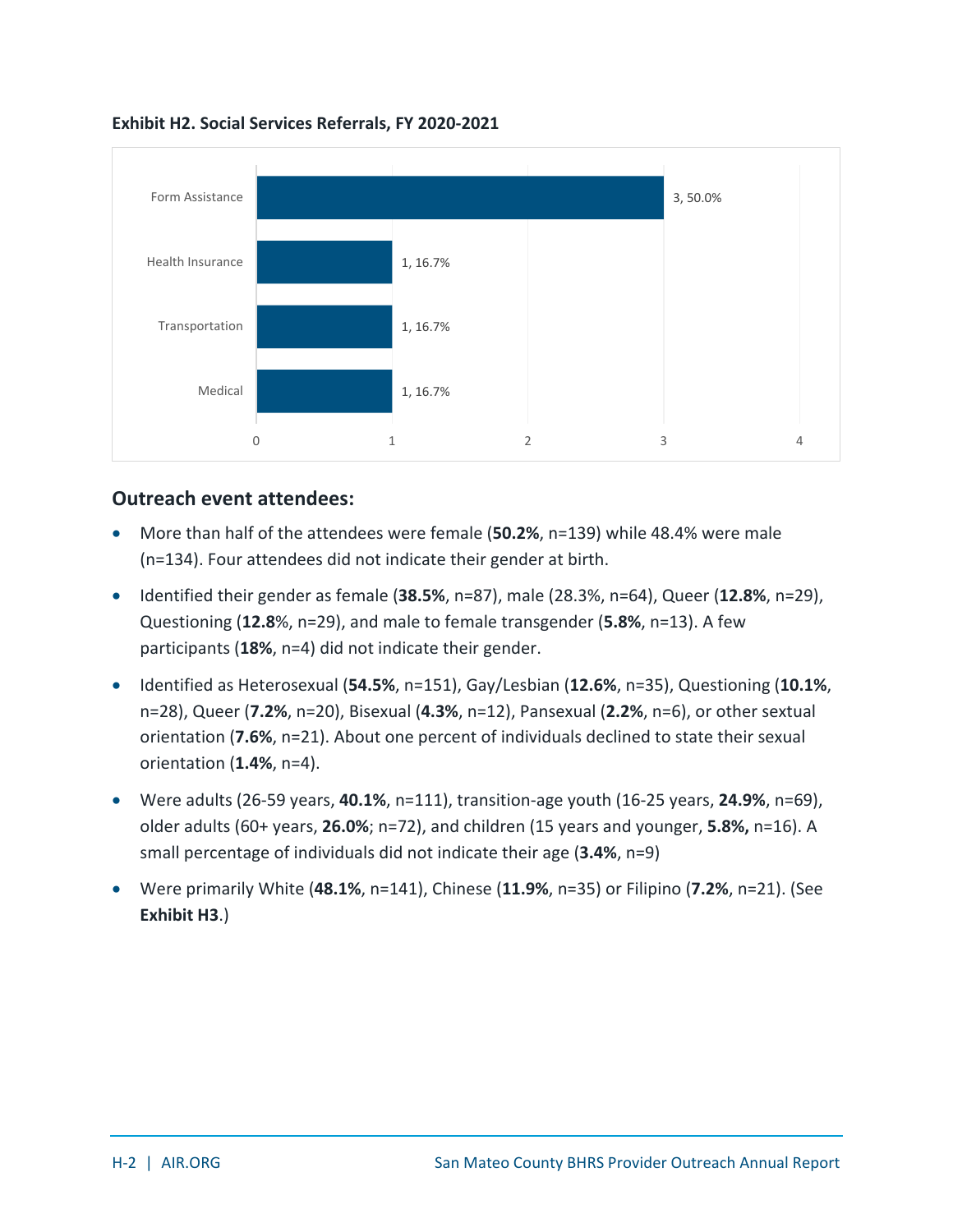![](_page_55_Figure_0.jpeg)

<span id="page-55-0"></span>**Exhibit H3. Attendees by Top Race/Ethnicity Category, FY 2020-2021**

In FY 2020-2021, StarVista attendees reported being in special populations groups. Out of the service recipients in the special population groups**, 21.8 percent** were veterans, **16.7 percent** had a mobility disability, and **15.4 percent** had a learning disability. (See **Exhibit H4**). They also reported being hearing impaired, having chronic health conditions, having another disability, being at risk of homelessness, being visually impaired, and having a developmental disability.

![](_page_55_Figure_3.jpeg)

<span id="page-55-1"></span>**Exhibit H4. Service Recipients by Special Populations, FY 2020-2021**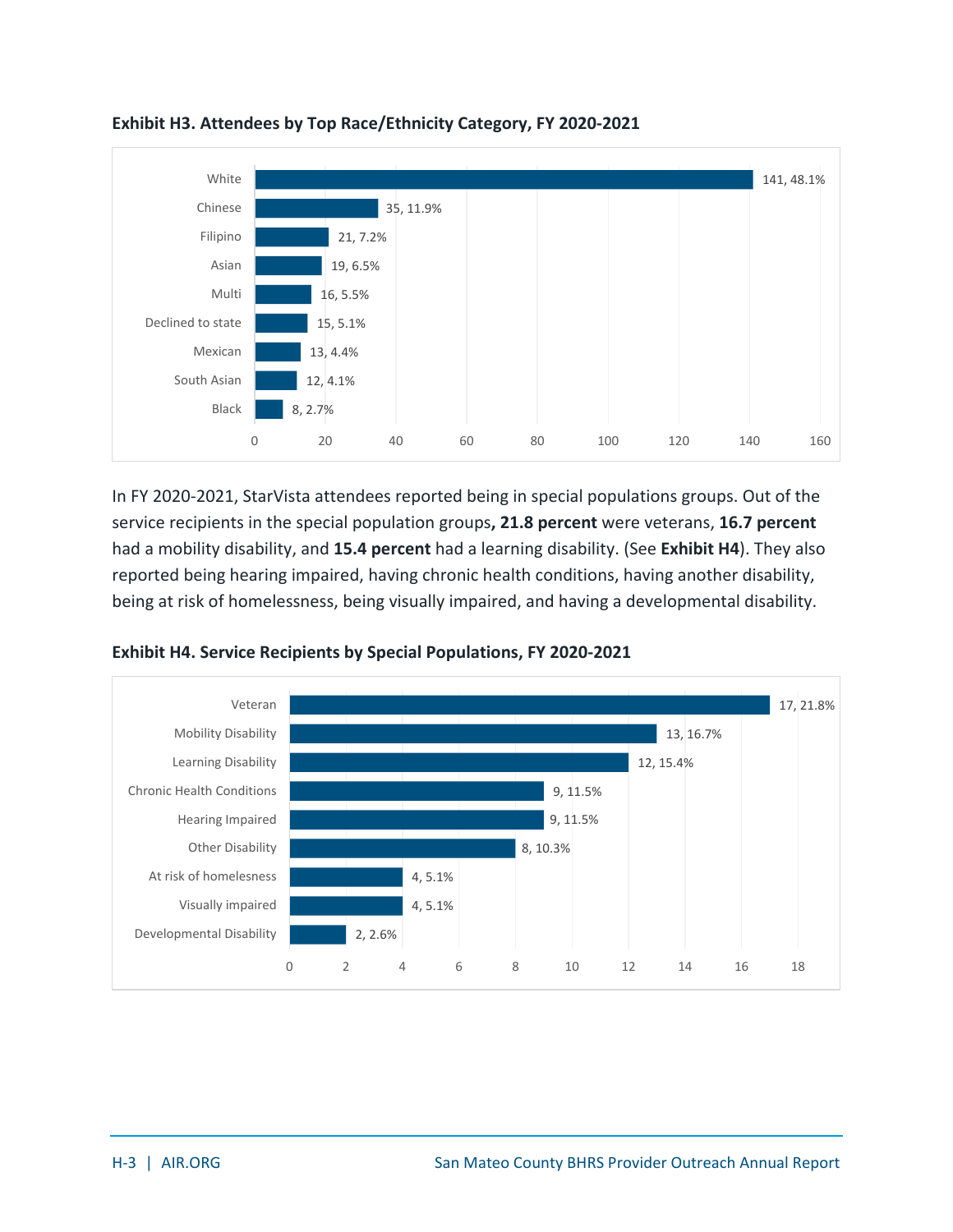### **Appendix I. Attendees by Race/Ethnicity by Collaborative, FY 2014-2020**

<span id="page-56-0"></span>

|                         |             |              |                                        | <b>NCOC</b>              |                         |                                        |            |             |             |             | <b>EPAPMHO</b> |             |             |             |
|-------------------------|-------------|--------------|----------------------------------------|--------------------------|-------------------------|----------------------------------------|------------|-------------|-------------|-------------|----------------|-------------|-------------|-------------|
| Race/Ethnicity          | 2014-2015   | 2015-2016    | 2016-2017                              | 2017-2018                | 2018-2019               | 2019-2020                              | 2020-2021  | 2014-2015   | 2015-2016   | 2016-2017   | 2017-2018      | 2018-2019   | 2019-2020   | 2020-2021   |
| Black                   | 152 (4.1%)  | 153 (3.2%)   | 200 (2.7%)                             | 249 (3.1%)               | 167 (3.0%)              | 685 (5.4%)                             | 202 (2.4%) | 150 (9.1%)  | 205 (24.5%) | 164 (23.8%) | 200 (36.5%)    | 152 (23.2%) | 93 (17.9%)  | 29 (11.8%)  |
| White                   | 930 (25.2%) |              | 1502 (31.5%) 2394 (32.0%) 1981 (24.8%) |                          |                         | 1484 (27.0%) 2024 (16.0%) 2336 (27.2%) |            | 444 (26.9%) | 82 (9.8%)   | 54 (7.8%)   | 47 (8.6%)      | 55 (8.4%)   | 18 (3.5%)   | 12 (4.9%)   |
| American Indian         | $7(0.2\%)$  | 48 (1.0%)    | 94 (1.3%)                              | 67 (0.8%)                | 56 (1.0%)               | 90 (0.7%)                              | 67 (0.8%)  | $0(0.0\%)$  | $8(1.0\%)$  | 5(0.7%)     | $1(0.2\%)$     | $2(0.3\%)$  | $1(0.2\%)$  | $0(0.0\%)$  |
| Middle Eastern          | $7(0.2\%)$  | 60 (1.3%)    | 66 (0.9%)                              | 114 (1.4%)               | 28 (0.5%)               | 44 (0.3%)                              | 30 (0.3%)  | $0(0.0\%)$  | $0(0.0\%)$  | $1(0.1\%)$  | $0(0.0\%)$     | $0(0.0\%)$  | $2(0.4\%)$  | $0(0.0\%)$  |
| <b>Eastern European</b> | $0(0.0\%)$  | $0(0.0\%)$   | $10(0.1\%)$                            | 12 (0.2%)                | $2(0.0\%)$              | $5(0.0\%)$                             | $1(0.0\%)$ | $0(0.0\%)$  | $0(0.0\%)$  | $0(0.0\%)$  | $0(0.0\%)$     | $0(0.0\%)$  | $0(0.0\%)$  | $0(0.0\%)$  |
| European                | $0(0.0\%)$  | $0(0.0\%)$   | $6(0.1\%)$                             | $8(0.1\%)$               | $21(0.4\%)$             | $5(0.0\%)$                             | $3(0.0\%)$ | $0(0.0\%)$  | $0(0.0\%)$  | $0(0.0\%)$  | $0(0.0\%)$     | $0(0.0\%)$  | $0(0.0\%)$  | $0(0.0\%)$  |
| Mexican                 | 147 (4.0%)  |              | 260 (5.5%) 1403 (18.7%)                | 816 (10.2%)              |                         | 462 (8.4%) 2302 (18.2%) 1235 (14.4%)   |            | 43 (2.6%)   | 196 (23.4%) | 90 (13.0%)  | 53 (9.7%)      | 156 (23.8%) | 119 (22.8%) | 101 (41.1%) |
| Puerto Rican            | $1(0.0\%)$  | $6(0.1\%)$   | 28 (0.4%)                              | $4(0.1\%)$               | 10 (0.2%)               | 44 (0.3%)                              | 36 (0.4%)  | $1(0.1\%)$  | $4(0.5\%)$  | $0(0.0\%)$  | $1(0.2\%)$     | $2(0.3\%)$  | $2(0.4\%)$  | $1(0.4\%)$  |
| Cuban                   | $0(0.0\%)$  | $0(0.0\%)$   | $9(0.1\%)$                             | $0(0.0\%)$               | $0(0.0\%)$              | $0(0.0\%)$                             | $0(0.0\%)$ | $0(0.0\%)$  | $1(0.1\%)$  | $0(0.0\%)$  | $0(0.0\%)$     | $1(0.2\%)$  | $0(0.0\%)$  | $0(0.0\%)$  |
| <b>Central American</b> | $0(0.0\%)$  | $0(0.0\%)$   | 79 (1.1%)                              | 471 (5.9%)               | 32 (6.0%)               | 127 (1.0%)                             | 13 (0.2%)  | $0(0.0\%)$  | $0(0.0\%)$  | $9(1.3\%)$  | 7(1.3%)        | 12 (1.8%)   | 19 (3.6%)   | 15 (6.1%)   |
| South American          | $0(0.0\%)$  | $0(0.0\%)$   | 24 (0.3%)                              | 51 (0.6%)                | 15 (0.3%)               | 27 (0.2%)                              | 67 (0.8%)  | $0(0.0\%)$  | $0(0.0\%)$  | $1(0.1\%)$  | $1(0.2\%)$     | $1(0.2\%)$  | $0(0.0\%)$  | $1(0.4\%)$  |
| Caribbean               | $0(0.0\%)$  | $0(0.0\%)$   | $0(0.0\%)$                             | $2(0.0\%)$               | $0(0.0\%)$              | $5(0.0\%)$                             | $0(0.0\%)$ | $0(0.0\%)$  | $0(0.0\%)$  | $0(0.0\%)$  | $0(0.0\%)$     | $0(0.0\%)$  | $0(0.0\%)$  | $0(0.0\%)$  |
| Other Latino            | 192 (5.2%)  | 87 (1.8%)    | N/A                                    | N/A                      | N/A                     | N/A                                    | N/A        | 228 (13.8%) | $0(0.0\%)$  | N/A         | N/A            | N/A         | N/A         | N/A         |
| Asian                   | N/A         | N/A          |                                        | 20 (0.3%) 1025 (12.8%)   | 550 (10.0%)             | 873 (6.9%)                             | 604 (7.0%) | N/A         | N/A         | $0(0.0\%)$  | $0(0.0\%)$     | $0(0.0\%)$  | $1(0.2\%)$  | $1(0.4\%)$  |
| Filipino                | 336 (9.1%)  | 678 (14.2%)  |                                        | 804 (10.7%) 1000 (12.5%) | 331 (6.0%)              | 1170 (9.3%)                            | 316 (3.7%) | 248 (15.0%) | 18 (2.2%)   | 17(2.5%)    | $8(0.1\%)$     | $9(1.4\%)$  | $4(0.8\%)$  | $0(0.0\%)$  |
| Chinese                 | 96 (2.6%)   | 246 (5.2%)   | 308 (4.1%)                             | 297 (3.7%)               | 212 (3.9%)              | 936 (7.4%)                             | 304 (3.5%) | 96 (5.8%)   | $2(0.2\%)$  | $2(0.3\%)$  | $0(0.0\%)$     | $0(0.0\%)$  | $0(0.0\%)$  | $0(0.0\%)$  |
| Japanese                | 11 (0.3%)   | $30(0.6\%)$  | 59 (0.8%)                              | 55 (0.7%)                | 26 (0.5%)               | 37 (0.3%)                              | 42 (0.5%)  | $3(0.2\%)$  | $0(0.0\%)$  | $0(0.0\%)$  | $0(0.0\%)$     | $0(0.0\%)$  | $0(0.0\%)$  | $0(0.0\%)$  |
| Korean                  | 17 (0.5%)   | 29 (0.6%)    | 45 (0.6%)                              | 34 (0.4%)                | 12 (0.2%)               | 39 (0.3%)                              | 25 (0.3%)  | $4(0.2\%)$  | $0(0.0\%)$  | $0(0.0\%)$  | $0(0.0\%)$     | $0(0.0\%)$  | $0(0.0\%)$  | $1(0.4\%)$  |
| South Asian             | 15 (0.4%)   | 16 (0.3%)    | 44 (0.6%)                              | 70 (0.9%)                | 17 (0.3%)               | 222 (1.8%)                             | 50 (0.6%)  | 11 (0.7%)   | $2(0.2\%)$  | $2(0.3\%)$  | $1(0.2\%)$     | $2(0.3\%)$  | $1(0.2\%)$  | $0(0.0\%)$  |
| Vietnamese              | $1(0.0\%)$  | 23 (0.5%)    | 13 (0.2%)                              | 13 (0.2%)                | 11 (0.2%)               | 84 (0.7%)                              | 4 (0.0%)   | 35 (2.1%)   | $2(0.2\%)$  | $0(0.0\%)$  | $0(0.0\%)$     | $0(0.0\%)$  | $0(0.0\%)$  | $0(0.0\%)$  |
| Cambodian               | 18 (0.5%)   | $1$ (<0.1%)  | $0(0.0\%)$                             | $8(0.1\%)$               | $2(0.0\%)$              | $8(0.1\%)$                             | $0(0.0\%)$ | $0(0.0\%)$  | $0(0.0\%)$  | $0(0.0\%)$  | $0(0.0\%)$     | $0(0.0\%)$  | $0(0.0\%)$  | $0(0.0\%)$  |
| Laotian                 | $0(0.0\%)$  | $2 (-0.1\%)$ | $0(0.0\%)$                             | $0(0.0\%)$               | $0(0.0\%)$              | $0(0.0\%)$                             | $0(0.0\%)$ | $1(0.1\%)$  | $4(0.5\%)$  | $0(0.0\%)$  | $0(0.0\%)$     | $0(0.0\%)$  | $0(0.0\%)$  | $0(0.0\%)$  |
| Mien                    | $0(0.0\%)$  | $0(0.0\%)$   | $0(0.0\%)$                             | $0(0.0\%)$               | $0(0.0\%)$              | $0(0.0\%)$                             | $0(0.0\%)$ | $0(0.0\%)$  | $0(0.0\%)$  | $0(0.0\%)$  | $0(0.0\%)$     | $0(0.0\%)$  | $0(0.0\%)$  | $0(0.0\%)$  |
| Other Asian             | 37 (1.0%)   | $0(0.0\%)$   | N/A                                    | N/A                      | N/A                     | N/A                                    | N/A        | $4(0.2\%)$  | $0(0.0\%)$  | N/A         | N/A            | N/A         | N/A         | N/A         |
| Tongan                  | 287 (7.8%)  | 237 (5.0%)   | 176 (2.4%)                             | 61 (0.8%)                | 47 (0.9%)               | 89 (0.75)                              | 88 (1.0%)  | 172 (10.4%) | 121 (14.5%) | 121 (17.5%) | 88 (16.1%)     | 97 (14.8%)  | 30 (5.8%)   | 15 (6.1%)   |
| Samoan                  | 280 (7.6%)  | 343 (7.2%)   | 347 (4.6%)                             | 163 (2.0%)               | 201 (3.7%)              | 503 (4.0%)                             | 137 (1.6%) | 123 (7.5%)  | 90 (10.8%)  | 49 (7.1%)   | 35 (6.4%)      | 57 (8.7%)   | 26 (5.0%)   | 19 (7.7%)   |
| Fijian                  | $9(0.2\%)$  | 24 (0.5%)    | $0(0.0\%)$                             | $8(0.1\%)$               | $3(0.1\%)$              | 21 (0.2%)                              | 25 (0.3%)  | $1(0.1\%)$  | 14 (1.7%)   | $3(0.4\%)$  | $3(0.5\%)$     | $5(0.8\%)$  | $1(0.2\%)$  | $0(0.0\%)$  |
| Hawaiian                | 31 (0.8%)   | 29 (0.6%)    | 40 (0.5%)                              | 150 (1.9%)               |                         | 188 (3.4%) 1521 (12.1%)                | 174 (2.0%) | 16 (1.0%)   | $7(0.8\%)$  | $2(0.3\%)$  | $5(0.9\%)$     | 15 (2.3%)   | 164 (31.5%) | 40 (16.3%)  |
| Guamanian               | 10 (0.3%)   | 26 (0.5%)    | 24 (0.3%)                              | $5(0.1\%)$               | $0(0.0\%)$              | $0(0.0\%)$                             | $0(0.0\%)$ | $1(0.1\%)$  | $0(0.0\%)$  | $0(0.0\%)$  | $0(0.0\%)$     | $0(0.0\%)$  | $0(0.0\%)$  | $0(0.0\%)$  |
| <b>Multi</b>            | 72 (2.0%)   | 414 (8.7%)   | 651 (8.7%)                             | 407 (5.1%)               | 369 (6.7%)              | 1228 (9.7%)                            | 248 (2.9%) | 39 (2.4%)   | 66 (7.9%)   | 74 (10.7%)  | 92 (16.8%)     | 86 (13.1%)  | 39 (7.5%)   | $9(3.7\%)$  |
| Other Race              | 402 (10.9%) | 101 (2.1%)   | 151 (2.0%)                             | 254 (3.2%)               | 140 (2.5%)              | 113 (0.9%)                             | 113 (1.3%) | 14 (0.8%)   | $2(0.2\%)$  | $3(0.4\%)$  | 4(0.7%)        | $3(0.5\%)$  | $0(0.0\%)$  | $0(0.0\%)$  |
| <b>Unknown Race</b>     | 626 (17.0%) | 446 (9.4%)   | 488 (6.5%)                             |                          | 671 (8.4%) 1106 (20.1%) | 412 (3.3%)                             | 412 (4.8%) | 16 (1.0%)   | 12 (1.4%)   | 93 (13.5%)  | $2(0.4\%)$     | $1(0.2\%)$  | $1(0.2\%)$  | $1(0.4\%)$  |
| Total**                 | 3684        | 4761         | 7483                                   | 7996                     | 5492                    | 12614                                  | 8580       | 1650        | 836         | 690         | 548            | 656         | 521         | 245         |

Note: Percentages may not sum to 100% because of rounding. Total count for race/ethnicity reported may exceed the total number of attendees, because some providers may have reported individuals who are multi-racial as both multi-racial and their respective race/ethnicities, leading to extra counts in some cases. The denominator for race/ethnicity percent is the sum of all race/ethnicity data reported. N/A indicates the category was not available or discontinued during the specific fiscal year.